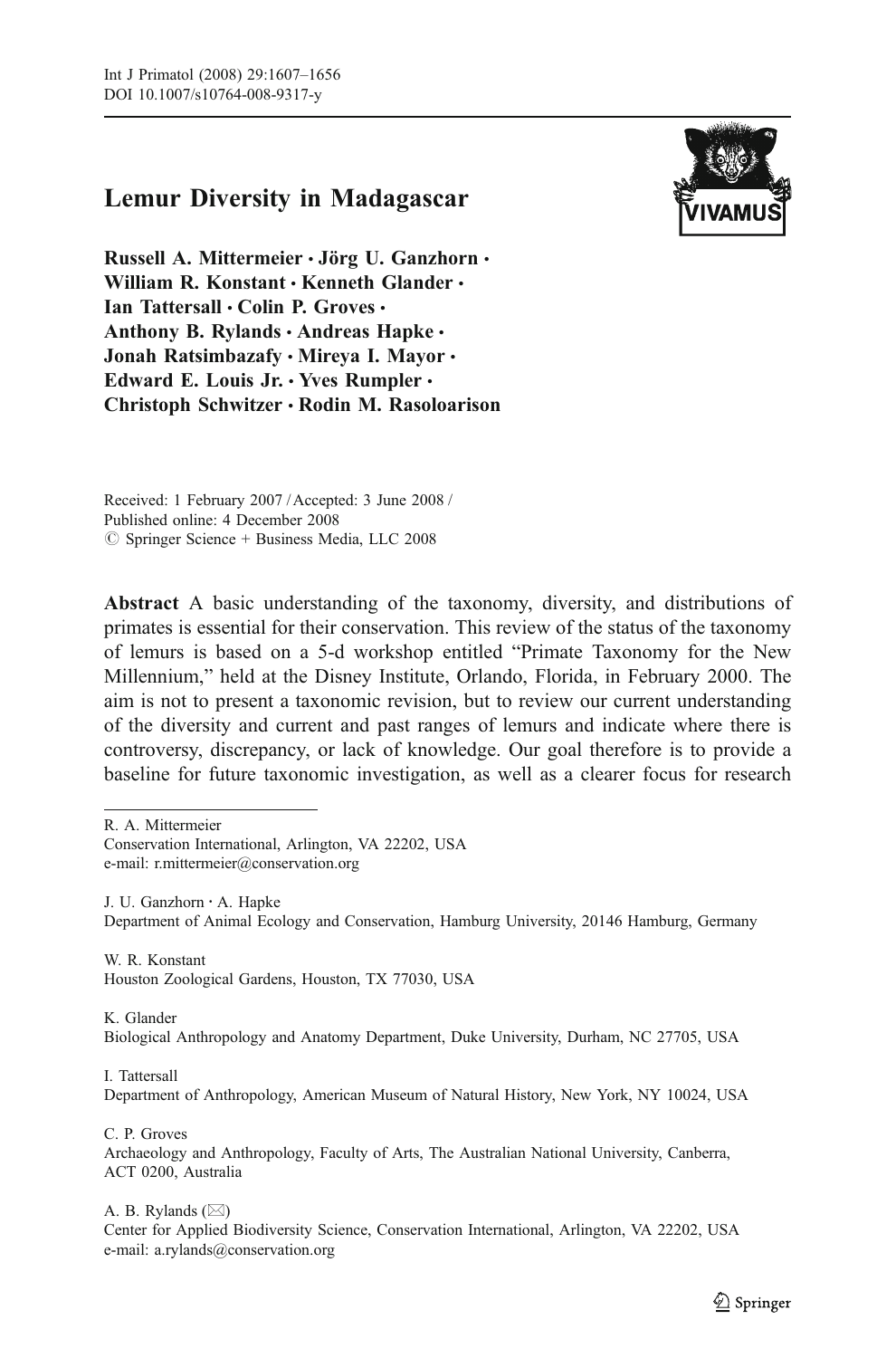and conservation priorities. We here focus on the lemurs of Madagascar and recognize 5 families, 15 genera, and 99 species and subspecies. We list 39 species of lemurs described since 2000: 2 dwarf lemurs, Cheirogaleus; 11 mouse lemurs, Microcebus; a giant mouse lemur, Mirza; a bamboo lemur, Hapalemur; 17 sportive lemurs, Lepilemur; and 7 woolly lemurs, Avahi. Taxonomic revisions have resulted in the resurrection of a further 9 taxa. However, the figures do not represent the total diversity of Malagasy lemurs because more new species are being identified via new field studies and accompanying genetic research, and should be described in the near future.

Keywords diversity · lemurs · Madagascar · taxonomy

# Introduction

This paper is the last in a series of 4 that resulted from a 5-d workshop entitled "Primate Taxonomy for the New Millennium," held at the Disney Institute, Orlando, Florida, February 25–29, 2000, and organized by the IUCN/SSC Primate Specialist Group (PSG), The Center for Environmental Research and Conservation (CERC) at Columbia University, Conservation International, and the Margot Marsh Biodiversity Foundation. The rationale behind the workshop was the need for a basic understanding of the diversity, taxonomy, and distribution of all primates as a fundamental basis for efforts to conserve them and to maintain the full diversity of the order. Although much research has been conducted on primate taxonomy over the past 5 decades, the taxonomy of many different groups remains unclear, including that of species at greatest risk of extinction. This confounds conservation

A. Hapke

J. Ratsimbazafy Durrell Wildlife Conservation Trust - Madagascar, 101 Antananarivo, Madagascar

M. I. Mayor Department of Anthropology, State University of New York, Stony Brook, NY 11794, USA

M. I. Mayor National Geographic, Washington, DC 20036, USA

Y. Rumpler Faculté de Médecine, Institut d'Embryologie, Université Louis Pasteur, EA3428 Strasbourg, France

C. Schwitzer Bristol Zoo Gardens, Clifton, Bristol BS8 3HA, England

R. M. Rasoloarison Département de Biologie Animale, Faculté des Sciences, Université d'Antananarivo, Antananarivo 101, Madagascar

Institut für Anthropologie, Johannes-Gutenberg-Universität Mainz, 55099 Mainz, Germany

E. E. Louis Jr. Center for Conservation and Research, Henry Doorly Zoo, Omaha, NE 68107, USA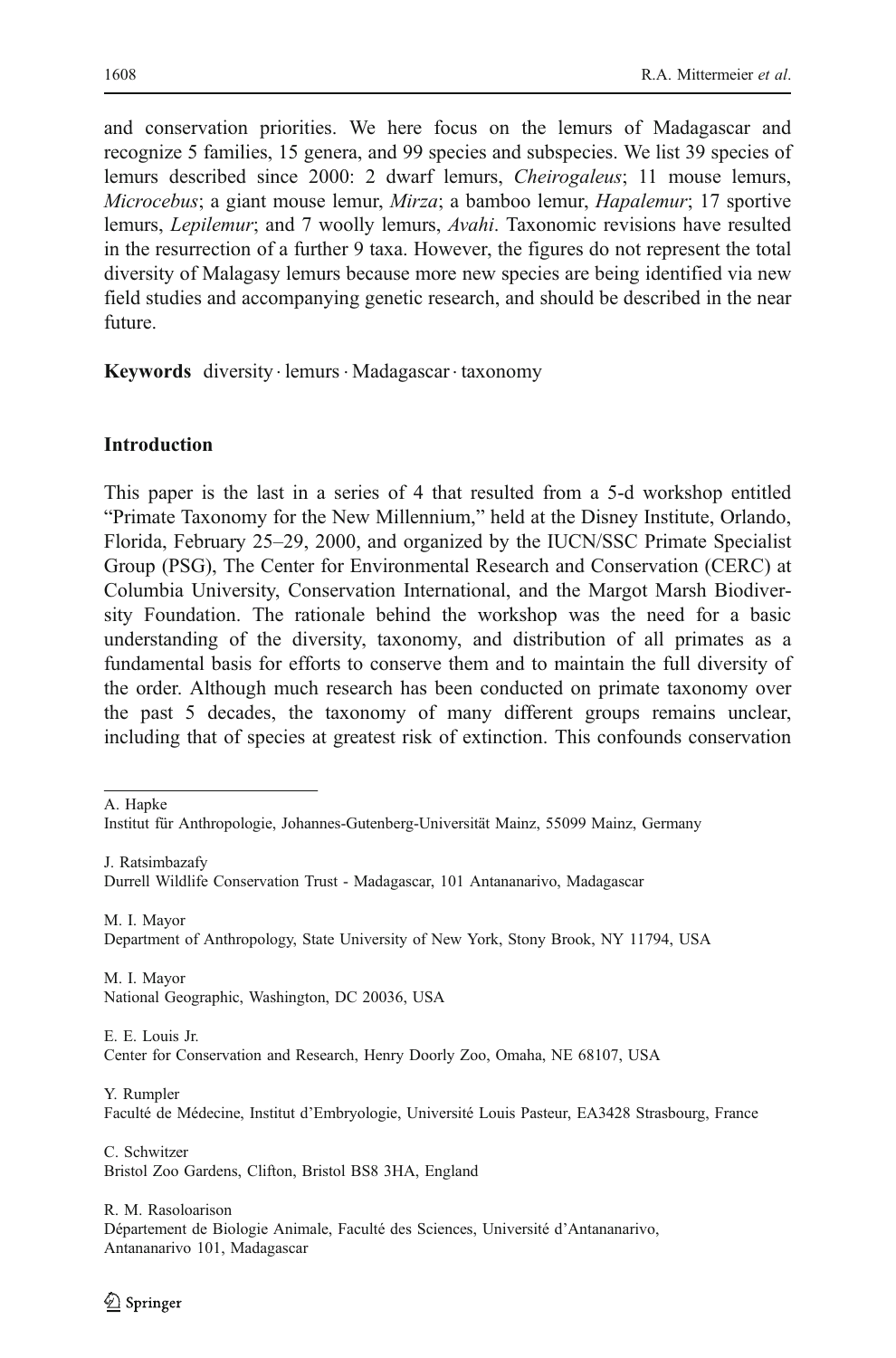efforts and makes it difficult to determine how resources should best be allocated. The Orlando meeting involved 25 experts in various aspects of primate taxonomy. The main objectives were to draw up a list of recognized primate taxa to serve as the basis for future conservation action and to take advantage of the presence of so many experts to begin an assessment of the conservation status of all primates for the IUCN Red List. The results of the assessment for the Neotropical primates were published in 2000 (Rylands et al. [2000\)](#page-46-0), and will be revisited in a further publication (Rylands and Mittermeier, in press). Grubb et al. ([2003\)](#page-42-0) published conclusions

regarding the African primates, and Brandon-Jones et al. [\(2004\)](#page-40-0) published the agreed listing of the Asian primates. However, all of them are to be regarded as provisional. Here we report on our findings and conclusions for the lemurs of Madagascar, along with the numerous taxa that researchers have described since 2000.

Morphological and (especially) cytogenetic and molecular genetic studies are resulting in some major changes in our understanding of the diversity, phylogeny, and systematics of the lemurs (Fausser et al. [2002](#page-40-0); Mayor et al. [2004;](#page-43-0) Ravoarimanana [2001;](#page-45-0) Rumpler [2000,](#page-45-0) [2004](#page-46-0)), as well as the identification of numerous new species (Andriaholinirina et al. [2006a](#page-39-0); Andriantompohavana et al. [2006,](#page-39-0) [2007](#page-39-0); Craul et al. [2007;](#page-40-0) Kappeler et al. [2005;](#page-42-0) Lei et al. [2008](#page-43-0); Louis et al. [2006a](#page-43-0), [b](#page-43-0); Olivieri et al. [2007](#page-44-0); Rabarivola et al. [2006](#page-44-0); Radespiel et al. [2008;](#page-45-0) Rasoloarison et al. [2000](#page-45-0); Rylands et al. [2002;](#page-46-0) Thalmann and Geissmann [2000,](#page-48-0) [2005;](#page-48-0) Zaramody et al. [2006](#page-49-0); Zimmermann et al. [1998\)](#page-49-0). Groves and Tattersall ([1991\)](#page-42-0), Groves ([2000](#page-41-0), [2001,](#page-42-0) [2005,](#page-42-0) [2007\)](#page-42-0), and Groves and Helgen [\(2007\)](#page-42-0) revised existing museum material intensively. As a result of the aforementioned work, primatologists described 39 new species from the time of the Orlando workshop in 2000 to September 2008 and resurrected 9 other taxa, bringing the total number of taxa recognized here to 99 (97 species).

It is not our aim to present another taxonomic revision, but instead to review the current situation and to indicate controversy, discrepancies, and gaps in our understanding of the diversity of the Madagascar lemurs and their current and past ranges. We hope that this will provide a baseline for future taxonomic investigation and a clearer focus for conservation priorities. Our resulting taxonomic list is in Table [I](#page-3-0), together with the earlier taxonomic arrangements of Mittermeier et al. [\(1994](#page-43-0)), Goodman et al. ([2003\)](#page-41-0), and Groves [\(2005](#page-42-0)). As is inevitable in producing a list of this kind, there are, in many cases, disparate opinions and standpoints of the authors themselves regarding the affinities and validity or otherwise of certain named forms and the appropriate taxonomic ranking (species or subspecies). The 14 authors involved in constructing the list, the first 6 of whom comprised the core working group at the 2000 primate taxonomy workshop, do not necessarily agree on the arrangements for all of the genera and should not be taken to task if they express alternative opinions and standpoints elsewhere. The list results from the majority opinion and we hope we have indicated adequately where doubts and controversies exist. Groves [\(2001](#page-42-0), [2004](#page-42-0)) and Tattersall [\(2007](#page-48-0)) discussed many of the issues involved in the taxonomic classification of the primates, and the latter author presented contrasting viewpoints for the lemurs in particular.

Before providing details on the different lemur taxa, we summarize some of the concepts that have contributed to uncertainties in lemur taxonomy. They relate mainly to the multiple interpretations of what constitutes a species. Scientists,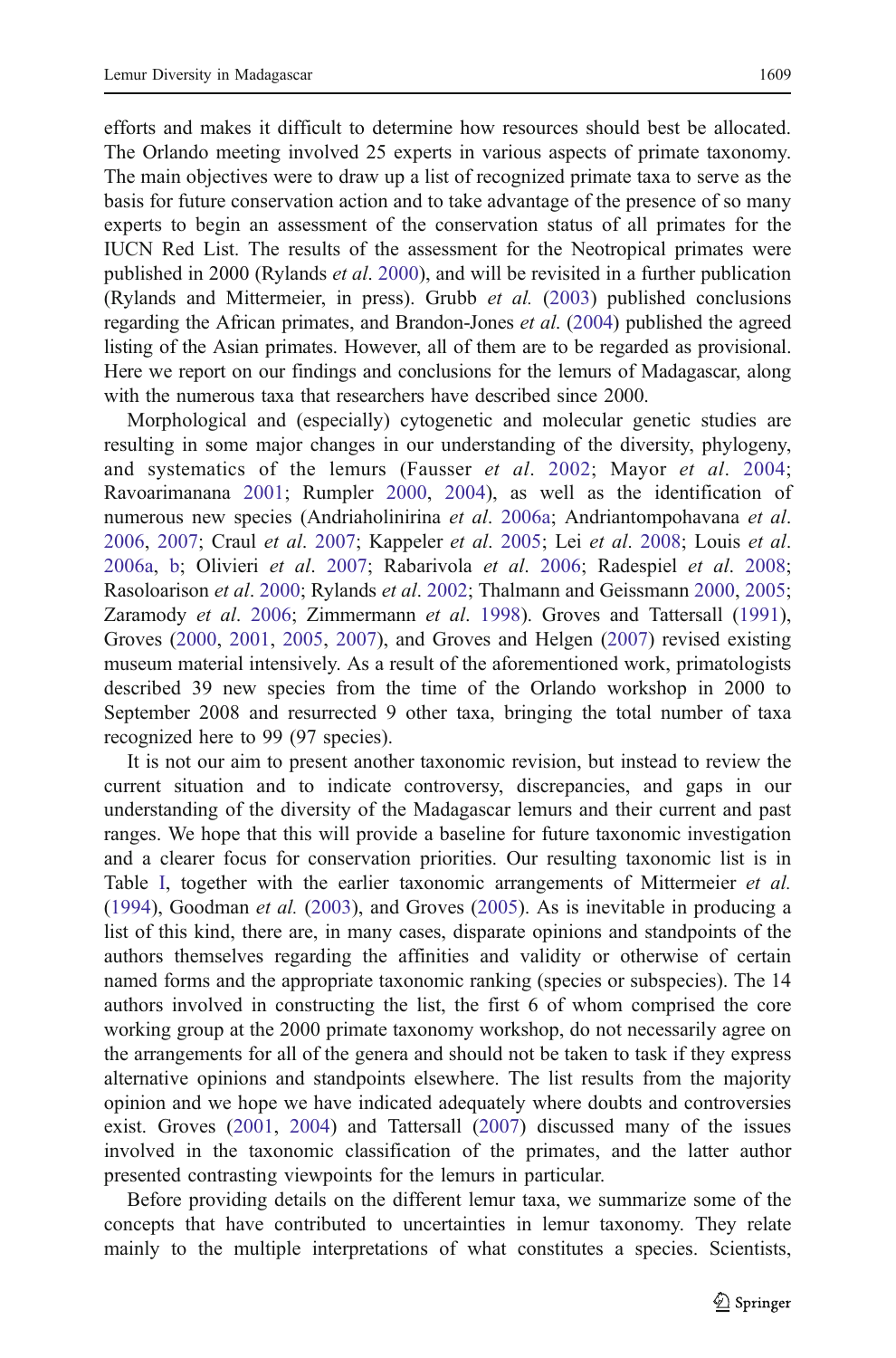| Mittermeier et al.<br>(1994)                                                                                               | Goodman et al. (2003)                                                                                                                                         | Groves $(2005)$                                                                                                                                               | Lemur taxa recognized in the<br>present paper                                                                                                                                                                                                                                                                                           |
|----------------------------------------------------------------------------------------------------------------------------|---------------------------------------------------------------------------------------------------------------------------------------------------------------|---------------------------------------------------------------------------------------------------------------------------------------------------------------|-----------------------------------------------------------------------------------------------------------------------------------------------------------------------------------------------------------------------------------------------------------------------------------------------------------------------------------------|
| Family Cheirogaleidae<br>Microcebus murinus<br>M. rufus<br>M. myoxinus                                                     | Family Cheirogaleidae<br>Microcebus murinus<br>M. rufus<br>M. myoxinus<br>M. griseorufus<br>M. ravelobensis<br>M. berthae<br>M. sambiranensis<br>M. tavaratra | Family Cheirogaleidae<br>Microcebus murinus<br>M. rufus<br>M. myoxinus<br>M. griseorufus<br>M. ravelobensis<br>M. berthae<br>M. sambiranensis<br>M. tavaratra | Family Cheirogaleidae<br>1. Microcebus murinus<br>2. M. rufus<br>3. M. myoxinus<br>4. M. griseorufus<br>5. M. ravelobensis<br>6. M. berthae<br>7. M. sambiranensis<br>8. M. tavaratra<br>9. M. lehilahytsara<br>10. M. jollyae<br>11. M. mittermeieri<br>12. M. simmonsi<br>13. M. mamiratra<br>14. M. danfossi<br>15. M. bongolavensis |
| Mirza coquereli                                                                                                            | Mirza coquereli                                                                                                                                               | Mirza coquereli                                                                                                                                               | 16. M. macarthurii<br>17. Mirza coquereli<br>18. Mirza zaza                                                                                                                                                                                                                                                                             |
| Allocebus trichotis<br>Cheirogaleus medius                                                                                 | Allocebus trichotis<br>Cheirogaleus medius<br>C. adipicaudatus                                                                                                | Allocebus trichotis<br>Cheirogaleus medius<br>C. adipicaudatus                                                                                                | 19. Allocebus trichotis<br>20. Cheirogaleus medius<br>21. C. adipicaudatus                                                                                                                                                                                                                                                              |
| C. major                                                                                                                   | C. major<br>C. crossleyi<br>C. sibreei<br>C. ravus                                                                                                            | C. major<br>C. crosslevi<br>C. sibreei<br>$C.$ rayus                                                                                                          | 22. C. major<br>23. C. crosslevi<br>24. C. sibreei<br>25. C. ravus                                                                                                                                                                                                                                                                      |
| Phaner furcifer<br>furcifer                                                                                                | C. minusculus<br>Phaner furcifer                                                                                                                              | C. minusculus<br>Phaner furcifer                                                                                                                              | 26. C. minusculus<br>27. Phaner furcifer                                                                                                                                                                                                                                                                                                |
| P. furcifer pallescens<br>P. furcifer parienti<br>P. furcifer<br>electromontis                                             | P. pallescens<br>P. parienti<br>P. electromontis                                                                                                              | P. pallescens<br>P. parienti<br>P. electromontis                                                                                                              | 28. P. pallescens<br>29. P. parienti<br>30. P. electromontis                                                                                                                                                                                                                                                                            |
| Family Lemuridae<br>Lemur catta<br>Eulemur fulvus fulvus<br>E. fulvus sanfordi<br>E. fulvus albifrons<br>E. fulvus rufus   | Family Lemuridae<br>Lemur catta<br>Eulemur fulvus fulvus<br>E. fulvus sanfordi<br>E. fulvus albifrons<br>E. fulvus rufus                                      | Family Lemuridae<br>Lemur catta<br>Eulemur fulvus<br>E. sanfordi<br>E. albifrons<br>E. rufus                                                                  | Family Lemuridae<br>31. Lemur catta<br>32. Eulemur fulvus<br>33. E. sanfordi<br>34. E. albifrons<br>35. E. rufus                                                                                                                                                                                                                        |
| E. fulvus collaris<br>E. fulvus albocollaris<br>E. macaco macaco<br>E. macaco flavifrons<br>E. coronatus<br>E. rubriventer | E. fulvus collaris<br>E. fulvus albocollaris<br>E. macaco macaco<br>E. macaco flavifrons<br>E. coronatus<br>E. rubriventer                                    | E. cinereiceps<br>E. collaris<br>E. albocollaris<br>E. macaco macaco<br>E. macaco flavifrons<br>E. coronatus<br>E. rubriventer                                | 36. E. rufifrons<br>37. E. collaris<br>38. E. cinereiceps<br>39. Е. тасасо<br>40. E. flavifrons<br>41. E. coronatus<br>42. E. rubriventer                                                                                                                                                                                               |
| E. mongoz<br>Hapalemus griseus<br>griseus                                                                                  | E. mongoz<br>Hapalemus griseus<br>griseus<br>H. g. meridionalis                                                                                               | E. mongoz<br>Hapalemus griseus<br>griseus<br>H. g. meridionalis                                                                                               | 43. E. mongoz<br>44. Hapalemur griseus<br>45. H. meridionalis<br>46. H. gilberti                                                                                                                                                                                                                                                        |
| H. griseus alaotrensis<br>H. aureus<br>H. griseus occidentalis                                                             | H. griseus alaotrensis<br>H. aureus<br>H. occidentalis                                                                                                        | H. alaotrensis<br>H. aureus<br>H. occidentalis                                                                                                                | 47. H. alaotrensis<br>48. H. aureus<br>49. H. occidentalis                                                                                                                                                                                                                                                                              |

<span id="page-3-0"></span>Table I Lemur taxa recognized in this paper in comparison to Mittermeier et al. [\(1994](#page-43-0)), Groves' taxonomy (Groves [2005](#page-42-0)), and the "pre-Groves system" extended by new taxa and summarized by Goodman et al. [\(2003](#page-41-0))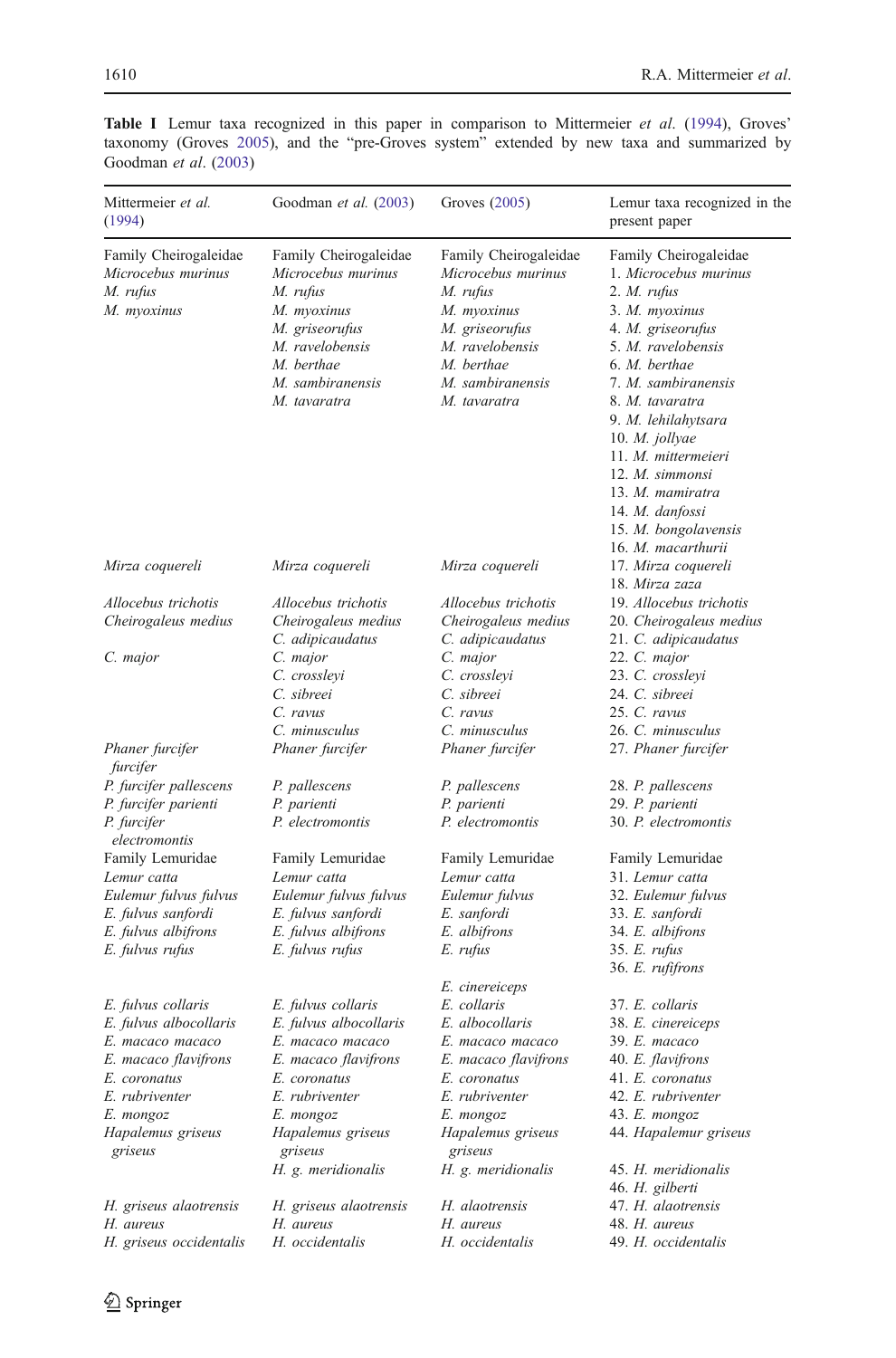Varecia variegata variegata

| V. v. rubra          | V. v. rubra          | V. rubra             | 54. V. rubra    |
|----------------------|----------------------|----------------------|-----------------|
| Family Megaladapidae | Family Lepilemuridae | Family Lepilemuridae | Family Lepiler  |
| Lepilemur mustelinus | Lepilemur mustelinus | Lepilemur mustelinus | 55. Lepilemur   |
| L. microdon          | L. microdon          | L. microdon          | 56. L. microdo  |
| L. leucopus          | L. leucopus          | L. leucopus          | 57. L. leucopu  |
| L. ruficaudatus      | L. ruficaudatus      | L. ruficaudatus      | 58. L. ruficauc |
| L. edwardsi          | L. edwardsi          | L. edwardsi          | 59. L. edwards  |
| L. dorsalis          | L. dorsalis          | L. dorsalis          | 60. L. dorsalis |
| L. septentrionalis   | L. septentrionalis   | L. septentrionalis   | 61. L. septentr |
|                      |                      |                      |                 |

Varecia variegata variegata

- V. v. rubra V. v. rubra V. rubra 54. V. rubra Family Lepilemuridae Family Lepilemuridae Family Lepilemuridae Lepilemur mustelinus Lepilemur mustelinus Lepilemur mustelinus 55. Lepilemur mustelinus L. microdon L. microdon L. microdon 56. L. microdon L. leucopus L. leucopus L. leucopus 57. L. leucopus L. ruficaudatus L. ruficaudatus L. ruficaudatus 58. L. ruficaudatus L. edwardsi L. edwardsi L. edwardsi 59. L. edwardsi
- Hapalemur simus Hapalemur simus Prolemur simus 50. Prolemur simus Varecia variegata variegata<br>V. v. editorum V. v. editorum 52. V. v. editorum<br>V. v. subcincta 53. V. v. subcincta V. v. subcincta 53. V. v. subcincta L. septentrionalis L. septentrionalis L. septentrionalis 61. L. septentrionalis

66. L. mittermeieri 67. L. ahmansoni 68. L. betsileo 69. L. fleuretae 70. L. grewcocki 71. L. hubbardi 72. L. jamesi 73. L. milanoii 74. L. petteri 75. L. seali 76. L. tymerlachsoni 77. L. wrighti 78. L. otto 79. L. scottorum Family Indriidae Family Indriidae Family Indriidae Family Indriidae Indri indri Indri indri Indri indri indri 80. Indri indri I. i. variegatus Avahi laniger Avahi laniger Avahi laniger 81. Avahi laniger A. occidentalis A. occidentalis A. occidentalis 82. A. occidentalis A. unicolor A. unicolor 83. A. unicolor 84. A. cleesei 85. A. peyrierasi 86. A. meridionalis 87. A. ramanantsoavani 88. A. betsileo 89. A. mooreorum diadema

| Propithecus diadema             | Propithecus diadema             | Propithecus diadema             | 90. Propithecus                     |
|---------------------------------|---------------------------------|---------------------------------|-------------------------------------|
| diadema                         | diadema                         | diadema                         | diadema                             |
| P. d. candidus                  | P. d. candidus                  | P. d. candidus                  | 91. P. candidus                     |
| P. d. edwardsi                  | P. d. edwardsi                  | P. edwardsi                     | 92. P. edwardsi                     |
| P. d. perrieri                  | P. d. perrieri                  | P. perrieri                     | 93. P. perrieri                     |
| P. v. verrreauxi                | P. v. verrreauxi                | P. verreauxi                    | 94. P. verreauxi                    |
| P. v. deckenii                  | P. v. deckenii                  | P. deckenii deckenii            | 95. P. deckenii                     |
| P. v. coronatus                 | P. v. coronatus                 | P. deckenii coronatus           | 96. P. coronatus                    |
| P. v. coquereli                 | P. v. coquereli                 | P. coquereli                    | 97. P. coquereli                    |
| P. tattersalli                  | P. tattersalli                  | P. tattersalli                  | 98. P. tattersalli                  |
| Family Daubentoniidae           | Family Daubentoniidae           | Family Daubentoniidae           | Family Daubentoniidae               |
| Daubentonia<br>madagascariensis | Daubentonia<br>madagascariensis | Daubentonia<br>madagascariensis | 99. Daubentonia<br>madagascariensis |
|                                 |                                 |                                 |                                     |

In all, we recognize 5 families, 15 genera, and 99 species and subspecies.

51. Varecia variegata variegata

L. ankaranensis L. ankaranensis 62. L. ankaranensis 63. L. aeeclis 64. L. randrianasoli 65. L. sahamalazensis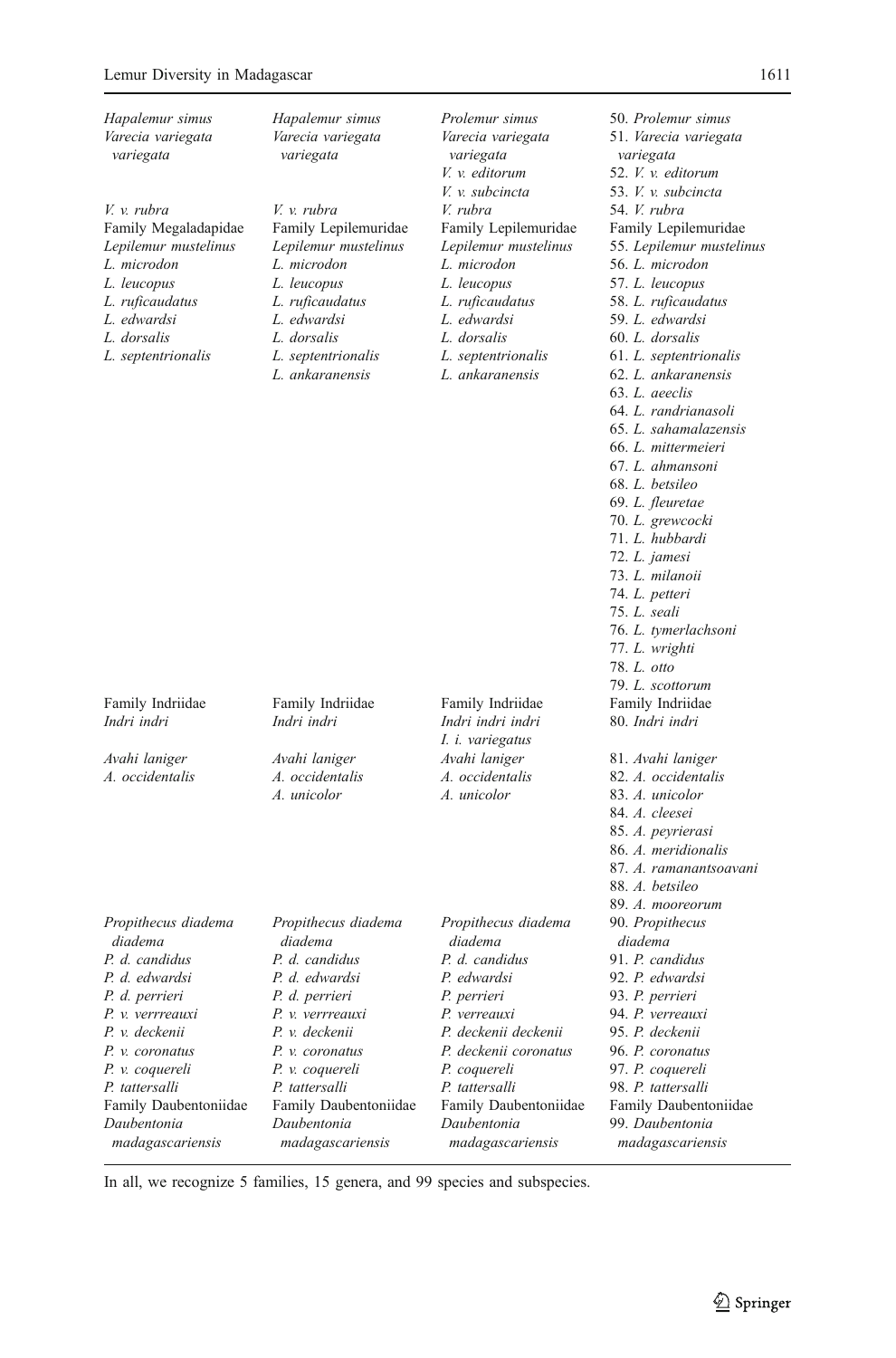politicians, and the public are familiar with the term species, and most arguments concerning biological diversity use the term. Yet there are many different definitions, as indicated by Groves [\(2001](#page-42-0), [2004\)](#page-42-0). Hey ([2001\)](#page-42-0) provided a review, listing no less than 24 different species concepts. Hey ([2001,](#page-42-0) p. 328) argued that the diversity of definitions results from 2 processes: 1) the evolutionary processes that have caused biological diversity and 2) the human mental apparatus that recognizes and gives names to patterns of recurrence.

The search for a definition of the species is essentially the search for a way to operationalize the Evolutionary Species ["a lineage... evolving separately from others and with its own unitary evolutionary role and tendencies" (Simpson [1961,](#page-47-0) pp. 153–154)].

Four concepts are most often applied in defining taxonomic units: 1) The Biological Species Concept, which is "groups of actually or potentially interbreeding natural populations which are reproductively isolated from other such groups" (Mayr [1963](#page-43-0), p. 19); 2) The Phylogenetic Species Concept, which is "the smallest diagnosable cluster of individual organisms within which there is a parental pattern of ancestry and descent" (Cracraft [1983,](#page-40-0) p. 170); 3) The Recognition Species Concept, which is "that most inclusive population of biparental organisms which share a common fertilisation system" (Paterson [1986](#page-44-0), p. 63); and 4) Subspecies, which, according to Mayr [\(1963](#page-43-0)) and Mayr and Ashlock ([1991\)](#page-43-0), are "an aggregation of phenotypically similar populations of a species that inhabit a geographical segment of the distribution range of a species and can be taxonomically distinguished from other populations of that species" (Thalmann et al. [2002](#page-48-0), p. 12). To be considered a subspecies, ca. 75% of the individuals of a population should be different from all other individuals of the species. Thalmann et al. ([2002](#page-48-0)) applied the criterion to resolve the debate as to whether Propithecus verreauxi deckenii and P. v. coronatus should be considered distinct subspecies or whether they should more correctly be lumped into one taxonomic unit.

In addition to the formal concepts, there is a widespread assumption, rarely made fully explicit, that species ought to be defined by certain degrees of difference. The expectation lies behind some of the taxonomic conclusions in molecular investigations: the amount of difference, e.g., in a mitochondrial DNA (mtDNA) sequence, should be so much percent for 2 taxa to rank as species. It was only in 2001 that researchers gave the concept a name: the Genetic Species Concept (Bradley and Baker [2001\)](#page-40-0); the authors showed that there is indeed a particular degree of genetic distance that characterizes subspecies, sister species, and so on, but it is by no means universal and one cannot use it as a strict taxonomic criterion. The same authors have more recently defined a Genetic Species as "a group of genetically compatible interbreeding natural populations that is genetically isolated from other such groups" (Baker and Bradley [2006,](#page-40-0) p. 645), and they reiterate that, though based on the idea that "speciation is the accumulation of genetic changes in 2 lineages… that produced genetic isolation and protection of the integrity of the 2 respective gene pools that have independent evolutionary fates" (ibid.), there is no certainty about genetic distances between species, and in effect Genetic Species are virtually identical to Phylogenetic Species. This underlines yet again that species difference is a quality, not a quantity.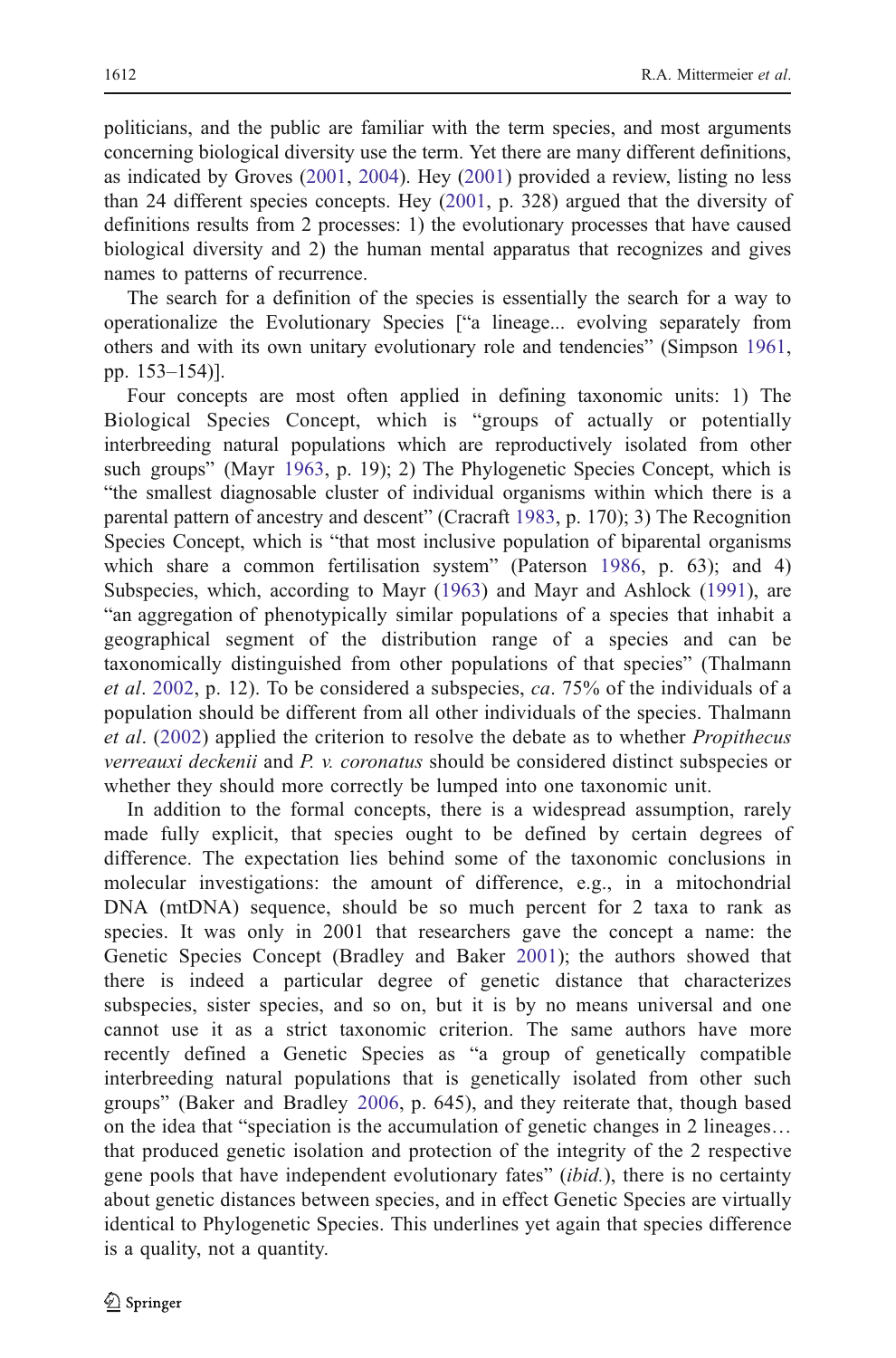The so-called Distinct Population Segment, which is listed under the U.S. Endangered Species Act, is another unit relevant for conservation. The term was introduced in 1978 to protect populations of charismatic species such as timber wolves and grizzly bears that are rare locally but can be abundant elsewhere (Clark [2002;](#page-40-0) DeWeerdt [2002\)](#page-40-0). Distinct population segments as such are not equivalent to subspecies, which are populations that "inhabit a geographical segment."

Debate continues as to which of the taxonomic concepts should be the basis for conservation, with some preferring the Phylogenetic Species Concept and others the Biological Species Concept. Part of the discussion revolved around some still unresolved questions, two of which are outlined below.

## Discrepancies Between Traits

Taxonomy, systematics, and phylogenetic reconstructions are based on morphological, cytological, and genetic traits. It has been a matter of debate as to how diverging results based on the different traits can be reconciled. Researchers currently consider integration of the different aspects based on objective criteria problematic because morphological traits that result from several interacting coding genes are compared with sequences of noncoding DNA, coding DNA, and chromosomal rearrangements of unknown consequences. Several reviewers have analyzed problems arising from combining gene trees and species trees (Nichols [2001\)](#page-43-0) and from linking speciation to chromosomal rearrangements (Rieseberg [2001\)](#page-45-0), and also concerning the kinds of genetic differences that distinguish species (Orr [2001\)](#page-44-0). The problem is that there is often little or no correlation between genetic distinctiveness and speciation or morphological shift. Further, some difficulties exist because nature and our own, often biased, expectations do not match. Yoder ([1997\)](#page-49-0), Thalmann [\(2003](#page-48-0)), Rumpler [\(2004](#page-46-0)), and Ganzhorn *et al.* ([2006\)](#page-41-0) summarized some of the discrepancies as they occur in lemurs. In the main, we take the view that any apparently heritable character variation is appropriate in taxonomy.

#### Natural Hybridization

Several researchers who have demonstrated hybridization between morphologically clearly distinct units have questioned the application of the Biological Species Concept for lemurs. Hybrids have been reported for *Eulemur mongoz*  $\times$  *Eulemur (f.)* fulvus (Zaramody and Pastorini [2001\)](#page-49-0), Eulemur (m.) macaco  $\times$  E. (f.) fulvus at Manongarivo (Goodman and Schütz [2000\)](#page-41-0), E. (m.) macaco  $\times$  E. (m.) flavifrons (Meyers et al. [1989;](#page-43-0) Rabarivola et al. [1991\)](#page-44-0), and E. (f.) fulvus  $\times$  E. (f.) rufus (Lehman and Wright [2000\)](#page-43-0). Johnson and Wyner ([2000\)](#page-42-0), Johnson ([2002\)](#page-42-0), and Wyner et al. [\(2002](#page-49-0)) also reported a zone of hybridization between Eulemur (fulvus) albocollaris (now called  $E$ . cinereiceps) and  $E$ . (f.) rufus.

The examples illustrate the difficulties in the classification of biological diversity. However, classifications are conventions and thus tools to be used for specific purposes. A full understanding of the diversity of extant lemurs is vital if we are to conserve them and, though there is doubt in any assessment, we lean toward maintaining controversial taxa and species level classifications, as discussed by Groves [\(2001](#page-42-0), [2004\)](#page-42-0).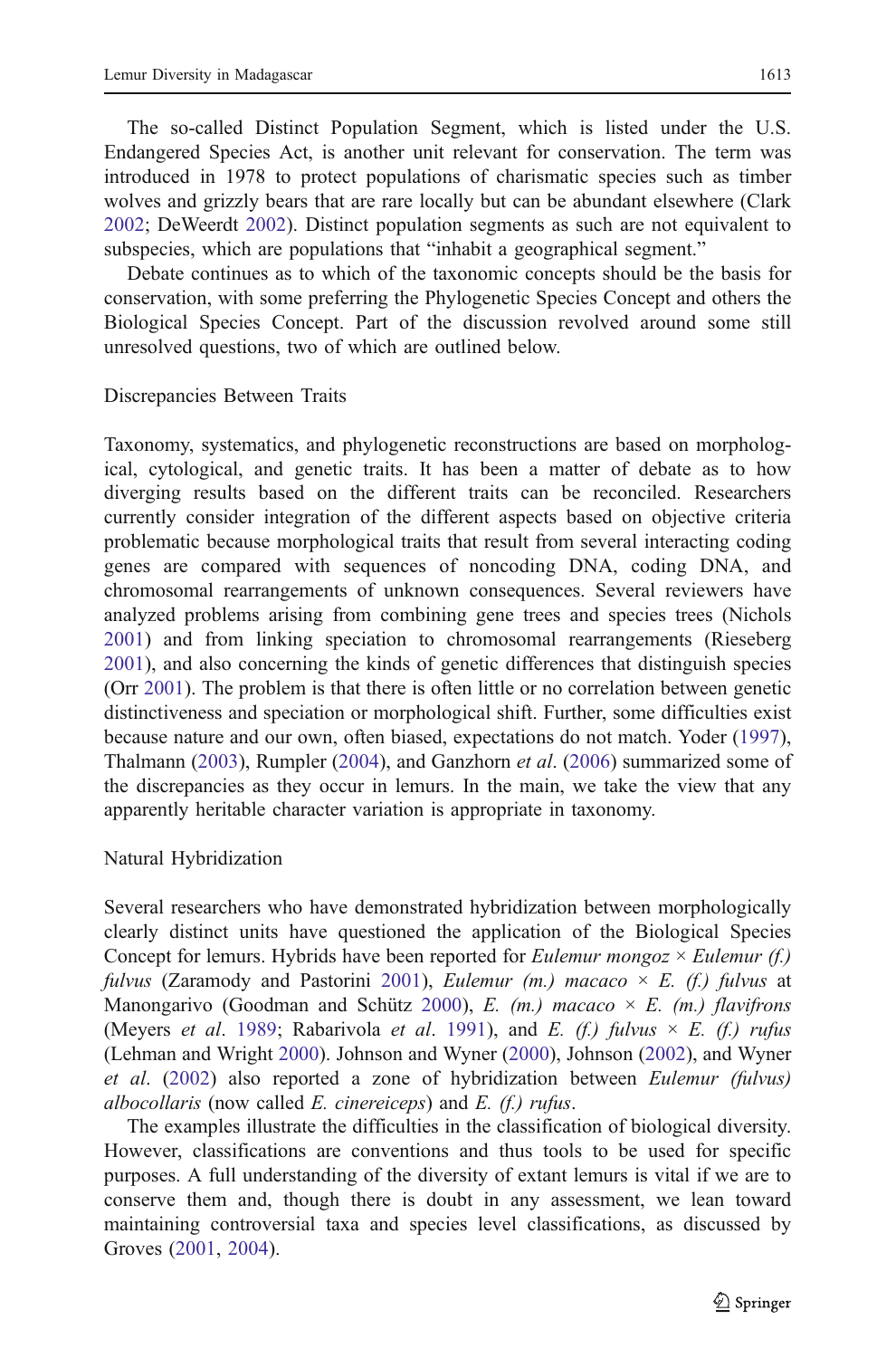The taxonomic arrangement that we recommend in Table [I](#page-3-0) and describe below is our majority opinion on the current state of lemur taxonomy, and captures, to the best extent possible on the basis of available knowledge, the distinct units that we consider essential for the development of an effective strategy for the conservation of the full range of lemur diversity. Further, several of the authors consider the subspecies concept largely useless for classifying the primates of Madagascar, with perhaps a few exceptions. We recognize a total of 5 families, 15 genera, and 99 species and subspecies (Table [I\)](#page-3-0).

# The Lemurs of Madagascar

The living primates of Madagascar comprise 5 families: Cheirogaleidae, Lemuridae, Lepilemuridae, Indriidae, and Daubentoniidae. This is an extraordinary level of higher order diversity for an island of only  $581,540 \text{ km}^2$ . The same number of nonhuman primate families occurs in the Neotropics (Callitrichidae, Cebidae, Aotidae, Pitheciidae, Atelidae) and in the entire Asian region (Tarsiidae, Lorisidae, Cercopithecidae, Hylobatidae, Hominidae), and is 1 more than the number of families native to mainland Africa (Lorisidae, Galagidae, Cercopithecidae, Hominidae). This is especially impressive in light of the fact that Madagascar is  $\leq$ 2–3% the size of each of the other major continental regions. Further, and of particular concern for conservation purposes, <10% of Madagascar remains sufficiently intact to serve as habitat for wild lemur populations, meaning that all of the country's primate diversity is confined to an area of  $ca. 50-60,000 \text{ km}^2$ .

We review by family and genus the taxonomy of all Madagascar's primates, with a discussion of the species and subspecies recognized, interpret the available information, and discuss the taxonomic questions as yet unresolved.

## Family Cheirogaleidae Gray, 1873

Cheirogaleidae Gray, 1873 includes 5 genera: Microcebus, Mirza, Allocebus, Cheirogaleus, and Phaner. Cheirogaleid lemurs range in size from the world's smallest primate at  $ca. 30$  g to  $ca. 600$  g. All move quadrupedally, and most have elongated bodies and short legs. They sleep during the day in small nests of dead leaves or in holes in trees, and some undergo prolonged periods of seasonal torpor.

# Microcebus É. Geoffroy, 1828: Mouse lemurs

Microcebus murinus (J. F. Miller, 1777): Gray mouse lemur Microcebus rufus É. Geoffroy, 1834: Brown mouse lemur Microcebus myoxinus Peters, 1852: Pygmy mouse lemur Microcebus griseorufus Kollman, 1910: Rufous-gray mouse lemur Microcebus ravelobensis Zimmermann et al., 1998: Lac Ravelobe or goldenbrown mouse lemur Microcebus berthae Rasoloarison et al., 2000: Madame Berthe's mouse lemur

Microcebus sambiranensis Rasoloarison et al., 2000: Sambirano mouse lemur Microcebus tavaratra Rasoloarison et al., 2000: Northern brown mouse lemur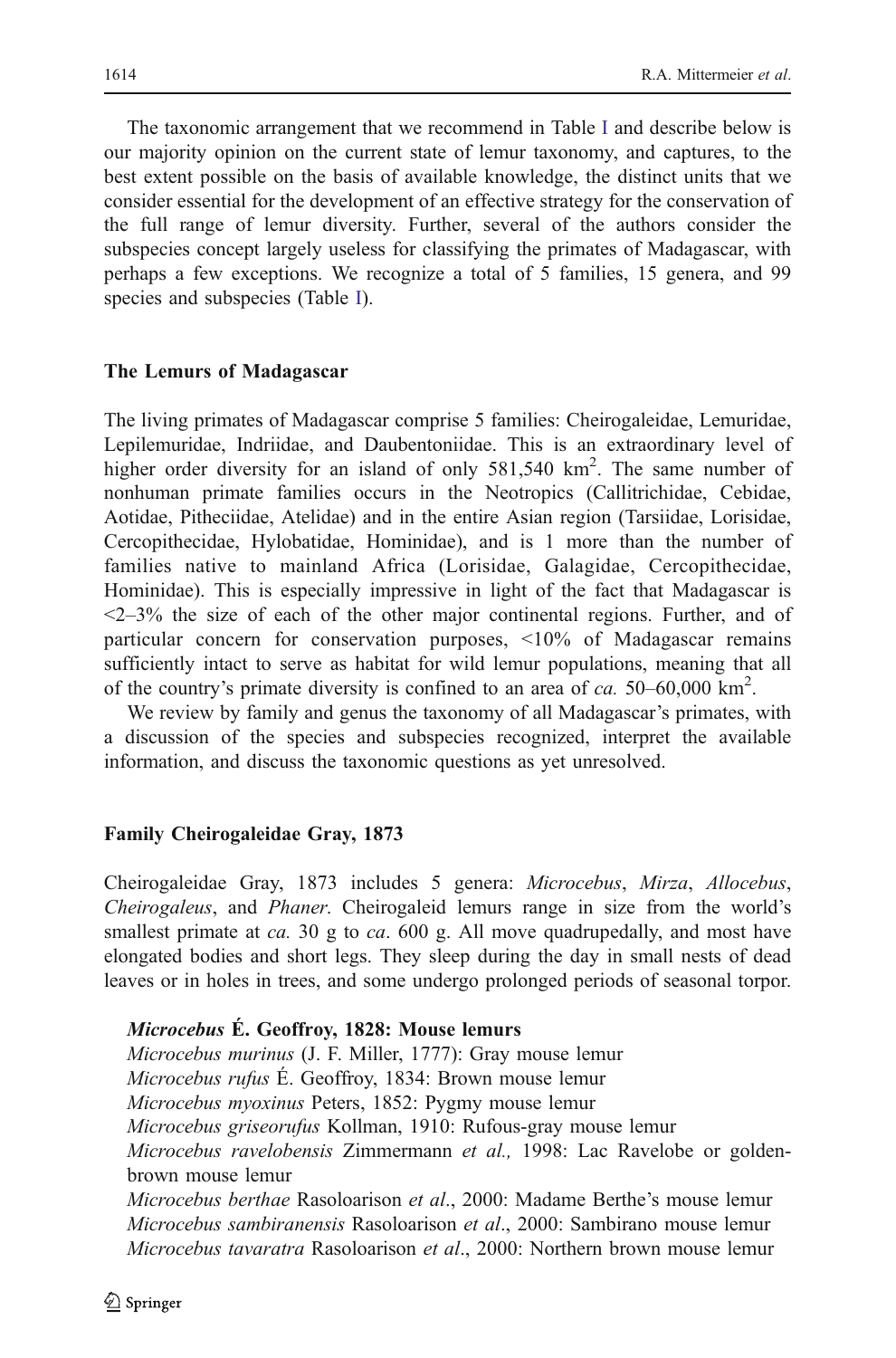Microcebus lehilahytsara Roos and Kappeler in Kappeler et al., 2005: Goodman's mouse lemur

Microcebus mittermeieri Louis et al., 2006: Mittermeier's mouse lemur

Microcebus simmonsi Louis et al., 2006: Simmons' mouse lemur

Microcebus jollyae Louis et al., 2006: Jolly's mouse lemur

Microcebus mamiratra Andriantompohavana et al., 2006: Claire's mouse lemur Microcebus danfossi Olivieri et al., 2007: Danfoss' mouse lemur

Microcebus bongolavensis Olivieri et al., 2007: Bongolava mouse lemur

Microcebus macarthurii Radespiel et al., 2008: MacArthur's mouse lemur

The current census of species in *Microcebus* indicates ≥16, 12 of which have been described within the last 10 yr. The mouse lemurs are the smallest of the Malagasy prosimians. They are nocturnal omnivores and one of the most abundant and widespread genera of lemurs.

Tattersall [\(1982](#page-47-0)) provided a detailed description of the entangled taxonomic history of *Microcebus* which, until recently, was believed to consist of only 2 species: *Microcebus murinus*, gray-colored and confined largely to dry forests of western Madagascar, and *M. rufus*, reddish and native to the country's more humid eastern forests. Petter ([1962\)](#page-44-0) and Petter *et al.* [\(1977](#page-44-0)) were the first to suggest that  $\geq 2$ forms of reddish mouse lemur were readily distinguishable: an eastern one and what appeared to be distinct populations from the dry western forests of Ankarafantsika and Analabe. Atsalis et al. [\(1996](#page-39-0)) confirmed the distinction between the eastern and Analabe red mouse lemurs, as did Zimmermann et al. [\(1997](#page-49-0), [1998\)](#page-49-0) for the Ankarafantsika form, which they also found to be distinct.

For the western forms Rasoloarison et al. [\(2000](#page-45-0)) investigated specimens of Microcebus from 12 localities ranging from Ankarana in the north to Beza Mahafaly in the south and clarified some of the confusion of the assignments of names to the different types. Rasoloarison's own field surveys resulted in the description of 3 new species —Microcebus sambiranensis, M. tavaratra, and M. berthae— the resurrection of a fourth (M. griseorufus), and the redefinition of a fifth (M. myoxinus).

Primatologists once believed Microcebus murinus to range "throughout the forested areas of western, southern and southwestern Madagascar, from Fort Dauphin to the Sambirano region" (Mittermeier et al. [1994](#page-43-0); Tattersall [1982,](#page-47-0) p. 119). Microcebus murinus occurs along the west coast from the humid evergreen littoral forests of Mandena in the southeast (east of Fort Dauphin/Tolagnaro; Ramanamanjato and Ganzhorn [2001\)](#page-45-0) and north at least to Ankarafantsika in the northwest. Primatologists have assigned all individuals sighted or caught north of Ankarafantsika to Microcebus species other than M. murinus (cf. Randrianambinina et al. [2003](#page-45-0)). New evidence suggests that Microcebus cf. murinus is not monotypic but consists of several forms, which are distinct genetically and morphologically (Lahann et al. [2006;](#page-43-0) Pastorini et al. [2003](#page-44-0)).

Peters [\(1852](#page-44-0)) returned from a collecting expedition to Madagascar with 3 western mouse lemurs that he named *Microcebus myoxinus* and that Schwarz ([1931\)](#page-47-0) later declared to be a synonym of M. murinus. Based on the capture and measurement of >80 mouse lemurs, Schmid and Kappeler ([1994\)](#page-46-0) concluded that 2 species were present in the Kirindy/CFPF Forest northeast of Morondava: a larger, grayer Microcebus murinus and a smaller, more rufous species, for which they resurrected the name *M. myoxinus.* However, a renewed examination of the material that Peters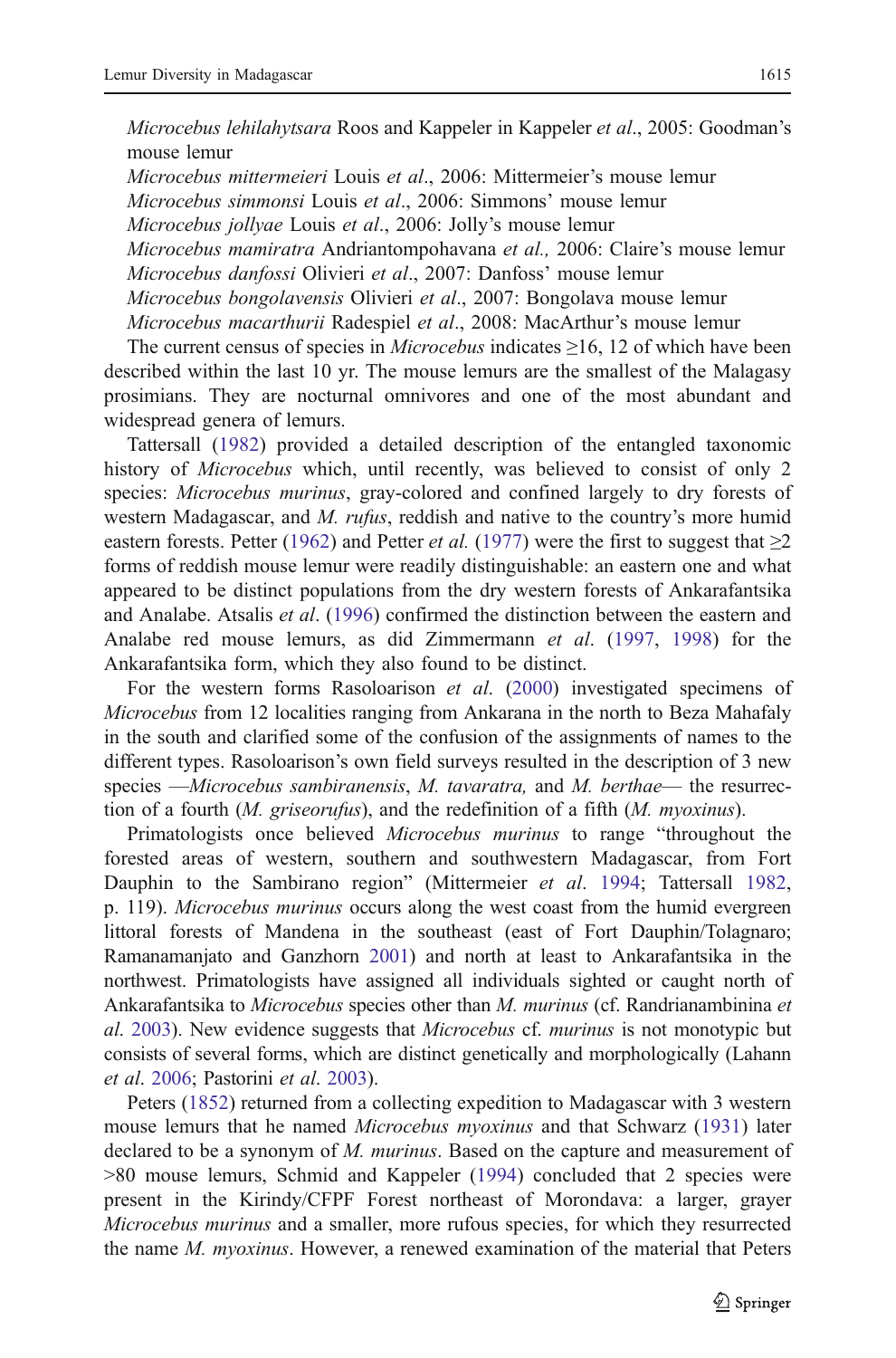[\(1852](#page-44-0)) collected indicated that the Kirindy/CFPF mouse lemurs represented another new species (later described as *Microcebus berthae* by Rasoloarison *et al.* [2000\)](#page-45-0), and that M. myoxinus is actually the species that occurs in Aboalimena and Bemaraha, apparently from the north of the Tsiribihina River at least to the Soalala Peninsula (Rasoloarison et al. [2000](#page-45-0)).

Kollman [\(1910](#page-43-0)) described the subspecies *Microcebus minor griseorufus* from southern Madagascar, which Tattersall [\(1982](#page-47-0)) considered a synonym of M. murinus. Rasoloarison *et al.* ([2000\)](#page-45-0) elevated it to a full species, *M. griseorufus*. It is among the smallest of the mouse lemurs and occurs in southwestern Madagascar from the spiny forests in and around Berenty and Andohahela (Parcel 2; Yoder et al. [2002;](#page-49-0) Ganzhorn, *unpubl. data*), Lac Tsimanampetsotsa (Goodman et al. [2002;](#page-41-0) Louis et al. [2006a](#page-43-0); Ralison [2006\)](#page-45-0), and the Beza Mahafaly Special Reserve (Rasoazanabary [2004;](#page-45-0) Rasoloarison et al. [2000](#page-45-0)) north at least to Lamboharana, and northeast to Isalo (E. E. Louis, unpubl. data) and the Mikea forests north of Tuléar (Ganzhorn and Randriamanalina [2004\)](#page-40-0).

On the basis of morphological measurements and comparison of vocalizations, Zimmermann et al. ([1997,](#page-49-0) [1998](#page-49-0)) concluded that 2 species of mouse lemur inhabited the forest of Ampijoroa, within the Ankarafantsika Nature Reserve in northwestern Madagascar. In addition to the widespread Microcebus murinus, they described the new species *M. ravelobensis*, at present known only from the region of Ankarafantsika and suspected from the Reserve Spéciale de Bora (Randrianambinina et al. [2003](#page-45-0)).

Rasoloarison et al. [\(2000](#page-45-0)) described 3 new species of mouse lemur from western Madagascar, based largely on morphometric data that were subsequently supported by analyses of mtDNA (Yoder et al. [2000](#page-49-0)). Microcebus berthae, originally called M. myoxinus by Schmid and Kappeler ([1994\)](#page-46-0), was the name given to the diminutive brown mouse lemur from Kirindy/CFPF. Microcebus berthae is the world's smallest primate and has a restricted range, extending north from Kirindy/CFPF to Analabe, and south as far as the Andranomena Special Reserve (Schwab and Ganzhorn [2004\)](#page-47-0).

Only slightly larger in size is Microcebus sambiranensis, another reddish-colored mouse lemur that occurs in the Manongarivo Special Reserve in northwestern Madagascar (Goodman and Soarimalala [2002\)](#page-41-0) and possibly the forest of Mahilaka (Randrianambinina et al. [2003](#page-45-0)). Earlier reports had identified the Manongarivo mouse lemurs as *Microcebus rufus* (cf. Mittermeier *et al.* [1994](#page-43-0); Nicoll and Langrand [1989;](#page-43-0) Tattersall [1982\)](#page-47-0) or M. ruficeps (cf. Raxworthy and Rakotondraparany [1988\)](#page-45-0).

The larger Microcebus tavaratra occurs in the Ankarana Special Reserve in far northern Madagascar. It is known only from Ankarana and Analamerana, to the east. It is not known whether Microcebus murinus is sympatric with M. tavaratra there. Andriantompohavana et al. ([2006\)](#page-39-0) conducted a molecular genetic analysis of 10 specimens from Mahamasina, Ankarana. As was the case for Microcebus sambiranensis, the Ankarana population was previously considered to be M. rufus (cf. Mittermeier et al. [1994](#page-43-0); Nicoll and Langrand [1989](#page-43-0)).

Researchers assumed that Microcebus rufus occurs throughout Madagascar's humid eastern forests from Fort Dauphin in the south to Montagne d'Ambre in the north, including the Sambirano region (Tattersall [1982](#page-47-0)). However, the mouse lemurs are difficult to distinguish in the field at night, and researchers are reconsidering the current records of Microcebus rufus, based on visual field surveys. Petter et al.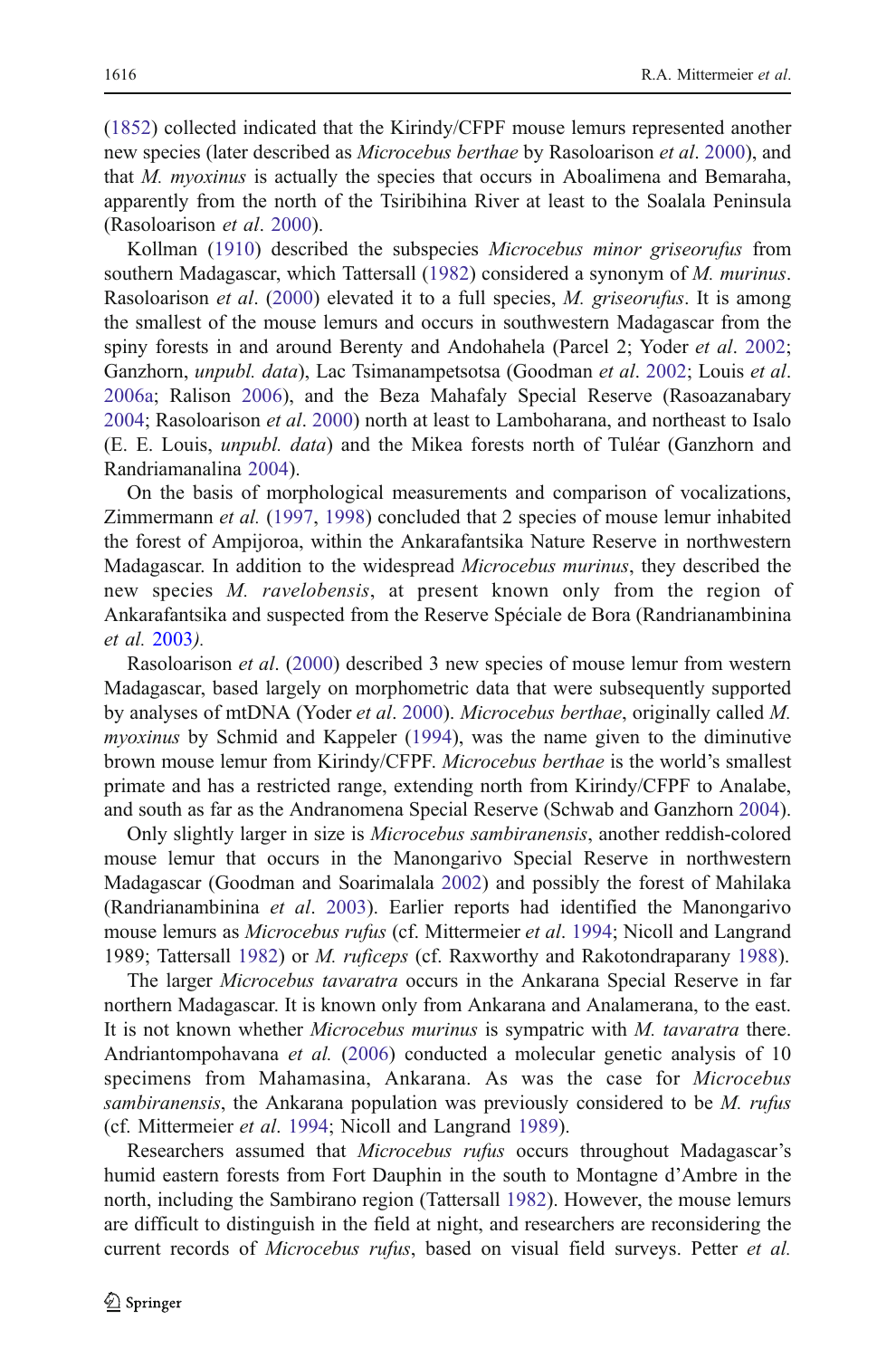[\(1977](#page-44-0)) noted geographic variations in morphology, especially in ear size, throughout their range, and Groves [\(2001](#page-42-0)) suggested that northern specimens are darker and shorter-tailed than those from the south. The distinction of *Microcebus* cf. *rufus* into  $\geq$ 2 separate types, a northern and a southern form, seemed also justified based on genetic analyses (Pastorini et al. [2001b](#page-44-0); Yoder et al. [2000\)](#page-49-0). The form at the Sambirano, originally classified as Microcebus rufus, might actually be M. sambiranensis, one of the taxa described by Rasoloarison et al. [\(2000](#page-45-0)) because intensive surveys of the Réserve Spéciale de Manongarivo revealed that M. sambiranensis was the only form present (Goodman and Soarimalala [2002](#page-41-0)).

Roos and Kappeler in Kappeler et al. ([2005\)](#page-42-0) described a distinct form, Microcebus lehilahytsara, from Andasibe, in the province of Toamasina, diminutive even for mouse lemurs, being similar in head-body length to *Microcebus berthae*. Louis et al. ([2006a](#page-43-0)) conducted a phylogenetic study of *Microcebus* via morphological and molecular genetic data: 555 base pairs (bp) of mtDNA D-loop sequence data. They identified an eastern clade with 7 forms, which they indicated were distinct species. They included *Microcebus rufus*, which they redefined, and 3 new species: M. mittermeieri in the north; the intermediate-sized M. jollyae in the southcentral eastern forests; and M. simmonsi from Betampona Special Reserve and Zahamena National Park in the north-central forests of the east coast.

Louis et al. ([2006a](#page-43-0)) fixed the type locality of M. *rufus* as Ranomafana National Park (southeast of Fianarantsoa), and they indicated that its geographic range extended to the Mantadia National Park (Andasibe), but they noted that the mouse lemur from the Mantadia National Park, although similar in coloration and pelage patterns to M. rufus at Ranomafana, was smaller and genetically differentiated, and suggested it may be a different species (referred to as *Microcebus* sp. nova  $\#2$ ). This seems likely to be *Microcebus lehilahytsara* described independently by Kappeler *et* al. ([2005\)](#page-42-0).

The northernmost species of the eastern clade was caught in Anjanaharibe-Sud Special Reserve, Province of Antsiranana. Microcebus mittermeieri is well differentiated genetically, and the smallest of the newly described Microcebus species from the eastern humid forest; at 40 g, about 8 g smaller than M. lehilahytsara. It is lighter in color than typical Microcebus rufus. Microcebus simmonsi is a large species (78 g), orange-red, and occurs in the Zahamena National Park and Betampona Special Reserve, to the north of *M. rufus* and *M. lehilahytsara.* Lastly, *Microcebus jollyae* weighs ca. 60 g and occurs east and southeast of Ranomafana National Park; its distribution is currently believed to range from Kianjavato in the north to Manombo Special Reserve in the south. Louis et al. [\(2006a\)](#page-43-0) identified 2 differentiated forms in the southern part of the range of *Microcebus jollyae*, and consider its distribution only temporary as more information becomes available. In the Makira region, Microcebus mittermeieri is sympatric with 2 other mouse lemurs, one of which Radespiel *et al.* ([2008\)](#page-45-0) described as *Microcebus macarthurii*, but the other remains undescribed owing to small sample size.

Louis et al. ([2006a\)](#page-43-0) also found that the mouse lemur from the island of Nosy Be in the northwest, west of the Manongarivo Special Reserve, was divergent from the mainland species there, *Microcebus sambiranensis*. They referred to it as *Micro*cebus sp. nova #4, and Andriantompohavana et al. [\(2006](#page-39-0)) subsequently described it as M. mamiratra, with the type locality Lokobe Special Reserve, Nosy Be, Province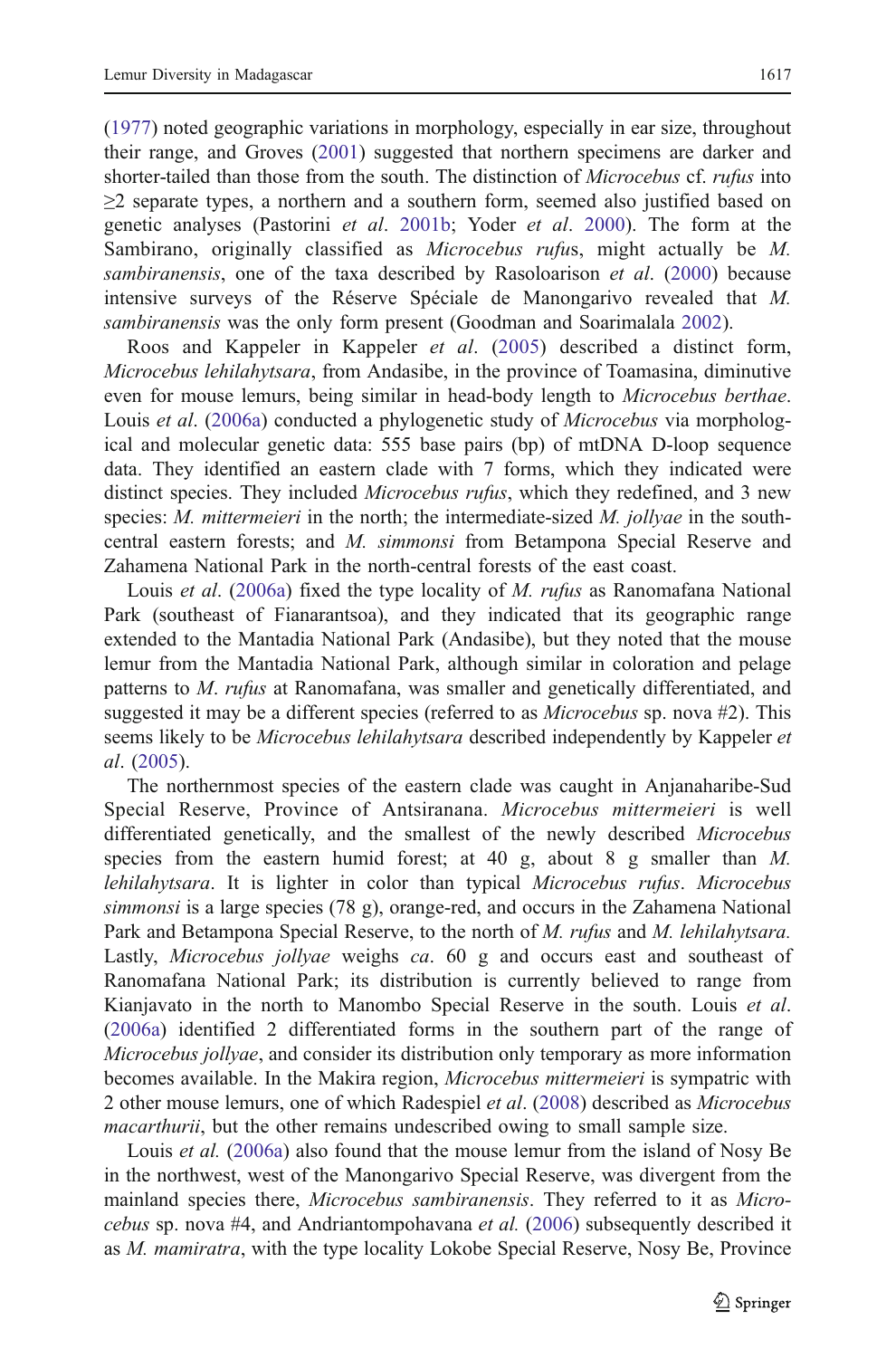of Antsiranana. Andriantompohavana et al. ([2006\)](#page-39-0) found another mainland population from Antafondro, south of the Sambirano River in northwestern Madagascar, sp. nova #5, to be closely related to Microcebus mamiratra but genetically distinct, and indicated that further research may result in its description as a separate taxon.

In a molecular genetic analysis of mouse lemur populations separated by rivers in northwestern Madagascar, Olivieri et al. ([2007\)](#page-44-0) described a further 3 species. Microcebus danfossi is from the reserves of Bora and Anjiamangirana, and M. bongolavensis is from the area around Port-Bergé and limited by the rivers Mahajamba and Sofia. The third species is *Microcebus lokobensis*, with the type locality "Province of Mahajanga, from the forest fragment near the village of Ampasimpohy (13°23′24″S; 48°20′31″E) which is the border of the Integrated Nature Reserve of Lokobe on the Island of Nosy Be" (Olivieri *et al.* [2007,](#page-44-0) p. 17). Andriantompohavana et al. ([2006\)](#page-39-0) also described a mouse lemur from the Island of Nosy Be (type locality "Province de Antsiranana, Nosy Be, Lokobe Special Reserve (ca.  $13^{\circ}24'16.9''S$ ;  $048^{\circ}18'11.2'E$  at 13 m.)." Both Olivieri *et al.* ([2007\)](#page-44-0) and Andriantompohavana et al. ([2006](#page-39-0)) indicated that the species they described corresponded to Microcebus sp. nova #4 of Louis et al. ([2006a\)](#page-43-0). Olivieri et al. [\(2007](#page-44-0)) noted that they sequenced loci different from the ones examined by Louis et al. [\(2006a](#page-43-0)), making comparison impossible. The diagnostic features given by both Louis *et al.* ([2006a](#page-43-0)) and Olivieri *et al.* ([2007\)](#page-44-0) are genetic, except for morphometric measurements —ear length and width, lower leg length and toe length —which the latter authors used to compare *Microcebus lokobensis* with *M. tavaratra* from Ankarana and Analamerana to the north. Comparison of the authors' descriptions of the pelage of *Microcebus lokobensis* and *M. mamiratra* is not helpful in determining if they are the same or different. We consider Microcebus lokobensis to be a junior synonym of M. mamiratra.

By all accounts, there are numerous further species of *Microcebus* that have yet to be described, with populations having distinct genetic identities separated by even quite small rivers (E. E. Louis, unpubl. data).

#### Allocebus Petter-Rousseaux and Petter, 1967: Hairy-eared dwarf lemur

Allocebus trichotis (Günther, 1875): Hairy-eared mouse lemur, hairy-eared dwarf lemur Allocebus contains the single species A. trichotis, a tiny nocturnal dwarf lemur from the northern rain forests of eastern Madagascar that closely resembles mouse lemurs (Microcebus) in size and color, but from which it is easily distinguished by the wavy hair on its ears. Crossley collected the holotype in 1874, and Humblot another 2 specimens of Allocebus trichotis in 1880, but their origin is uncertain (Harcourt and Thornback [1990](#page-42-0); Tattersall [1982\)](#page-47-0). In 1965, A. Peyrieras captured individuals in the forest of Andranomahitsy, west of Mananara, but it was not until 1989 that Meier and Albignac ([1989,](#page-43-0) [1991](#page-43-0)) found it again in the same forest and announced the rediscovery of the species. Over the next few years, field researchers suggested that the species had a restricted and patchy distribution (Mittermeier et al. [1994,](#page-43-0) [2006](#page-43-0)), but subsequent researchers have recorded its presence in the Mantadia, Masoala, Marojejy, and Verezantsoro National Parks, and the Analamazaotra and Anjanaharibe-Sud Special Reserves (Garbutt [2000](#page-41-0); Goodman and Raselimanana [2002;](#page-41-0) Rakotoarison [1998](#page-45-0); Rakotoarison et al. [1996;](#page-45-0) Schütz and Goodman [1998](#page-46-0)).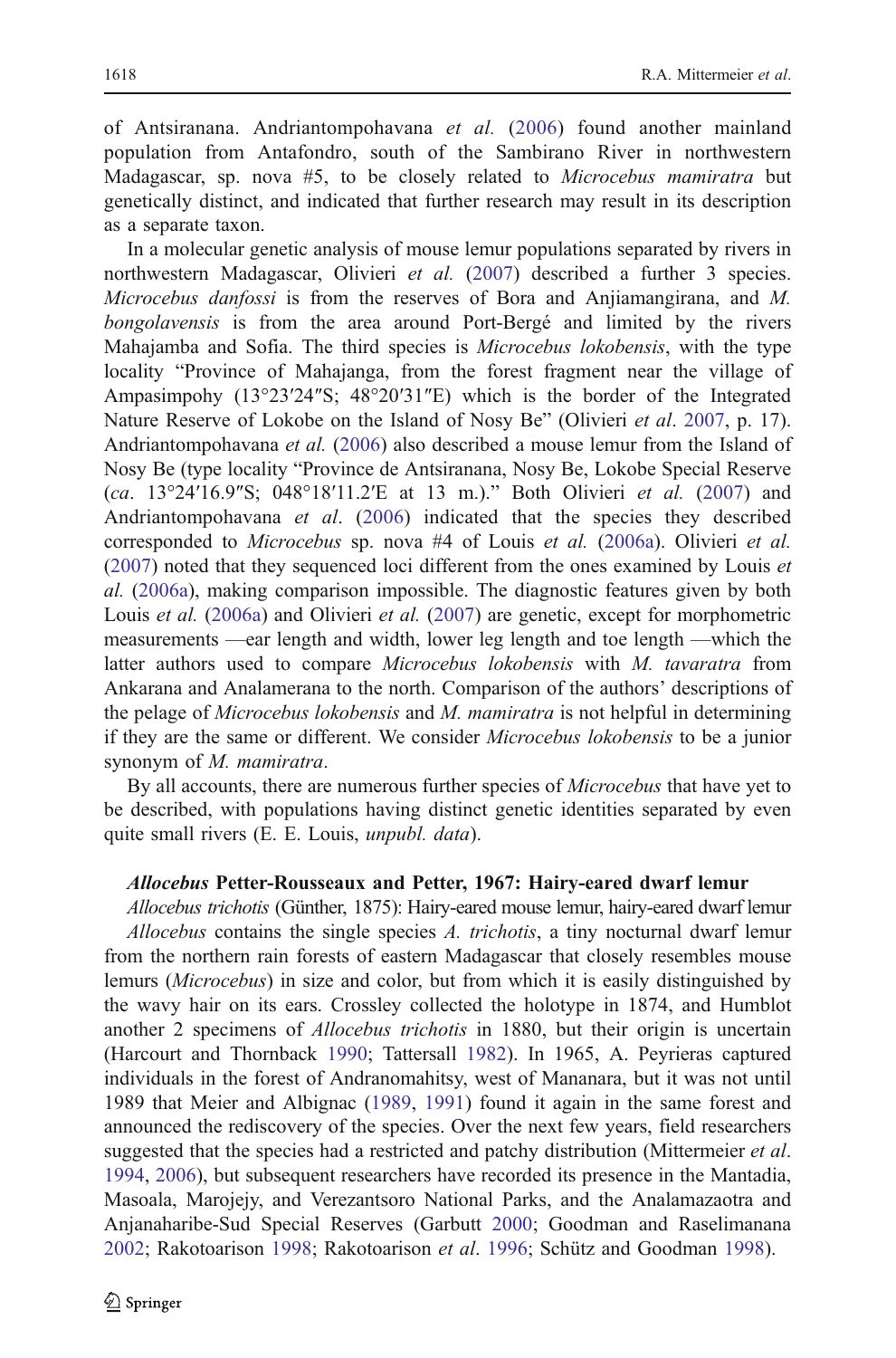# Mirza Gray, 1870: Dwarf lemur or giant mouse lemur

Mirza coquereli (Grandidier, 1867): Coquerel's dwarf lemur

Mirza zaza Kappeler and Roos in Kappeler et al., 2005: Northern dwarf lemur

Dwarf lemurs of the genus Mirza are medium-sized, omnivorous, and nocturnal. The preferred mode of locomotion is rapid quadrupedal running. Until recently, primatologists recognized only one species, Mirza coquereli. It was recorded from the western dry forests, in 2 widely separated (several hundred kilometers) subpopulations; one in the north, in the Sambirano region and including the Ampasindava Peninsula, and the other in the central west in the National Park of Zombitse-Vohibasia, south of the Mangoky River, north to Antsalova and Belo-sur-Tsiribihina (Mittermeier et al. [1994](#page-43-0), [2006](#page-43-0)). Petter et al. [\(1977](#page-44-0)), Tattersall ([1982\)](#page-47-0), and Mittermeier *et al.* ([1994\)](#page-43-0) suggested that *Mirza* may occur between the 2 areas. Recent surveys found *Mirza* cf. *coquereli* at Namoroka, between the 2 areas (Kappeler et al. [2005](#page-42-0)).

Alfred Grandidier ([1867\)](#page-41-0) originally described Mirza coquereli in Cheirogaleus, indicating its resemblance to the fork-marked lemur, known to Grandidier as C. furcifer. At ca. 300 g, the slightly smaller Coquerel's dwarf lemur is  $>3$  times the mass of the largest mouse lemur, with which it was previously lumped in Microcebus, based largely on similar features of dental anatomy and locomotive behavior (Petter *et al.* [1977](#page-44-0)). Tattersall ([1982\)](#page-47-0) revived the genus *Mirza* for it, citing its larger size and some morphological and behavioral features. The coat of Mirza coquereli is a rich brown or grayish brown, and their ears are large, rounded, and distinctive.

Kappeler et al. [\(2005](#page-42-0)) conducted a study of the external morphology and genetics, comparing the southern and northern populations of Mirza. They found Mirza from Kirindy/CFPF (southern) to be heavier and slightly larger than those in the north (Ambato). They concluded that "all external measurements that controlled for differences in body size indicated northern Mirza to be scaled-down versions of the animals from the south" (p.16). The northern  $Mirza$  are more grayish than typical Mirza coquereli. Kappeler et al. [\(2005](#page-42-0)) found differences in social organization, nesting behavior, and reproductive activity in the 2 *Mirza* populations (northern *Mirza* are more promiscuous; Setchell and Kappeler [2003](#page-47-0)), and genetic studies (mitochondrial cytochrome  $b$ ) also clearly separated them. Together they formed a distinct clade from *Microcebus*, supporting their generic separation by Tattersall [\(1982](#page-47-0)). Morondava is the type locality of Mirza coquereli, the correct name for the southern population, and Kappeler and Roos in Kappeler *et al.* [\(2005](#page-42-0)) gave the name Mirza zaza to the northern population, with the type locality being "Baie de Pasandava" (=Ampasindava), Congoni, Province of Antsiranana. Dwarf lemurs are secretive, their distributions need to be further investigated, and further taxa may yet be discovered.

# Cheirogaleus É. Geoffroy, 1812: Dwarf lemurs

Cheirogaleus medius É. Geoffroy, 1812: Eastern fat-tailed dwarf lemur Cheirogaleus major É. Geoffroy, 1812: Greater dwarf lemur Cheirogaleus adipicaudatus Grandidier, 1868: Southern fat-tailed dwarf lemur Cheirogaleus crossleyi Grandidier, 1870: Furry-eared dwarf lemur Cheirogaleus sibreei Forsyth Major, 1896: Sibree's dwarf lemur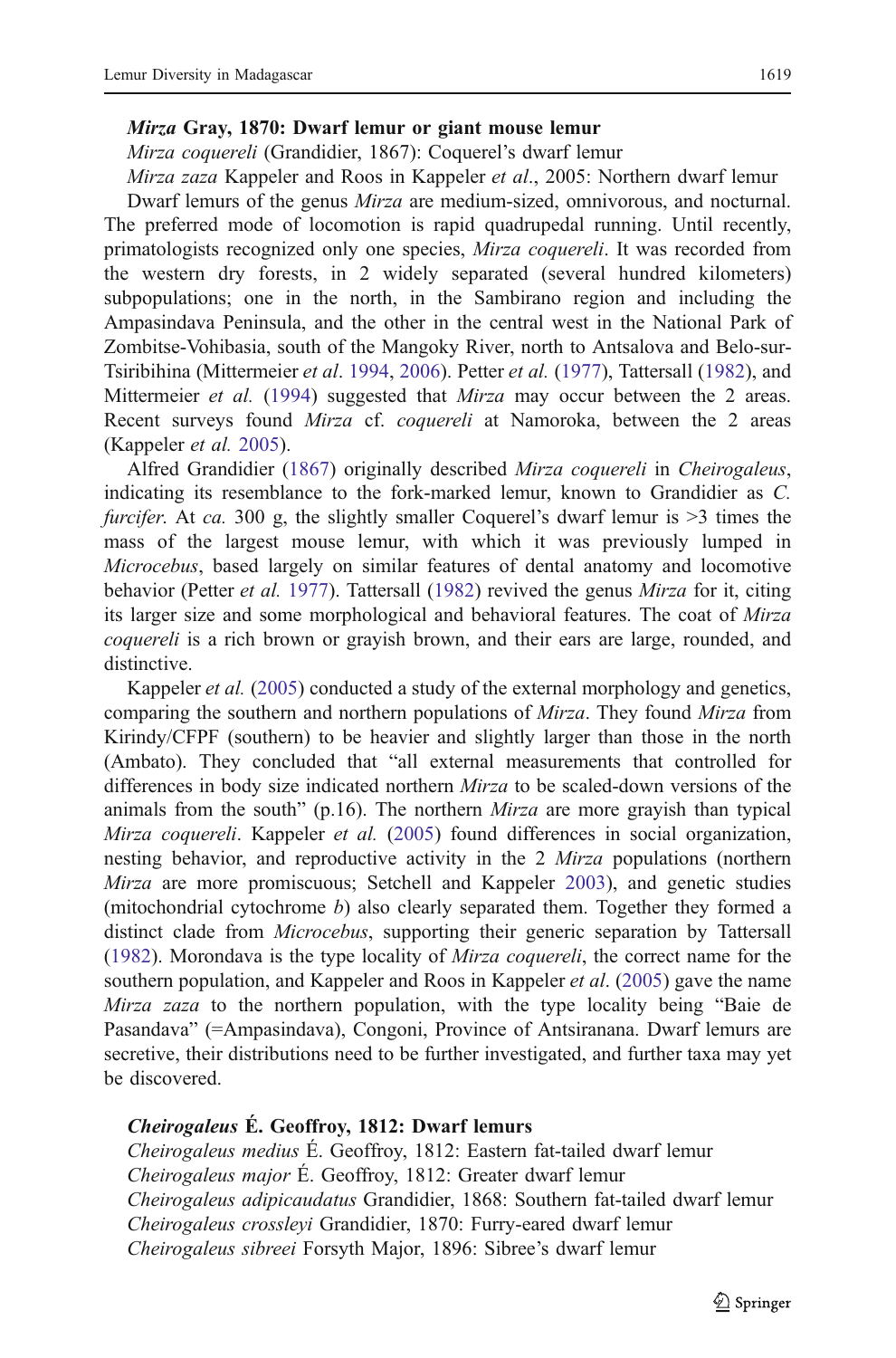Cheirogaleus ravus Groves, 2000: Greater iron-gray dwarf lemur Cheirogaleus minusculus Groves, 2000: Lesser iron-gray dwarf lemur

The dwarf lemurs are small nocturnal primates that range from 150 to 600 g, but also vary considerably in body mass across seasons (Mittermeier et al. [1994](#page-43-0), [2006\)](#page-43-0). They employ quadrupedal locomotion along branches at all levels of the forest and tend to jump less and move more slowly than the closely related mouse lemurs (Microcebus spp.). As many as 7 species are now believed to occur throughout Madagascar, but the number will undoubtedly change as soon as the distributions are better defined. Indeed, at this time, it is fair to say that the taxonomy of the genus is by far the most confused of all 15 lemur genera. What we relate here is likely to be substantially modified over the course of the next few years.

Geoffroy St. Hilaire ([1812\)](#page-41-0) described Cheirogaleus from 3 drawings of dead specimens that Dr. Philibert Commerçon sent to Paris with no locality information. Geoffroy considered each drawing to represent a distinct species, naming them major, medius, and minor. Wolf [\(1822](#page-48-0)) disagreed and assigned all 3 "specimens" to Lemur commersonii. Geoffroy ([1828\)](#page-41-0) assigned the first biological specimen of Cheirogaleus to reach Paris, a living individual, to a new species, C. milii. Smith [\(1833](#page-47-0)) then added Cheirogaleus typicus to the genus based on a specimen that presumably originated in southeast-central Madagascar. Grandidier [\(1867](#page-41-0)) described Chirogalus [sic] samati from the Tsidsibon River of coastal western Madagascar, 2 additional species, C. gliroides and C. adipicaudatus, from Tuléar the following year (Grandidier [1868](#page-41-0)), and 2 yr later C. crossleyi from the "forests east of Antsianak" (Grandidier [1870\)](#page-41-0). Cheirogaleus gliroides was ultimately determined to be a mouse lemur (genus Microcebus), and no type specimens of *adipicaudatus* or *crossleyi* remain. Gunther [\(1875\)](#page-42-0) added *Cheirogaleus trichotis* to the growing list of dwarf lemurs, but Petter-Rousseaux and Petter [\(1967\)](#page-44-0) eventually reassigned the species to its own genus, Allocebus. A review of the Cheirogaleidae by Gray ([1872](#page-41-0)) introduced Opolemur to dwarf lemur taxonomy, and Forsyth Major ([1894](#page-40-0)) followed shortly thereafter with descriptions of 2 new species, Opolemur thomasi from Fort Dauphin and Cheirogaleus melanotis from Vohima. Two years later, Forsyth Major ([1896\)](#page-40-0) described the "last" new species of dwarf lemur, Chirogale [sic] sibreei from Ankeramadinika "one day's journey east of Antananarivo." The locality is not included in available gazetteers of Madagascar but is depicted on a map published in 1900 (Anonymous [1900](#page-39-0)). Sabotsy (18.883°S, 47.967°E) and Manjakandriana (18.917°S, 47.800°E) are close to Ankeramadinika on the map and are also on a modern map (F.T.M. [1990](#page-40-0)). By comparing the maps, one can approximate Ankeramadinika to ca. 2.5 km east of Ambatolaona (18.933°S, 47.900°E).

Elliot [\(1913](#page-40-0)) described the new genus *Altililemur* for the fat-tailed species, and made Opolemur a synonym of Cheirogaleus. In addition, he considered Geoffroy's [\(1812](#page-41-0)) names major, medius, and minor to be synonyms of milii, samati, and Microcebus murinus (the gray mouse lemur), respectively. Schwarz ([1931](#page-47-0)) recognized only 2 species, *Cheirogaleus medius* (with samati as a subspecies) and C. major (with crossleyi as a subspecies), in a single genus. He considered Cheirogaleus minor and C. gliroides to be synonyms of Microcebus murinus; Opolemur thomasi to be synonymous with C. medius medius; Lemur commersonii, C. milii, C. typicus, and C. adipicaudatus to be synonymous with C. major major;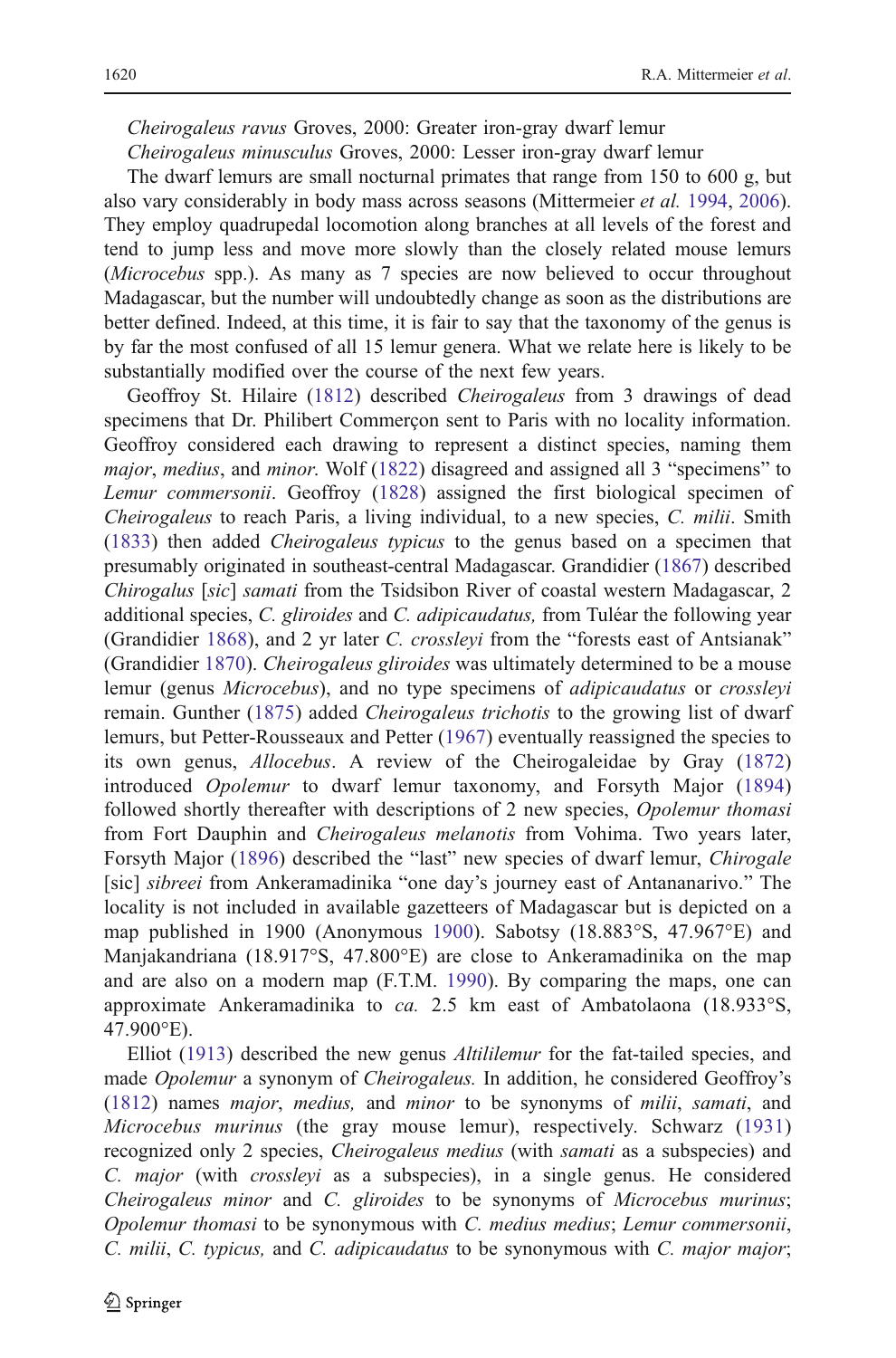and C. melanotis and C. sibreei to be synonymous with C. major crossleyi. Tattersall [\(1982](#page-47-0)) and Mittermeier et al. ([1994\)](#page-43-0) recognized 2 species of Cheirogaleus—medius and major—but considered each to be subspecifically monotypic. However, Mittermeier *et al.* ([1994\)](#page-43-0) indicated that significant variation in pelage coloration was known from the species, and noted that its geography and taxonomy were poorly understood. Groves ([2000\)](#page-41-0) provides a more detailed review of the taxonomic history of Cheirogaleus.

Based on museum specimens, Groves [\(2000](#page-41-0)) recently redefined the long-held view of Cheirogaleus taxonomy by resurrecting 2 taxa (C. adipicaudatus and C. sibreei), elevating C. major crosslevi to a full species, and describing 2 new species: C. minusculus and C. ravus.

Dwarf lemurs referred to as Cheirogaleus medius occur in forests of west, southwest and southern Madagascar from the Bay of Narinda in the northern part of its range to Fort Dauphin (Tolagnaro) in the south (Petter and Petter-Rousseaux [1979;](#page-44-0) Tattersall [1982\)](#page-47-0). Tattersall ([1982](#page-47-0)) argued that Cheirogaleus medius samati did not warrant subspecific status. However, he also mentioned that the taxonomic status of specimens collected in the Sambirano region and in northern and eastern Madagascar was problematic. Following Groves' ([2000\)](#page-41-0) revision, 2 species are now recognized within the former Cheirogaleus medius. Groves [\(2000](#page-41-0)) assigned dwarf lemur specimens from Tabiky (west of Ankazoabo), 170 km east of Tuléar (Toliara), and from Fort Dauphin to Cheirogaleus adipicaudatus, and specimens from Beroboka, north of Morondava, Tsidsibon River (west coast), and Ampijoroa to C. medius. Based on these findings he concluded that *Cheirogaleus adipicaudatus* occurs in the southern xerophytic bush zone of Madagascar and C. medius in the dry forests of western Madagascar.

Harcourt and Thornback [\(1990](#page-42-0)), Mittermeier *et al.* [\(1994](#page-43-0), [2006\)](#page-43-0), and Tattersall [\(1982\)](#page-47-0) reported Cheirogaleus major to occur throughout forested areas of eastern Madagascar from Fort Dauphin (Tolagnaro) in the south to Montagne d'Ambre in the north, its range extending westward to include the Tsaratanana Massif and the Sambirano region. Petter et al. ([1977](#page-44-0)) acknowledged the presence of Cheirogaleus major as far west as the Bongolava region near the Manambolo River, and Thalmann [\(2000a](#page-48-0)) reported that a preliminary analysis of the population's taxonomic status has been initiated. Petter et al. ([1977](#page-44-0)) also noted a dwarf lemur with more reddish fur north of the Masoala Peninsula but presumed it to be *Cheirogaleus major crossleyi*, arguing that there was insufficient evidence to recognize a distinct subspecies.

Reddish specimens assigned to Cheirogaleus crossleyi by Groves ([2000\)](#page-41-0) originate from Lac Alaotra, Andasibé, and Vohima (Vohemar), which indicates a distribution mainly inland of C. major and extending further north. Cheirogaleus sibreei occurs from Ankeramadinika, described as "one day's journey east of Antananarivo," from Imerina (a region that it apparently shares with C. crossleyi) and Ampasindava. Of the 2 new species Groves ([2000\)](#page-41-0) described, *Cheirogaleus ravus*, the larger iron-gray form, has a small coastal range surrounding the type locality of Tamatave and within the distribution of C. major. Cheirogaleus minusculus, the smaller iron-gray form, is known only from the type locality, Ambositra, in central western Madagascar, but Groves hypothesized that dwarf lemurs seen in the forests of the Bongolava Massif by Petter et al. ([1977\)](#page-44-0) and Thalmann and Rakotoarison ([1994;](#page-48-0) Thalmann [2000a](#page-48-0)) would belong to the species. Photos of a dwarf lemur captured and later released on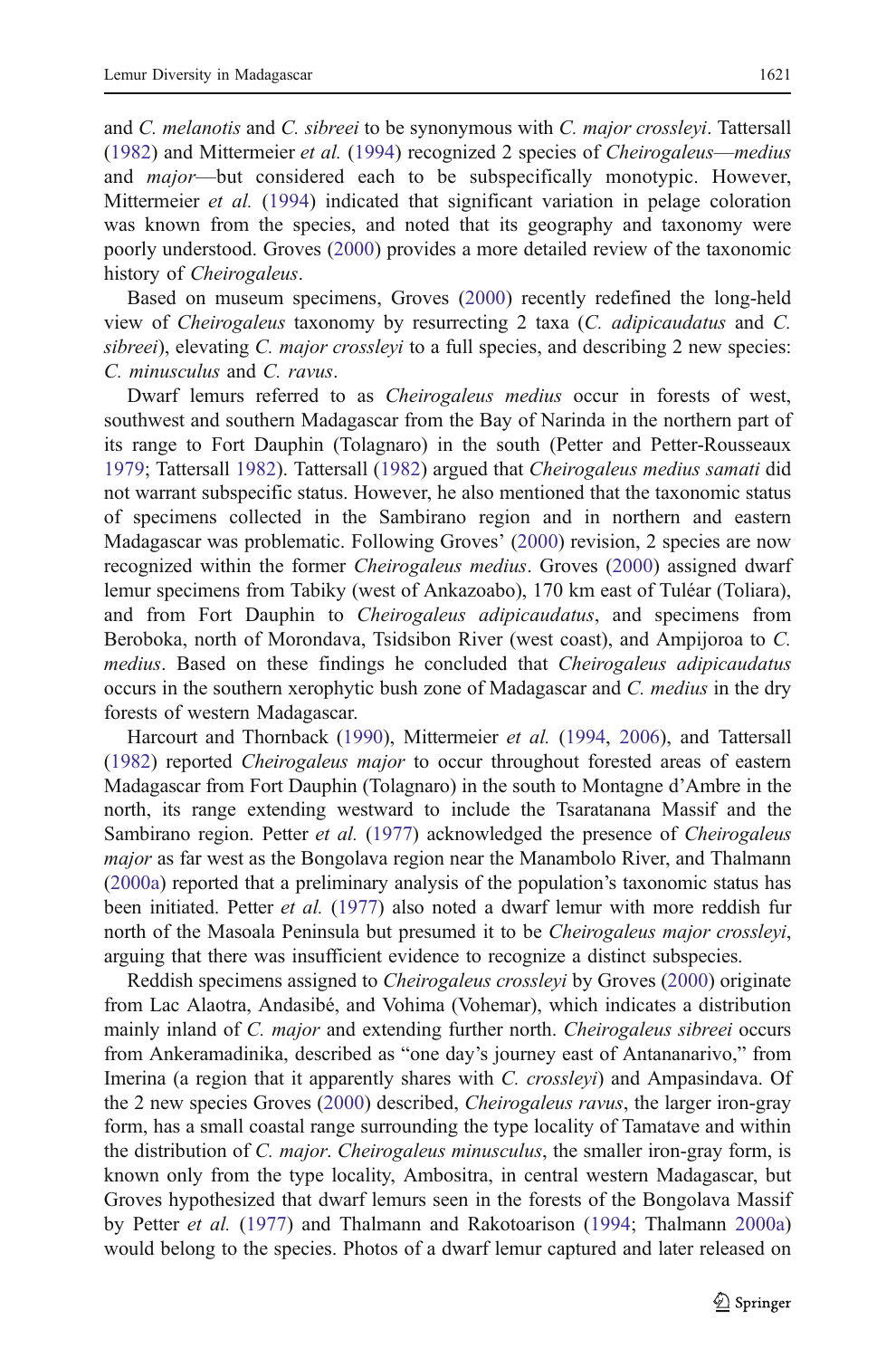the Bongolava Plateau, shown subsequently to Groves by Thalmann, indicate that Cheirogaleus from the locality are not C. minusculus but an undescribed species.

Groves' [\(2000](#page-41-0)) suggestions for the biogeographic distribution of the different forms may need major revision. Morphological and genetic measures of museum specimens and new samples from the field collected in the region of Fort Dauphin, southeastern Madagascar, revealed a very complex biogeographic distribution of 3 distinct morphotypes of dwarf lemurs. On the basis of these measures, Hapke *et al.* [\(2005](#page-42-0)) assigned the forms in the Fort Dauphin region to Cheirogaleus medius, C. major, and C. crossleyi. There, the typical western dry forest species, Cheirogaleus *medius*, occurs in evergreen littoral rain forest  $(>2400$  mm rain/yr) east of Fort Dauphin in sympatry with C. *major. Cheirogaleus crossleyi* was in a remnant patch of evergreen humid rain forest west of Fort Dauphin, in a region Groves ([2000\)](#page-41-0) had assumed to consist of spiny bush. This was unexpected because the specimens Groves described as Cheirogaleus crossleyi came from much further north. Combining Groves' [\(2000](#page-41-0)) analysis with the information Hapke et al. [\(2005](#page-42-0)) collected, Cheirogaleus crossleyi would occur all along the highland and western part of the eastern rain forest belt whereas C. major would be more in the eastern (lowland?) portion of the eastern rain forest. Systematic revision with documented and georeferenced specimens is required to resolve the taxonomy and biogeography of the genus.

Ongoing field work on *Cheirogaleus* indicates that it is highly likely that there will be significant changes in the taxonomy of the genus over the next few years (Groeneveld [2008;](#page-41-0) Groeneveld et al. [2005\)](#page-41-0).

#### Phaner Gray, 1870: Fork-marked lemurs

Phaner furcifer (de Blainville, 1839): Masoala or eastern fork-marked lemur

Phaner pallescens Groves and Tattersall, 1991: Pale or Western fork-marked lemur

Phaner parienti Groves and Tattersall, 1991: Sambirano or Pariente's forkmarked lemur

Phaner electromontis Groves and Tattersall, 1991: Amber Mountain fork-marked lemur

Phaner is discontinuously distributed throughout Madagascar, and had been viewed as a monotypic genus since its description (as Lemur furcifer by de Blainville in 1839). The relatively large, nocturnal cheirogaleid lemurs are very vocal and display a characteristic locomotion, running rapidly along horizontal tree branches and jumping from one to the next without pausing, and performing unusual headbobbing movements that immediately distinguish them in the field (Mittermeier et al. [1994,](#page-43-0) [2006\)](#page-43-0). Groves and Tattersall [\(1991\)](#page-42-0) examined variations in pelage color and pattern and body size and proportions among geographically distinct populations, which led to the recognition of 4 subspecies: *Phaner furcifer furcifer*, *P. f. pallescens*, P. f. parienti, and P. f. electromontis. More recently, Groves [\(2001](#page-42-0)) acknowledged that they are discrete and elevated them to full species.

*Phaner furcifer* occurs on the Masoala Peninsula and possibly adjacent portions of the mainland in northeast Madagascar (Groves and Tattersall [1991\)](#page-42-0). According to Mittermeier *et al.* ([1994\)](#page-43-0), isolated populations from the Betampona and Zahamena Nature Reserves further south may also be referable to this taxon, if not a new one.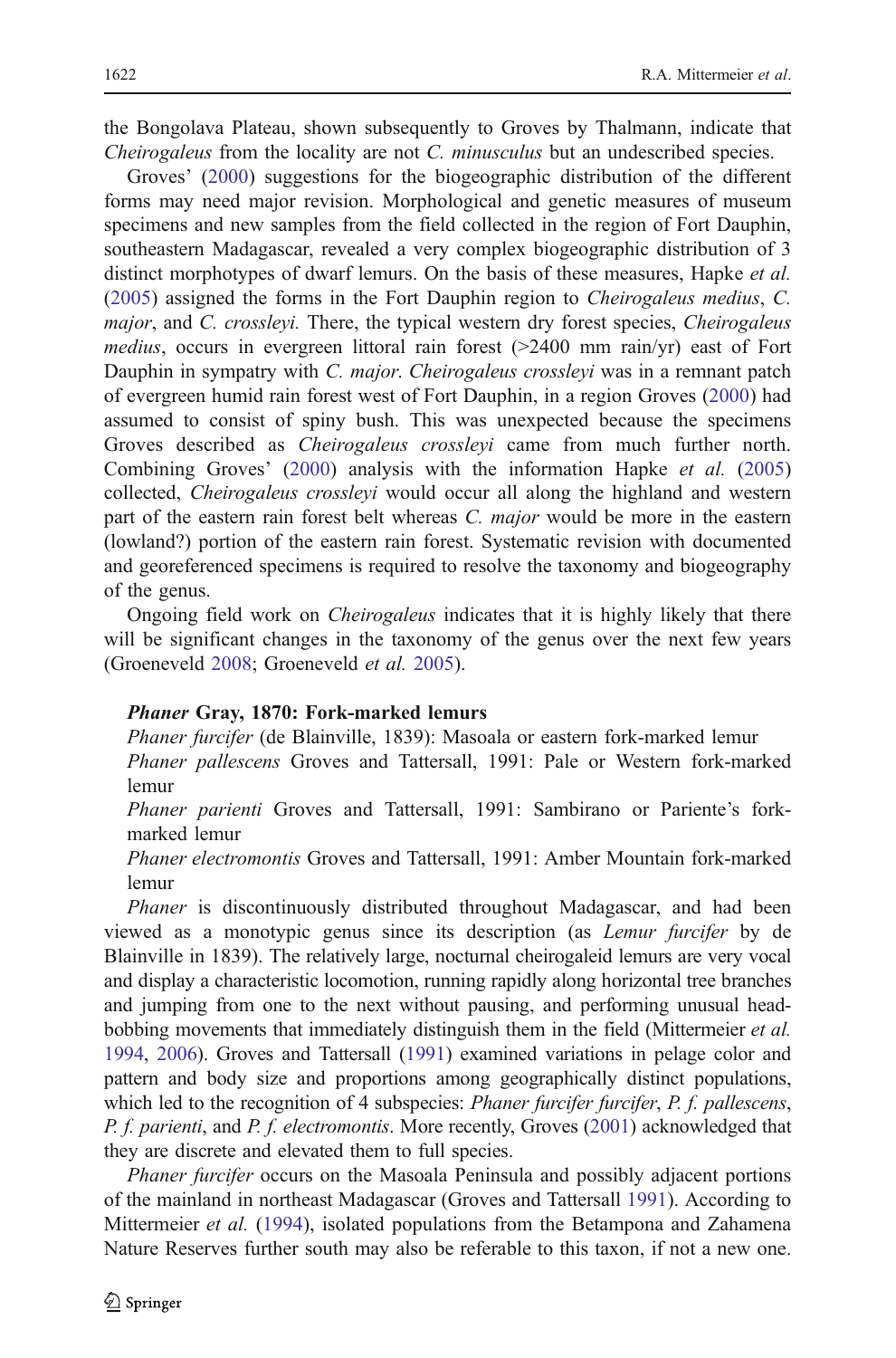Phaner pallescens occur in western Madagascar along a narrow strip from just south of the Fiherenana River, including the Forêts de Mikea (Ganzhorn and Randriamanalina [2004\)](#page-40-0) north to the region of Soalala (Groves and Tattersall [1991](#page-42-0)). An isolated population of uncertain taxonomic affinity occurs in Andohahela, Parcel II. A specimen from the Namoroka Special Reserve has a larger body and shorter tail than fork-marked lemurs from the Morondava region, and may represent a distinct taxon. Phaner parienti occurs in the Sambirano region of northwest Madagascar south of Ambanja, including the Ampasindava Peninsula and extending south to the Andranomalaza River. The larger Phaner electromontis evidently has a restricted distribution, being confined largely to the vicinity of Montagne d'Ambre. Mittermeier *et al.* [\(2006](#page-43-0)) also noted the presence of *Phaner* in the forests near Daraina, and suggested that it might be another population of P. electromontis or perhaps a new species. Subsequent observations by S. M. Goodman (pers. comm.) also indicate that it may be yet another species. We follow Groves [\(2001](#page-42-0), [2005](#page-42-0)) in recognizing the 4 named Phaner as distinct species, pending further revisions that are almost certain to include descriptions of new species.

## Family Lepilemuridae Gray, [1870](#page-41-0)

Mittermeier et al. ([1994\)](#page-43-0) and Groves [\(2001](#page-42-0)) placed Lepilemur in the Megaladapidae, with 2 subfamilies, Lepilemurinae and Megaladapinae, the latter represented by the extinct genus *Megaladapis*. However, recent analysis of the cytochrome b gene from bones of Megaladapis suggests that it is an independent long branch within the lemuriform radiation and not the sister group to *Lepilemur* (cf. Yoder *et al.* [1999b\)](#page-49-0). As a result, Groves [\(2005](#page-42-0)) placed Lepilemur in the Lepilemuridae, attributing the authorship of the family-group name to Gray [\(1870\)](#page-41-0), following a personal communication from Ian Tattersall, rather than to Stephan and Bauchot ([1965\)](#page-47-0) as in Groves [\(2001](#page-42-0)). The number of species recognized in the genus has increased considerably in recent years, more so than in any other group of primates; 15 new species were described in 2006 alone.

#### Lepilemur I. Geoffroy, 1851: Sportive or weasel lemurs

Lepilemur mustelinus I. Geoffroy, 1851: Weasel lemur Lepilemur microdon (Forsyth Major, 1894): Small-toothed sportive lemur Lepilemur leucopus (Forsyth Major, 1894): White-footed sportive lemur Lepilemur ruficaudatus Grandidier, 1867: Red-tailed sportive lemur Lepilemur edwardsi (Forbes, 1984): Milne-Edwards' sportive lemur Lepilemur dorsalis Gray, 1870: Nosy Be or Gray-backed sportive lemur Lepilemur septentrionalis Rumpler and Albignac, 1975: Northern sportive lemur Lepilemur ankaranensis Rumpler and Albignac, 1975: Ankarana sportive lemur Lepilemur aeeclis Andriaholinirina et al., 2006: Antafia sportive lemur Lepilemur randrianasoli Andriaholinirina et al., 2006: Randrianasolo's sportive lemur

Lepilemur sahamalazensis Andriaholinirina et al., 2006: Sahamalaza Peninsula sportive lemur

Lepilemur mittermeieri Rabarivola et al., [2006](#page-44-0): Mittermeier's sportive lemur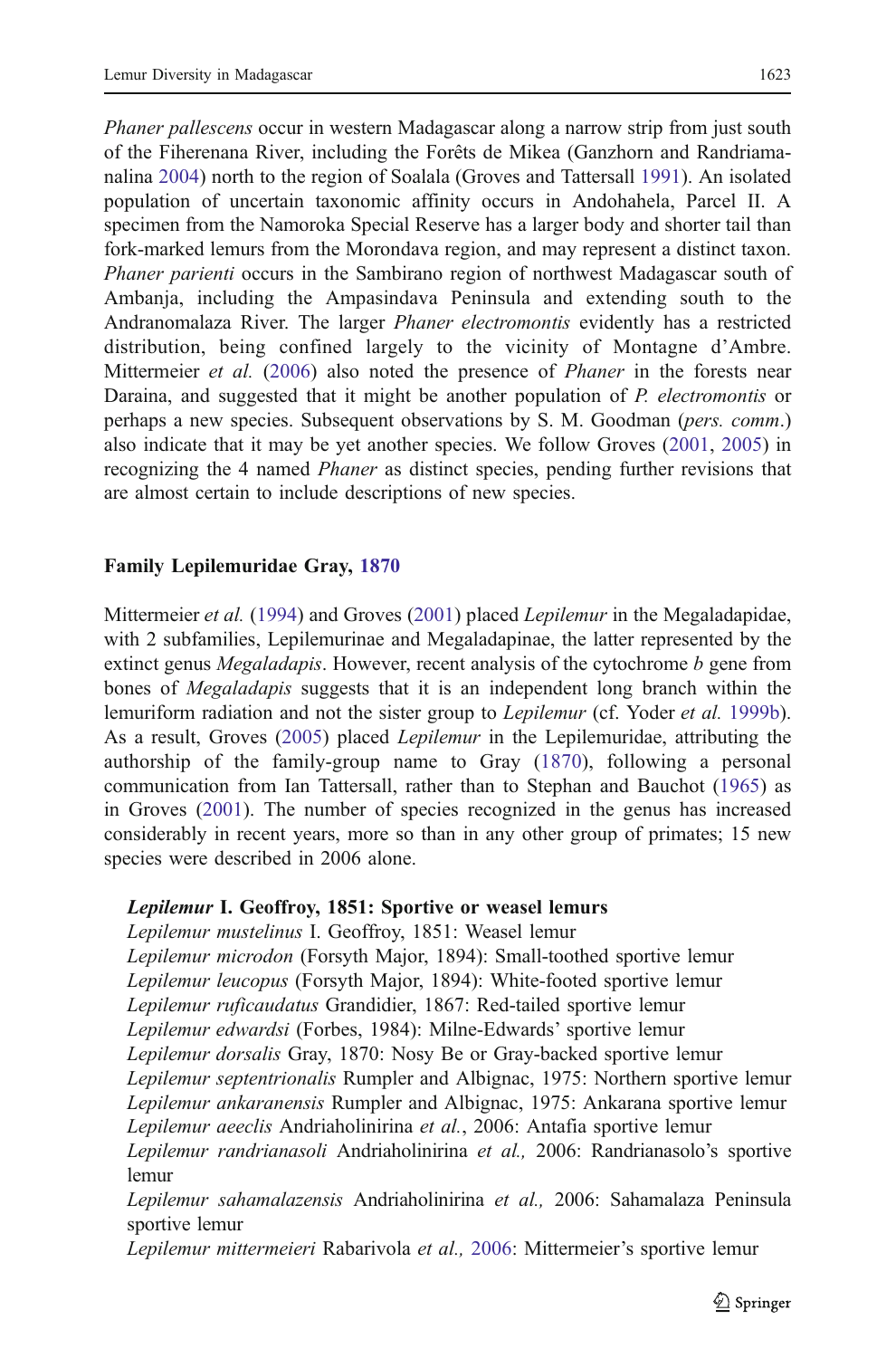Lepilemur ahmansoni Louis et al., 2006: Ahmanson's sportive lemur Lepilemur betsileo Louis et al., 2006: Betsileo sportive lemur Lepilemur fleuretae Louis et al., 2006: Fleurette's sportive lemur Lepilemur grewcocki Louis et al., 2006: The Grewcock's sportive lemur Lepilemur hubbardi Louis et al., 2006: Hubbard's sportive lemur Lepilemur jamesi Louis et al., 2006: James' sportive lemur Lepilemur milanoii Louis et al., 2006: Daraina sportive lemur Lepilemur petteri Louis et al., 2006: Petter's sportive lemur Lepilemur seali Louis et al., 2006: Seal's sportive lemur Lepilemur tymerlachsoni Louis et al., 2006: Hawks' sportive lemur Lepilemur wrighti Louis et al., 2006: Wright's sportive lemur Lepilemur otto Craul et al., 2007: Otto's sportive lemur Lepilemur scottorum Lei et al., 2008: The Scott's sportive lemur

Lepilemur is a genus of medium-sized, nocturnal lemurs occurring in virtually all forested areas of Madagascar's periphery. They usually weigh less than 1 kg, and are vertical clingers and leapers, with long lower limbs compared to their trunk and forelimbs. In appearance, Lepilemur could be confused with the indriid Avahi, but they are usually smaller, have more prominent ears, and lack the highly visible white patches on the back of the thighs that are so typical of Avahi.

Schwarz ([1931\)](#page-47-0) and Hill ([1953\)](#page-42-0) recognized only 2 species of Lepilemur: L. mustelinus from the eastern forests and L. *ruficaudatus* from western and southern Madagascar, the latter with 2 subspecies, *ruficaudatus* and *leucopus*. Petter and Petter-Rousseaux [\(1960](#page-44-0)) subsequently recognized a single species, *mustelinus*, with 5 subspecies (mustelinus, microdon, ruficaudatus, leucopus, and dorsalis). Petter et al. ([1977](#page-44-0)) later increased the number of species to 7—dorsalis, edwardsi, leucopus, microdon, mustelinus, ruficaudatus, septentrionalis—with the last having 4 subspecies (Rumpler and Albignac [1975\)](#page-46-0). Groves [\(2001](#page-42-0)) noted that 2 of the subspecies of *Lepilemur septentrionalis* are not geographically separate, as is required for subspecies, and reduced the number to 2: L. s. septentrionalis (with sahafarensis Rumpler and Albignac, 1975, as a junior synonym) and  $L$ . s. ankaranensis (with andrafiamenensis Rumpler and Albignac, 1975, as a junior synonym).

Tattersall [\(1982](#page-47-0)) followed the classification of Petter and Petter-Rousseaux [\(1960](#page-44-0)), recognizing only 1 species, Lepilemur mustelinus, but with 6, not 5, subspecies (dorsalis, edwardsi, leucopus, mustelinus, ruficaudatus, septentrionalis), adding the forms *edwardsi* and *septentrionalis*, but not recognizing *microdon*. However, a cytogenetic study by Andriaholinirina et al. ([2005\)](#page-39-0) confirmed that the karyotype of L. microdon differed from those of all other members of the genus, and as such its status as a distinct species. Jenkins [\(1987](#page-42-0)) later recognized the 7 species Petter *et al.* ([1977\)](#page-44-0) proposed, but no subspecies, an arrangement followed by Mittermeier *et al.* ([1994\)](#page-43-0). On the basis of cytogenetic and molecular data, the subspecies of *Lepilemur septentrionalis* listed by Groves ([2001\)](#page-42-0) was elevated to species: L. ankaranensis (cf. Ravaoarimanana et al. [1999,](#page-45-0) [2004](#page-45-0); Rumpler et al. [2002\)](#page-46-0). Groves ([2005\)](#page-42-0) and Mittermeier et al. [\(2006](#page-43-0)), therefore, listed 8 species of sportive lemurs, all of them cytogenetically distinct (Andriaholinirina *et al.* [2005;](#page-39-0) Rumpler and Albignac [1978](#page-46-0); Rumpler et al. [2001;](#page-46-0) Thalmann and Ganzhorn [2003;](#page-48-0)). Since these publications, 3 molecular genetic studies (Andriaholinirina et al. [2006a;](#page-39-0)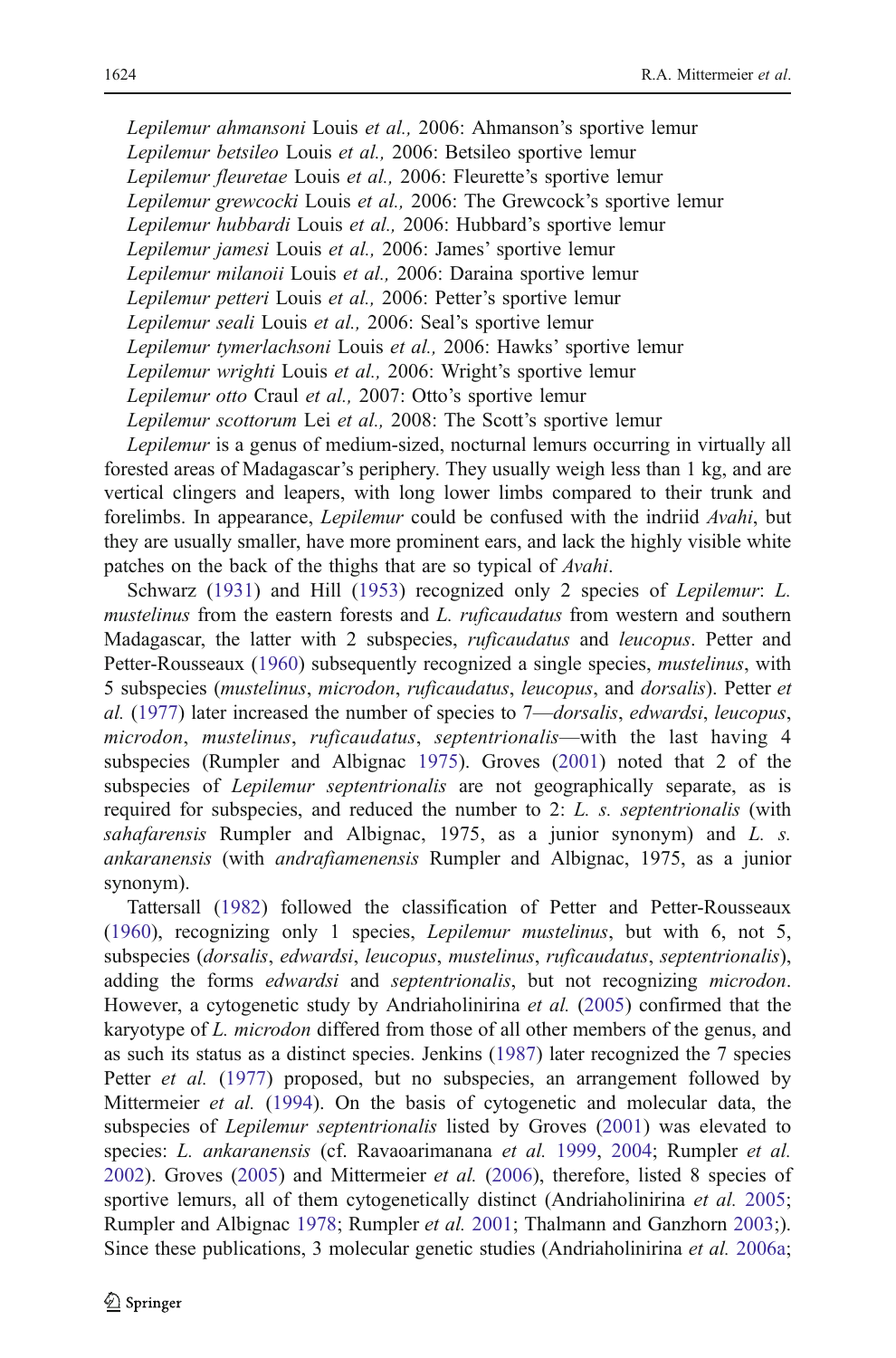Louis et al. [2006b;](#page-43-0) Rabarivola et al. [2006](#page-44-0)) have added a further 15 species, making it, with 23 species, the most diverse lemur genus.

The geographic distribution and the distinction between Lepilemur microdon and L. *mustelinus* given in the field guide by Mittermeier *et al.* [\(1994](#page-43-0)) were incorrect. According to Petter et al. [\(1977](#page-44-0)), Lepilemur microdon occurs in the humid forests of southeastern Madagascar, ranging from the Onibe River at the northern extent of its range south to near (west of) Tolagnaro (Fort Dauphin). Groves [\(2001](#page-42-0)), citing Jenkins ([1987\)](#page-42-0), contended that L. microdon occurs in southeastern Madagascar from 18°S to 24°50′S, and is sympatric with L. mustelinus south of Toamasina (Tamatave). North of the Onibe River up to the forests of Tsaratanana and Andapa, Lepilemur microdon is replaced by L. mustelinus (cf. Petter et al. [1977\)](#page-44-0). Groves [\(2001\)](#page-42-0), again citing Jenkins ([1987](#page-42-0)), identified the distribution of Lepilemur mustelinus as extending from 13°45′S in the north, which is in agreement with Tattersall [\(1982](#page-47-0)), but only as far south as 20°S, ca. 500 km north of Tolagnaro (Fort Dauphin). *Lepilemur mustelinus* is a relatively large member of the genus, essentially brown and often with a grayish head. Its diploid chromosome number is 34 (Rumpler and Albignac [1978;](#page-46-0) Rumpler et al. [1986](#page-46-0)). Lepilemur microdon differs from L. mustelinus in having a redder-brown dorsal surface, a dark and more pronounced median dorsal stripe, and yellower flanks, as well as smaller cheek teeth and a white patch of fur on the neck extending laterally (Petter *et al.* [1977](#page-44-0); N. Andriaholinirina, pers. comm.). The diploid chromosome number of Lepilemur microdon is 24 (Andriaholinirina et al. [2005](#page-39-0)).

Lepilemur leucopus is a smaller, lighter-colored, larger-eared, longer-tailed member of the genus, and has a diploid chromosome number of 36 (Petter et al. [1977\)](#page-44-0). It occurs in the dry Didiereaceae bush and gallery forests of southern and southwestern Madagascar as far north as the Onilahy River (Mittermeier *et al.* [1994;](#page-43-0) Petter et al. [1977;](#page-44-0) Sussman and Richard [1986](#page-47-0); Tattersall [1982](#page-47-0)).

Lepilemur ruficaudatus is intermediate in size between the smaller L. leucopus, with which it shares prominent ears, and the larger  $L$ . mustelinus and  $L$ . microdon (cf. Groves [2001\)](#page-42-0), and is distinguished from other members of the genus by its reddish tail. It has a diploid chromosome number of 20. Lepilemur ruficaudatus was formerly believed to have a large range in western Madagascar: the Onilahy River marking the southern boundary and the Betsiboka River the northern boundary (Bachmann et al. [2000;](#page-40-0) Mittermeier et al. [1994;](#page-43-0) Tomiuk et al. [1997;](#page-48-0) Zaramody et al. [2005\)](#page-49-0). Thalmann ([2000b\)](#page-48-0) indicated it might be sympatric in Bemaraha with an undescribed form of Lepilemur. Andriaholinirina et al. [\(2006a,](#page-39-0) [b](#page-39-0)) later described Lepilemur randrianasoli from Bemaraha, but without mentioning whether L. *ruficaudatus* occurred there also. Pastorini et al.  $(2003)$  $(2003)$  suggested that the forms either side of the Tsiribihina River were different species. Andriaholinirina et al. [\(2006a\)](#page-39-0) confirmed their suspicion, describing Lepilemur randrianasoli as occurring north of Tsiribihina River, possibly to the Manambaho or Mahavavy du Sud rivers. The range of Lepilemur ruficaudatus is possibly now limited to the south of the Tsiribihina River, south to the Onilahy River, where it is replaced by Lepilemur leucopus (cf. Mittermeier et al. [2006\)](#page-43-0).

Lepilemur edwardsi is slightly smaller and longer-tailed than L. ruficaudatus, and occurs to its north in western Madagascar (Petter *et al.* [1977\)](#page-44-0). New data suggest that the southern limit of its distribution is the Betsiboka River, from which it extends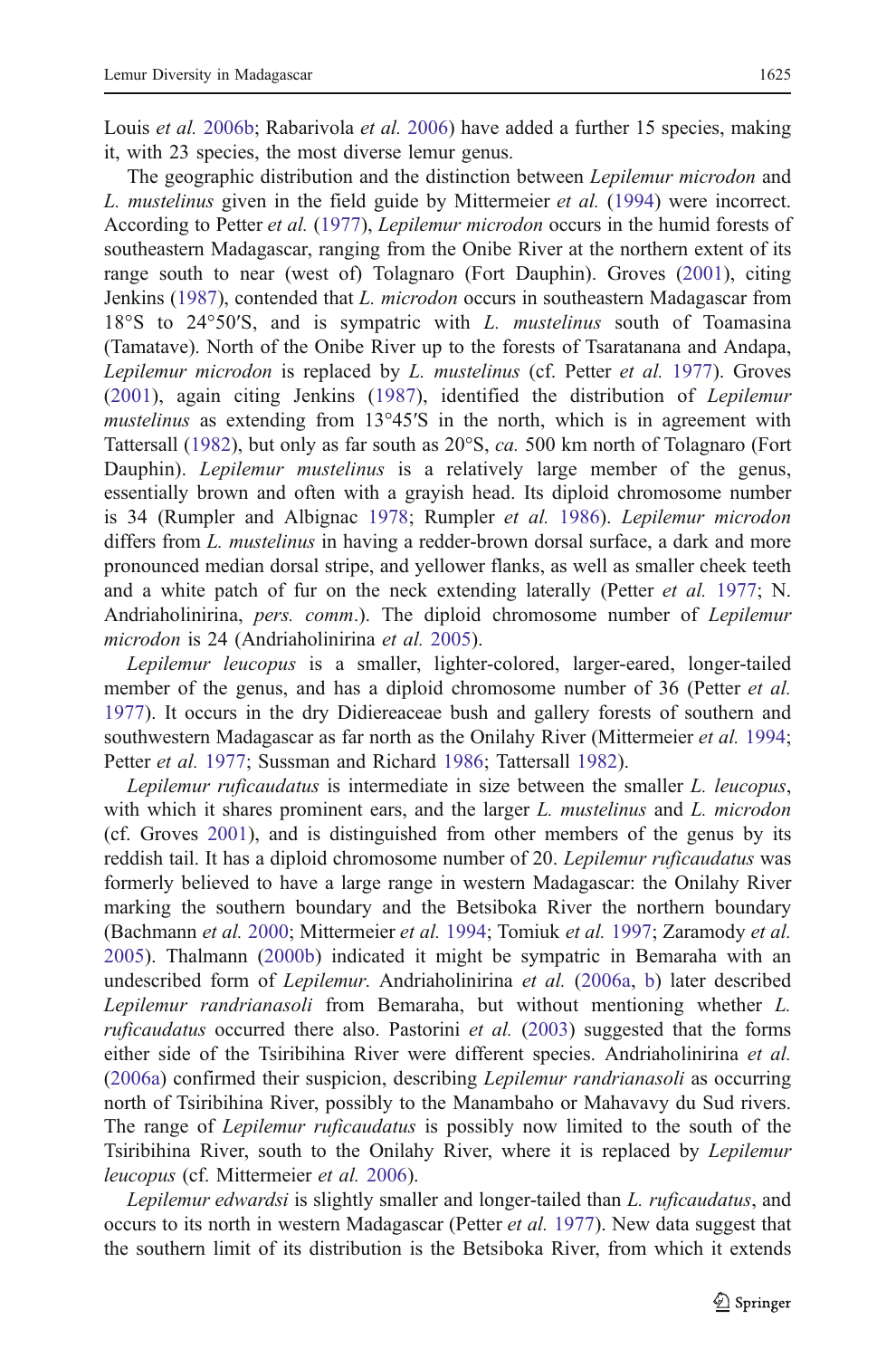north as far as the Bay of Mahajamba (Zaramody *et al.* [2005\)](#page-49-0). Previous reports of Lepilemur edwardsi south to the Tsiribihina River might be based on erroneous sampling (Petter *et al.* [1977](#page-44-0); Tattersall [1982](#page-47-0)). The diploid chromosome number of L. edwardsi is 22. Molecular data based on 3 individuals suggest that Lepilemur edwardsi could be split into 2 full species north and south of the Betsiboka River (Pastorini et al. [2003](#page-44-0)). Andriaholinirina et al. ([2006a\)](#page-39-0) described L. aeeclis from the north of the Betsiboka River.

Lepilemur dorsalis is a small sportive lemur, with small ears and a very long tail (Groves [2001](#page-42-0)). Its range was thought to extend from the Sambirano region of northwestern Madagascar, including the Ampasindava Peninsula and the islands of Nosy Be and Nosy Komba (Mittermeier *et al.* [1994,](#page-43-0) [2006](#page-43-0)). To the south it occurs as far as the Ankarafa Forest on the Sahamalaza Peninsula (Randriatahina and Rabarivola [2004\)](#page-45-0). However, in their description of Lepilemur sahamalazensis, Andriaholinirina et al. ([2006a](#page-39-0)) restrict L. dorsalis to Nosy Be, Ambanja and regions north of the Sambirano River, probably to the Mahavavy du Nord River, and the range of L. ankaranensis. Lepilemur sahamalazensis and L. dorsalis are the only sportive lemurs to have a diploid chromosome number of 26 (Andriaholinirina et al. [2006a](#page-39-0)).

Lepilemur ankaranensis, slightly larger and even longer-tailed than L. dorsalis, is the most northerly member of *Lepilemur*. Forms occurring in both dry deciduous and humid forests that extend from Montagne d'Ambre southward to the Mahavavy River near Ambilobe and eastward at least as far as the Manambato River, and probably to the Fanambana River, north of Sambava, have been assigned to this taxon. The diploid chromosome number for the species ranges from 36 to 38 (Ravaoarimanana *et al.*) [2004;](#page-45-0) Rumpler et al. [2001\)](#page-46-0). Andriaholinirina et al. [\(2006a](#page-39-0)) found that Lepilemur ankaranensis was more closely related to L. dorsalis than to L. septentrionalis.

Lepilemur septentrionalis is restricted to the small dry deciduous forests of Sahafary, Madirobe and Andrahona, north of the Irodo River. The diploid chromosome number for the species ranges from 34 to 36 (Ravaoarimanana *et al.*) [2004;](#page-45-0) Rumpler et al. [2001](#page-46-0)).

Andriaholinirina et al. [\(2006a\)](#page-39-0) conducted a comparative cytogenetic and molecular genetic (cytochrome  $b$  gene; 1140 base pairs) study of the 8 sportive lemurs recognized by Groves [\(2005\)](#page-42-0) and Mittermeier et al. [\(2006\)](#page-43-0), focusing particularly on their taxonomy and phylogenetic relationships. They confirmed the validity of the 8 species, but identified what they referred to as "cryptic speciation events" within Lepilemur ruficaudatus (3 genetically distinct populations; one north, the other south of Tsiribihina, and a third south of Betsiboka) and L. dorsalis (one from Sahamalaza, the other from Ambanja/Nosy Be), which resulted in the description of a further 3 species. Lepilemur aeeclis is now the sportive lemur that occurs between the Betsiboka and Mahavavy du Sud rivers, and possibly south of the latter. Lepilemur randrianasoli occurs from the type locality of Andramasay, Province of Toliary, and Bemaraha, western Madagascar, with the Tsiribihina River probably marking the southern limit and the Manambaho or Mahavavy du Sud rivers possibly marking the northern limit to its range. Lepilemur randrianasoli, L. aeeclis, and L ruficaudatus share the same diploid chromosome number of 20 (Andriaholinirina *et al.* [2005,](#page-39-0) [2006a\)](#page-39-0). The diminutive Lepilemur sahamalazensis is the form on the Sahamalaza Peninsula, Province of Mahajanga, with the Sambirano River being the likely northern boundary to its range and the Maevarano River the southern limit.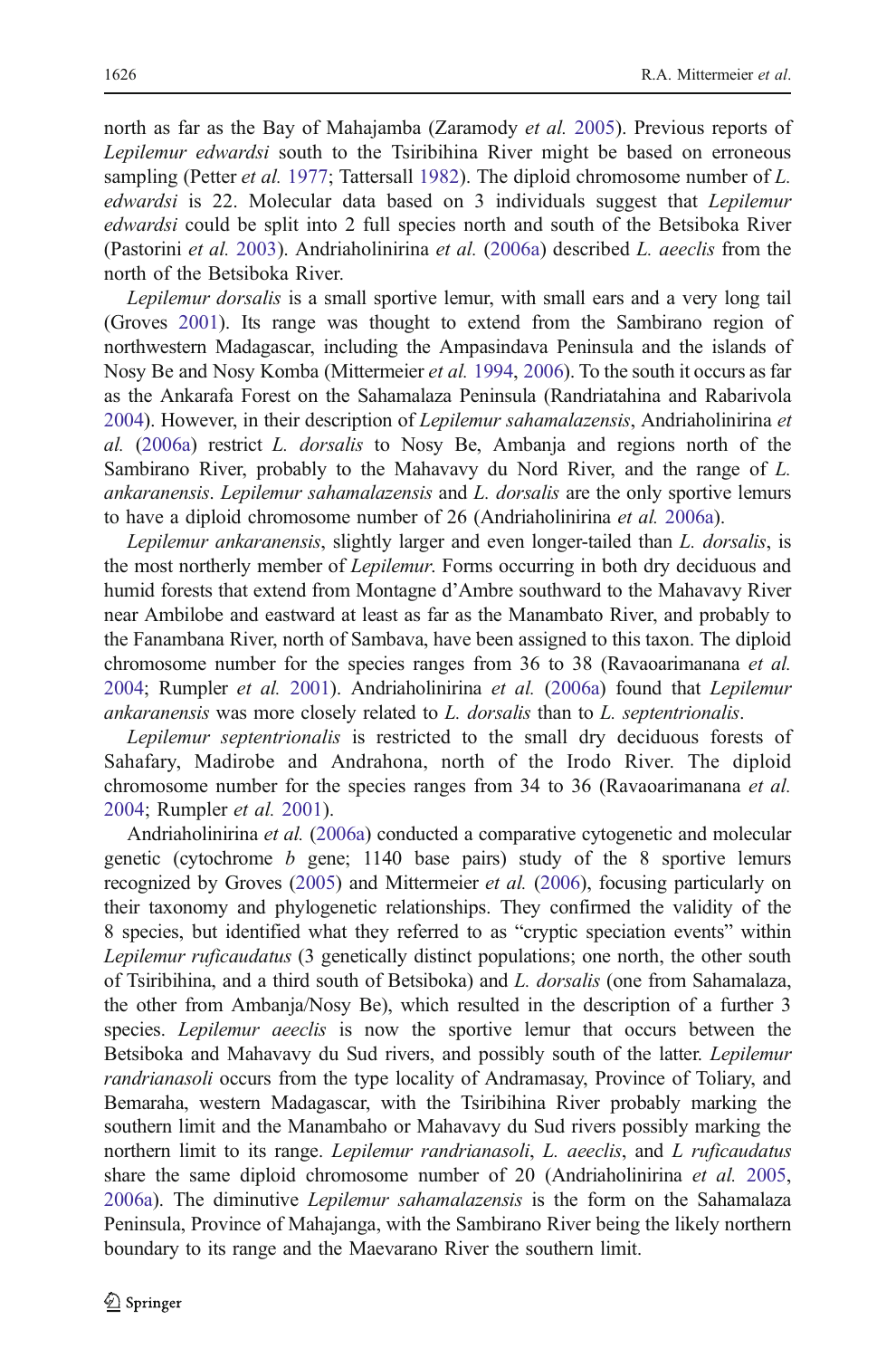Further research on the lemurs of the Ampasindava Peninsula in the northwest resulted in the discovery of an enclave of sportive lemurs (diploid chromosome number  $2n = 24$ ) within the range of L. *sahamalazensis*. (Note that the map [Fig. 1] of Rabarivola et al. [\[2006](#page-44-0)] has evidently switched the ranges depicted for Lepilemur dorsalis and L. sahamalazensis.) Rabarivola et al. ([2006\)](#page-44-0) described the lemurs with the name Lepilemur mittermeieri. The full extent of their range is unknown, but restricts even further that of its sister species, *Lepilemur sahamalazensis*.

Another major study of the diversity of the genus, using molecular genetics and morphological analyses, resulted in the description of 11 more species (Louis et al. [2006b\)](#page-43-0). Three of them are from the northwest. Lepilemur tymerlachsoni, a light brownish-gray sportive lemur, was described as the form on the island of Nosy Be, formerly thought to be the domain of L. dorsalis, which is now restricted to the mainland. *Lepilemur ahmansoni* occurs west of the lower Mahavavy du Sud River; it is smaller than L. aeeclis, mainly dark gray, but with a reddish-brown color on the back. Its range limits with *Lepilemur randrianasoli* to the south of it are uncertain. The large (1.1 kg) Lepilemur grewcocki from the Anjigmangirina Classified Forest, Province of Mahajanga, occurs north of the Mahajamba River and south of Maevarano and Sofia rivers, an area thought to have been occupied by  $L$ . *edwardsi*.

Two of the species Louis et al. [\(2006b\)](#page-43-0) described are from the northeast. The light chocolate-brown to reddish-brown Lepilemur seali from Anjanaharibe-Sud Special Reserve, Province of Antsiranana, occupies the northern part of the range formerly attributed to Lepilemur mustelinus. In discussing the range of Lepilemur ankaranensis, Mittermeier *et al.* [\(2006\)](#page-43-0) suggested that the form in Daraina was a distinct species. Louis et al. ([2006b\)](#page-43-0) found it was, and named it Lepilemur milanoii, which is reddish brown on the back and grayish-white on the venter. Louis et al. ([2006b](#page-43-0)) recorded DNA sequences identical to those of the latter species within the range of *Lepilemur* ankaranensis, and the potential sympatry needs further investigation.

Louis et al. [\(2006b](#page-43-0)) described 2 new forms from the southwest. Lepilemur hubbardi occurs in the Zombitse National Park, Province of Toliara, south of the middle Mangoky River, within the range formerly believed to have belonged to L. ruficaudatus. Lepilemur petteri occurs farther south, south of the Onilahy River at Beza-Mahafaly, in a part of the range previously ascribed to L. leucopus (cf. Mittermeier et al. [2006\)](#page-43-0).

The remaining 4 of the species described by Louis et al. [\(2006b\)](#page-43-0) occur in the southern and southeastern forests. The large *Lepilemur betsileo* from Fandriana Classified Forest, Province of Fianarantsoa, occurs between the Mangoro and Namorona rivers. Lepilemur fleuretae occurs in the Andohahela National Park in the Manangotry region between the Mandrare River (in the west) and the Mananara River (in the north). Lepilemur jamesi occurs south of Manampatrana River and north of the Mananara River. Louis et al. [\(2006b\)](#page-43-0) collected it in Manombo Special Reserve. A comparative cytogenetic and molecular study by Andriaholinirina et al. ([2006b](#page-39-0)) confirmed the distinctiveness of Lepilemur jamesi, and aligned it most closely to L. mustelinus even though the 2 species are separated geographically by L. microdon. Finally, the type locality of Lepilemur wrighti is Kalambatritra Special Reserve, Province of Toliara, and Louis et al. ([2006b](#page-43-0)) believe that it ranges from the west of the Mananara River and north of the Mandrare River (Rabeson et al. [2006](#page-45-0)).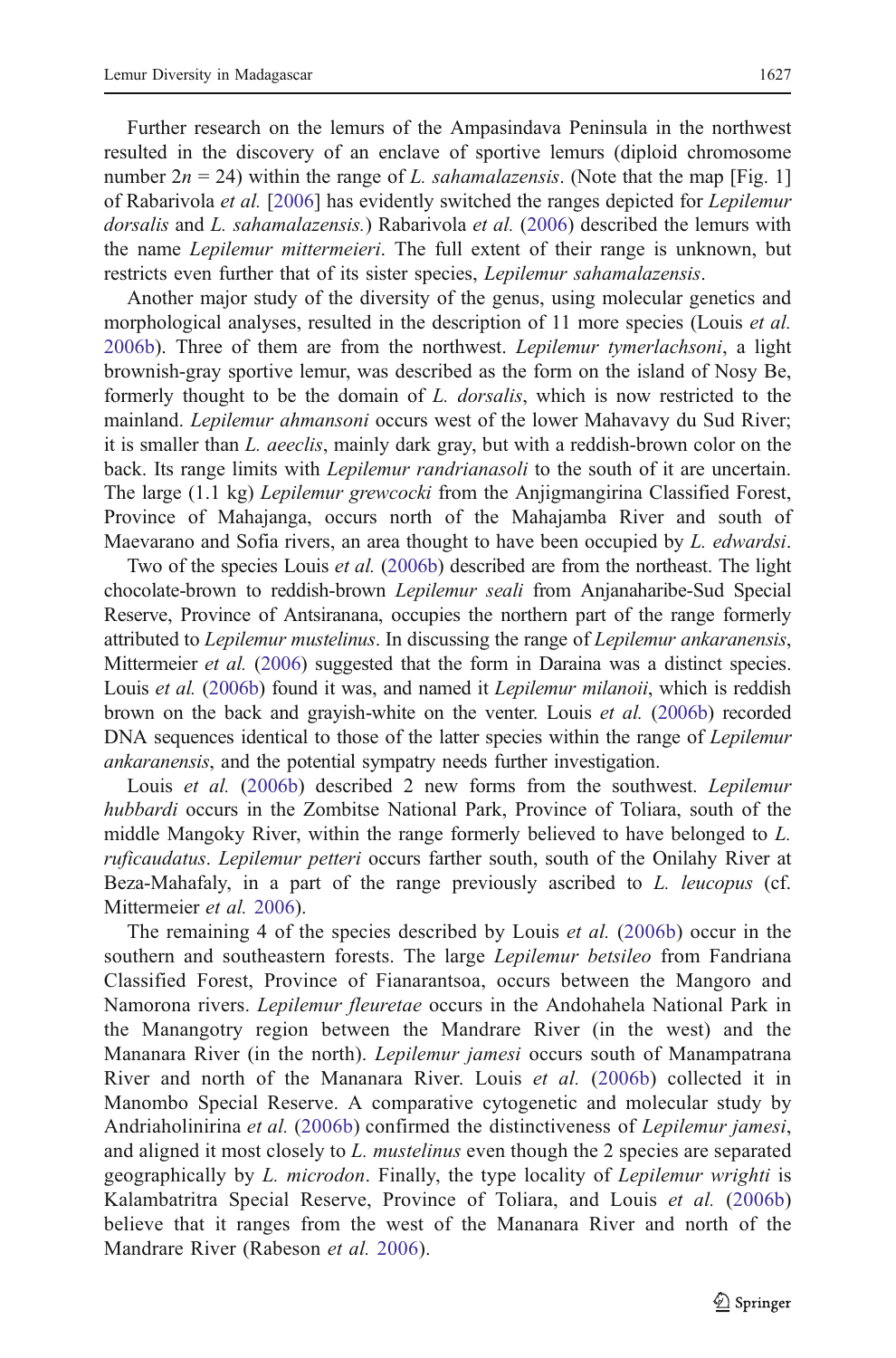Craul et al. ([2007\)](#page-40-0) described 2 species of Lepilemur: Lepilemur otto from Ambodimahabibo and L. manasamody from Ambongabe, Province of Mahajanga, Madagascar. They suggested that the latter may be a junior synonym of *Lepilemur* grewcocki Louis et al., [2006,](#page-43-0) as did Zinner et. al. [\(2007\)](#page-49-0). Lei et al. ([2008](#page-43-0)) described Lepilemur scottorum from the Masoala National Park, Province de Antsiranana.

As listed by Tattersall ([1982\)](#page-47-0), Jenkins [\(1987](#page-42-0)), and Groves [\(2001](#page-42-0)), several mainly 19th century nomina have in the 20th century been relegated to synonymy, and appear to have been overlooked in recent revisions. It is essential that all the type specimens be examined, and if possible DNA extracted from them by Ancient DNA specialists to determine whether all currently-used names are indeed applicable to the populations to which they have become restricted, and whether any of the supposed older synonyms actually represent earlier names for some of the recently described species.

The recent documentation of the extraordinary genetic diversity of *Lepilemur* has major consequences for understanding the conservation status of the 8 species described and illustrated in Mittermeier et al. ([2006\)](#page-43-0). Lepilemur edwardsi and L. dorsalis in the northwest, and most especially L. ruficaudatus of the western dry forests, L. leucopus in the south, and L. microdon and L. mustelinus of the eastern forests, have as a result of these discoveries, very much smaller geographic ranges. Notable is the diversity in the far north of Madagascar and, with their minute ranges, conservationists should consider Lepilemur septentrionalis, L. ankaranensis, L. dorsalis, L. milanoii, L. mittermeieri, L. tymerlachsoni, and L. sahamalazensis among the most endangered primates in the world.

Having said this, it should be noted that Zinner *et al.* ([2007](#page-49-0)) question the validity of several of the newly described *Lepilemur* spp. Their genetic analyses revealed genetic distances between some of the newly named species that are within the intraspecific instead of interspecific variation. Zinner et al. ([2007](#page-49-0)) examined conflicting results for the sportive lemurs in northwest Madagascar, those within the range of what was once considered to be Lepilemur dorsalis. Because the type localities of Lepilemur dorsalis Gray, 1870 and *L. grandidieri* (Forsyth Major, 1894) were both "Northwest Madagascar," the proper name of 1 or 2 of the new species from the region (sahamalazensis, grewcocki, mittermeieri, tymerlachsoni) could be either of them. Researchers have not identified the true *dorsalis*, as such, and have made no attempt to identify grandidieri, formerly a junior synomym of *dorsalis*. Genetic analyses of the holotypes of *dorsalis* and *grandidieri* are needed to resolve this. Therefore, Zinner et al. ([2007](#page-49-0)) indicated that tymerlachsoni or mittermeieri might be junior synonyms. They also indicated that Lepilemur manasamody Craul et al., 2007 is probably a junior synonym of L. grewcocki Louis et al.,  $2006$  — sampling sites were <2 km apart, with no evident geographic barrier — but "further testing is necessary" (p.55). Under any circumstance, Zinner et al. ([2007](#page-49-0), p. 55) concluded that "the number of species in NW Madagascar is rather less than it had seemed to be as of May, 2007."

## Family Lemuridae Gray, 1821

The Lemuridae contains 5 living genera: Lemur, Eulemur, Varecia, Hapalemur, and Prolemur and the extinct genus *Pachylemur*. Molecular data confirm the inferences from morphology that *Lemur* and *Hapalemur* are sister genera and form an exclusive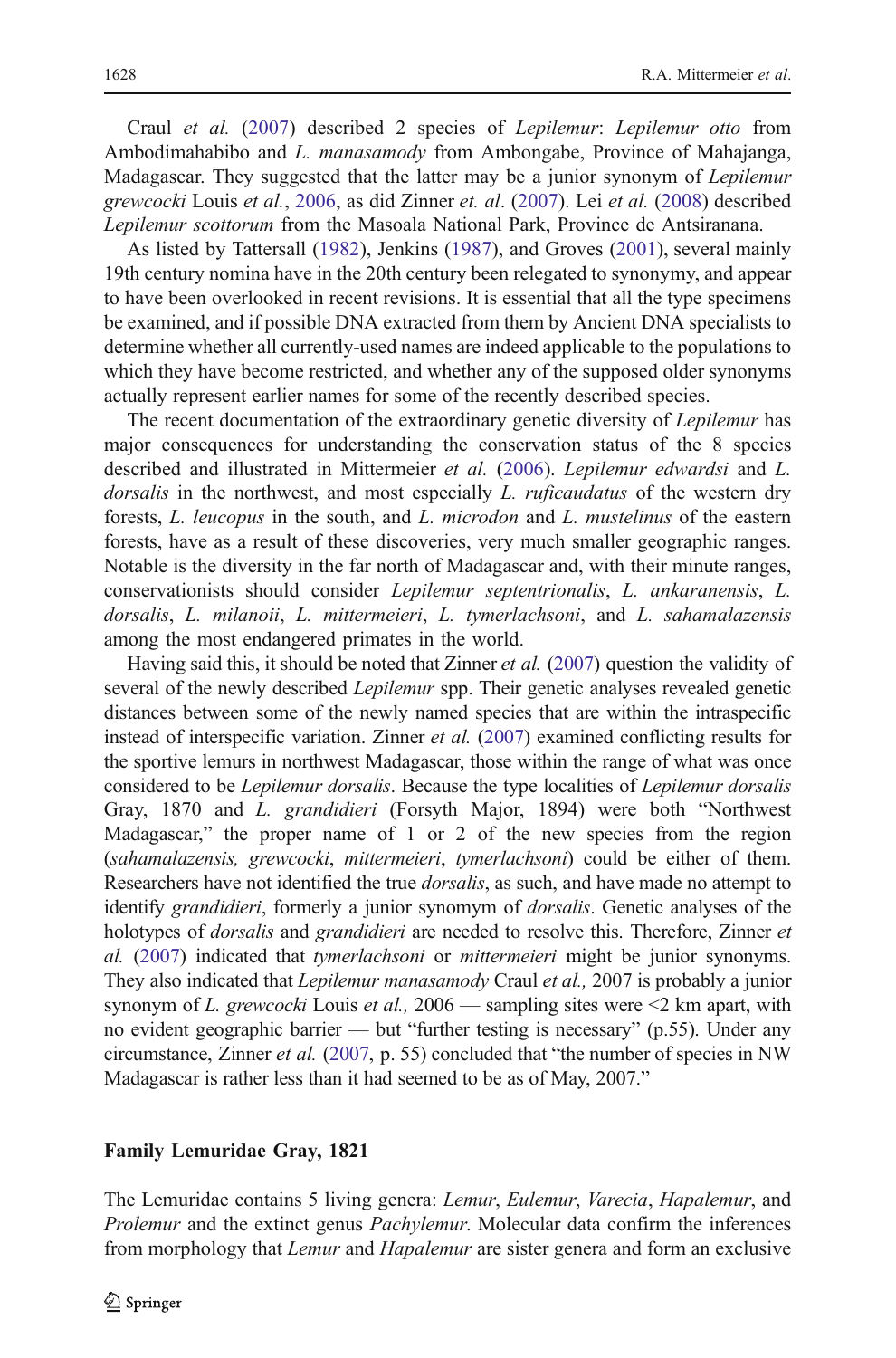clade. The Lemuridae range in body mass from 700 g to 4.5 kg. Forelimbs are slightly shorter than hind limbs, and typical locomotor patterns include quadrupedalism and leaping. Groves ([2001\)](#page-42-0) noted that all of the Lemuridae have at least spotty pigmentation of the ocular fundus, which tends to obscure the golden shine produced by the tapetum lucidum (Pariente [1970](#page-44-0)).

## Hapalemur I. Geoffroy, 1851: Bamboo or gentle lemurs

Hapalemur griseus (Link, 1795): Gray bamboo lemur

Hapalemur occidentalis Rumpler, 1975: Western bamboo lemur, Sambirano bamboo lemur

Hapalemur alaotrensis Rumpler, 1975: Lac Alaotra bamboo lemur

Hapalemur meridionalis Warter et al., 1987: Southern bamboo lemur

Hapalemur aureus Meier et al., 1987: Golden bamboo lemur

Hapalemur gilberti Rabarivola et al., [2007:](#page-44-0) Gilbert's bamboo lemur

Though it is clear that the genus *Hapalemur* belongs in the Lemuridae, uncertainty remains regarding its relationship to the other genera. Behavioral and genetic evidence as well as morphology indicate that Hapalemur forms a clade with Lemur to the exclusion of *Eulemur* (cf. Groves [2001;](#page-42-0) Macedonia and Stanger [1994;](#page-43-0) Montagnon et al. [1993;](#page-43-0) Yoder [1997\)](#page-49-0). We recognize 5 species of Hapalemur. All are medium to small, have moderately long hind limbs, prefer vertical resting postures, and leap readily between closely-spaced vertical supports. All have relatively blunt faces with short muzzles. Coloration is essentially gray, and activity occurs around dusk (Mittermeier et al. [1994](#page-43-0)). As in Lemur, Hapalemur has brachial and antebrachial glands (Affolter [1938](#page-39-0); Ralison [2004\)](#page-45-0). Groves [\(2001](#page-42-0)) recently removed the greater bamboo lemur, formerly known as *Hapalemur simus*, and returned it to its own genus, Prolemur.

Tattersall [\(1982](#page-47-0)) described some minor confusion in the taxonomic history of Hapalemur griseus. He listed 3 subspecies: griseus, occidentalis, and alaotrensis. The nominate subspecies corresponds to 1 of the 2 species given by I. Geoffroy in 1851, the other being *Hapalemur olivaceus*. The former was based on his father's Lemur griseus (E. Geoffroy, 1796), a species that had actually been given the same name a year before by Link, based on the same specimen. Subsequent authors tended to regard Hapalemur olivaceus as a junior synonym. Rumpler ([1975\)](#page-45-0) established occidentalis and alaotrensis as subspecies in advance of the publication by Petter et al. ([1977\)](#page-44-0), which also described alaotrensis as a new subspecies of griseus and credited Rumpler and Albignac ([1973\)](#page-46-0) with the description of Hapalemur griseus occidentalis. Warter et al. ([1987\)](#page-48-0) added the subspecies meridionalis based on cytogenetic studies of specimens from extreme southern Madagascar.

Groves ([2001\)](#page-42-0) elevated both *occidentalis* and *alaotrensis* to full species, retaining only *griseus* and *meridionalis* as subspecies of *Hapalemur griseus*. Subsequent cytogenetic and molecular studies based on cytochrome b and 12S mtDNA, covering samples extending from the north to the south of eastern Madagascar carried out by Fausser et al. ([2002\)](#page-44-0), Rumpler et al. [\(2002](#page-46-0)), and Pastorini et al. (2002) did not confirm the arrangement, but instead regrouped *Hapalemur occidentalis* as a subspecies of *H. griseus.* Rumpler *et al.* [\(2002](#page-46-0)) also reported an extension to the range of Hapalemur griseus occidentalis to the east at least as far as Maroantsetra and even as far as the National Park of Zahamena (C. Rabarivola, pers. comm.).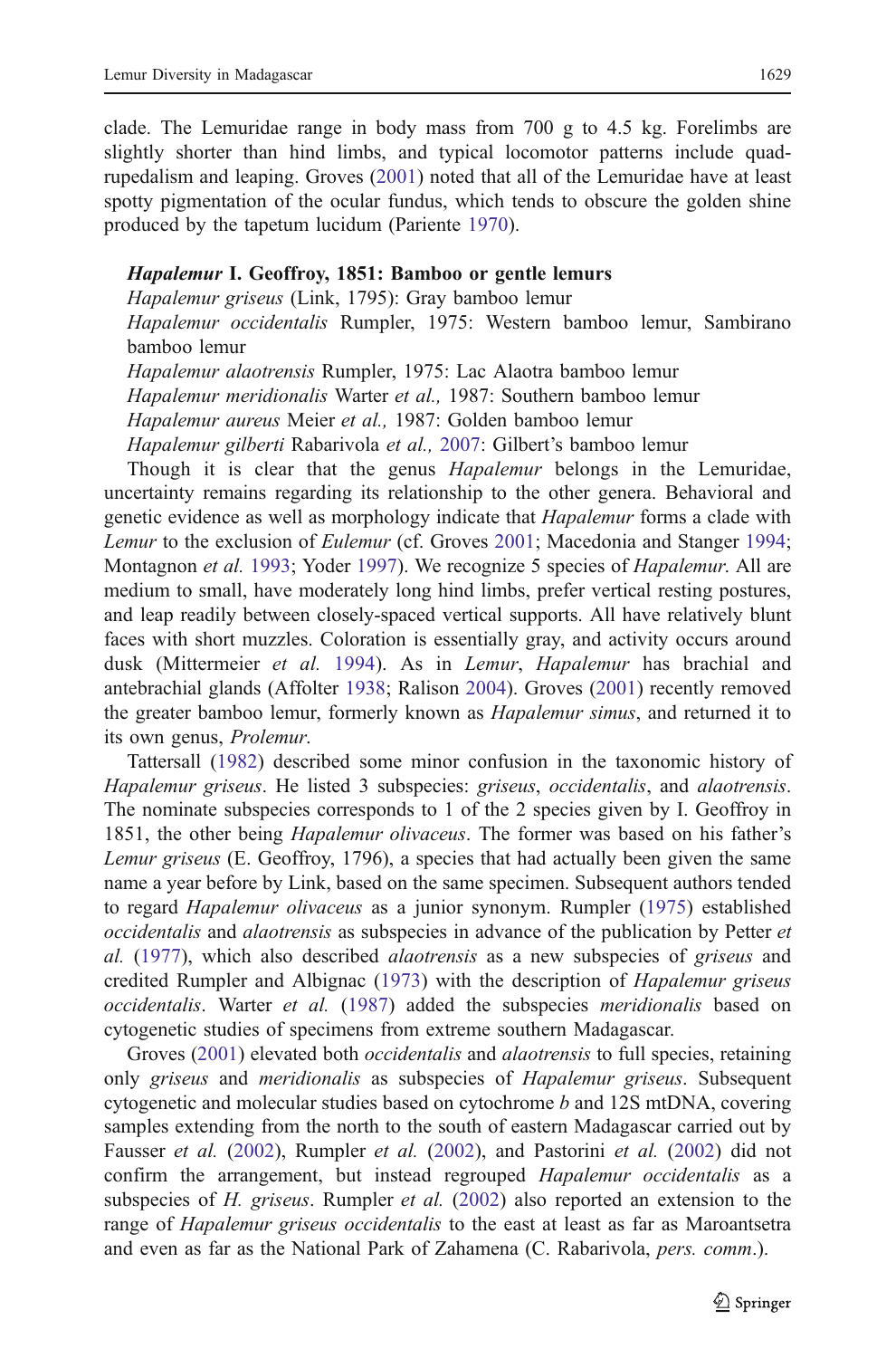Rumpler et al. ([2002\)](#page-46-0) identified two new variants in the area of Ranomafana-Kianjavato, within what Groves  $(2001)$  $(2001)$  considered to be H. griseus. These H. griseus ssp.1 and ssp.3 were characterized by their karyotypes, which deviated from what is considered normal for H.  $(g)$  griseus, and there was a "hybrid" karyotype between them in addition. They also identified a further new karyotype, which they called ssp.2, in an individual from Tsimbazaza Park Zoo. More recently, Rabarivola et al. [\(2007](#page-44-0)) have identified "ssp.2" in the wild, in two specimens from Beanamalao, describing it as a new subspecies, H. g. gilberti, and united Rumpler et al.'s [\(2002](#page-46-0)) "sspp.1 & 2" into a second new subspecies,  $H$ . g. *ranomafanensis*. Inspection of the characters ascribed to these two new taxa suggests to one of us (CPG) that the first of these differs clearly (on the available evidence) from other Hapalemur, and should rank as a distinct species, *Hapalemur gilberti*, although the second needs more careful investigation to determine whether it is truly distinct from H. griseus or simply denotes populations of the latter possessing chromosome polymorphism. In any case, the range of the true  $H$ . griseus appears now more restricted than was previously described.

The very short genetic distances found between H. g. alaotrensis and H. g. griseus by Fausser et al. [\(2002](#page-40-0)), and Pastorini et al. [\(2002](#page-44-0)) were considered by the latter, who assumed a form of what is now called the Genetic Species Concept (see above), to support combining these two groups into a single subspecies. Considering the significant differences in body size and the differences in the content of heterochromatin found in both karyotypes, however, Fausser et al. [\(2002](#page-40-0)) and Rumpler et al. ([2002\)](#page-46-0) proposed maintaining both as separate subspecies, and as according to the available evidence the Alaotra taxon is diagnosably distinct, we maintain it as a full species. In Rumpler et al.'s analyses all H. g. meridionalis cluster together and are separated from the other H. griseus subspecies by distances in the range of those observed between species. They therefore, again assuming a Genetic Species Concept, proposed raising this group to specific rank as H. meridionalis.

Hapalemur griseus occurs throughout the remaining forests of eastern Madagascar from the Tsaratanana Massif and an area south of Maroantsetra in the far north to Fort Dauphin in the far south (Tattersall [1982](#page-47-0)). The relatively continuous distribution is broken only around Lac Alaotra where *Hapalemur alaotrensis* occurs. Hapalemur meridionalis is known only from the region between Fort Dauphin and Andohahela; Rabarivola et al. ([2007\)](#page-44-0) recorded what they identified as a hybrid between it and their new subspecies H. g. *ranomafanensis* from Atsimo, just to the south of Ranomafana, so this may mark the boundary between them. H. meridionalis evidently differs from H. griseus by being darker/more reddish in color and having a shorter tail (Warter et al. [1987](#page-48-0); Mittermeier et al. [1994](#page-43-0); Groves [2001](#page-42-0); Fausser et al.. [2002\)](#page-40-0), but more morphological data, in addition to further karyotype data, are urgently needed for the geographic limits of  $H$ . *meridionalis* and  $H$ , *griseus* to be satisfactorily worked out.

Hapalemur occidentalis occurs in several widely separated forested regions of western Madagascar, including the Sambirano region from south of Maromandia north through Beramanja, and the Antsalova/Lake Bemamba region between Maintirano and Belo-sur-Tsiribihina (Mutschler and Tan [2003](#page-43-0); Tattersall [1982\)](#page-47-0). Hawkins *et al.* [\(1990](#page-42-0)) also reported a population of what might be *Hapalemur* occidentalis from the Ankarana Massif in the far north, but its taxonomic status has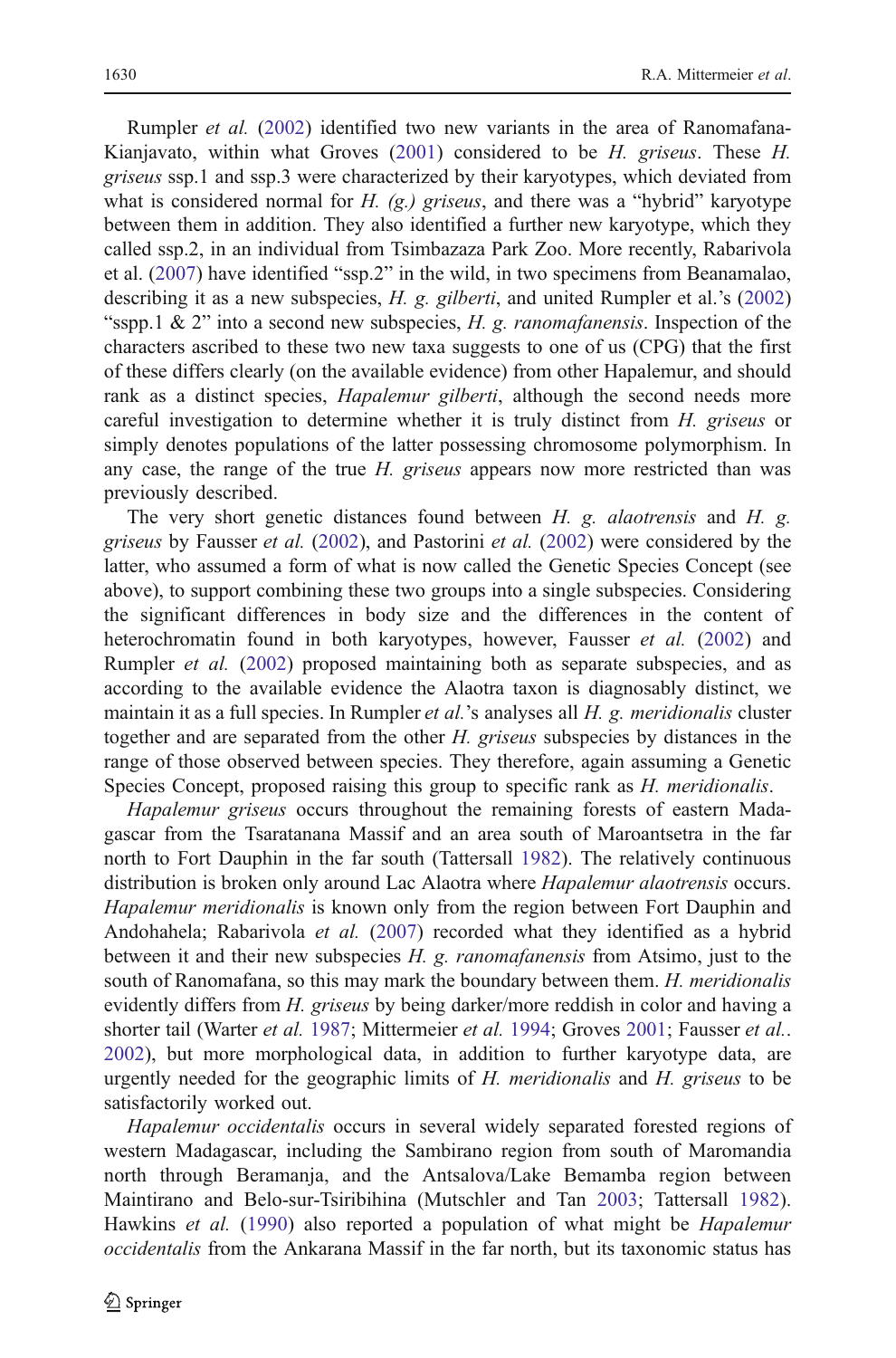$(2n=54;$  Rumpler and Albignac [1973\)](#page-46-0). Hapalemur alaotrensis, significantly larger than either H. griseus or H. occidentalis (cf. Tattersall [1982;](#page-47-0) Vuillaume-Randriamanantena et al. [1985](#page-48-0)), occurs only in the reed beds surrounding Lac Alaotra, the island's largest lake in eastcentral Madagascar. Apparently, it also previously occurred at Andilamena ca. 60 km north of Lac Alaotra, but any populations there were extirpated after the completion of 2 hydroelectric projects in the late 1950s (Mittermeier *et al.* [1994](#page-43-0)).

differs in diploid chromosome number  $(2n=58)$  from H. griseus and H. alaotrensis

Hapalemur aureus is similar in size to H. alaotrensis and is distinguished from other members of the genus by having a golden-yellow face ring that extends to the cheeks and throat. Molecular data strongly support it being a full species (Pastorini et al. [2002](#page-44-0)). Its diploid chromosome number is 62 (Rumpler et al. [1991\)](#page-46-0). Hapalemur aureus was discovered in 1986 (Meier and Rumpler [1987;](#page-43-0) Meier et al. [1987](#page-43-0)) in rain forests of southeastern Madagascar that were subsequently made part of Ranomafana National Park. Its range has been extended south since then to include portions of the Andringitra National Park as well as the corridor between the 2 reserves (Goodman et al. [2001;](#page-41-0) Rakotondravony and Razafindramahatra [2004;](#page-45-0) Sterling and Ramarason [1996\)](#page-47-0) and possibly northeast to the region of Betsakafandrika (Lehman and Wright [2000\)](#page-43-0). It is sympatric with Hapalemur griseus throughout its limited range. The diet of Hapalemur aureus consists largely of new shoots of the giant bamboo (Cephalostachium viguieri) (Meier et al. [1987;](#page-43-0) Tan [1999;](#page-47-0) Wright et al. [1987](#page-48-0)).

## Prolemur Gray, 1871: Greater bamboo lemur

Prolemur simus (Gray, 1871): Greater bamboo lemur; broad-nosed gentle lemur Tattersall ([1982\)](#page-47-0) synonymized Prolemur with Hapalemur, but Groves [\(2001](#page-42-0)) pointed to a long list of differences in craniodental features, originally presented by Vuillaume-Randriamanantena et al. [\(1985](#page-48-0)), that he believed were sufficient to distinguish Prolemur as a separate genus. Cytogenetic data provided by Rumpler and Dutrillaux ([1978\)](#page-46-0) evidently support this view, as do behavioral data from Stanger-Hall [\(1997](#page-47-0)) and Macedonia and Stanger ([1994](#page-43-0)) that demonstrate that Prolemur is less closely related to either Hapalemur or Lemur than Hapalemur and Lemur are to each other. We therefore place *simus* in a monotypic genus, for which the name Prolemur Gray, 1871 is available.

Prolemur simus is much larger than any member of Hapalemur, although it is similarly colored. Evidence from subfossil remains indicates that it was once widespread in Madagascar (Godfrey and Vuillaume-Randriamananatena [1986;](#page-41-0) Godfrey et al. [2004](#page-41-0); Tattersall [1982](#page-47-0); Wilson et al. [1988](#page-48-0)). Today the species survives in forests of eastern Madagascar in the regions of the Andringitra National Park, Ranomafana National Park, and the corridor between the 2 parks, in Karianga, northwest of Manombo (Mittermeier et al. [1994](#page-43-0); Sterling and Ramarason [1996;](#page-47-0) E. E. Louis, unpubl. data). Its range has been extended from the southern localities at least to the central part of the eastern rain forest in the region of Andasibe/Perinet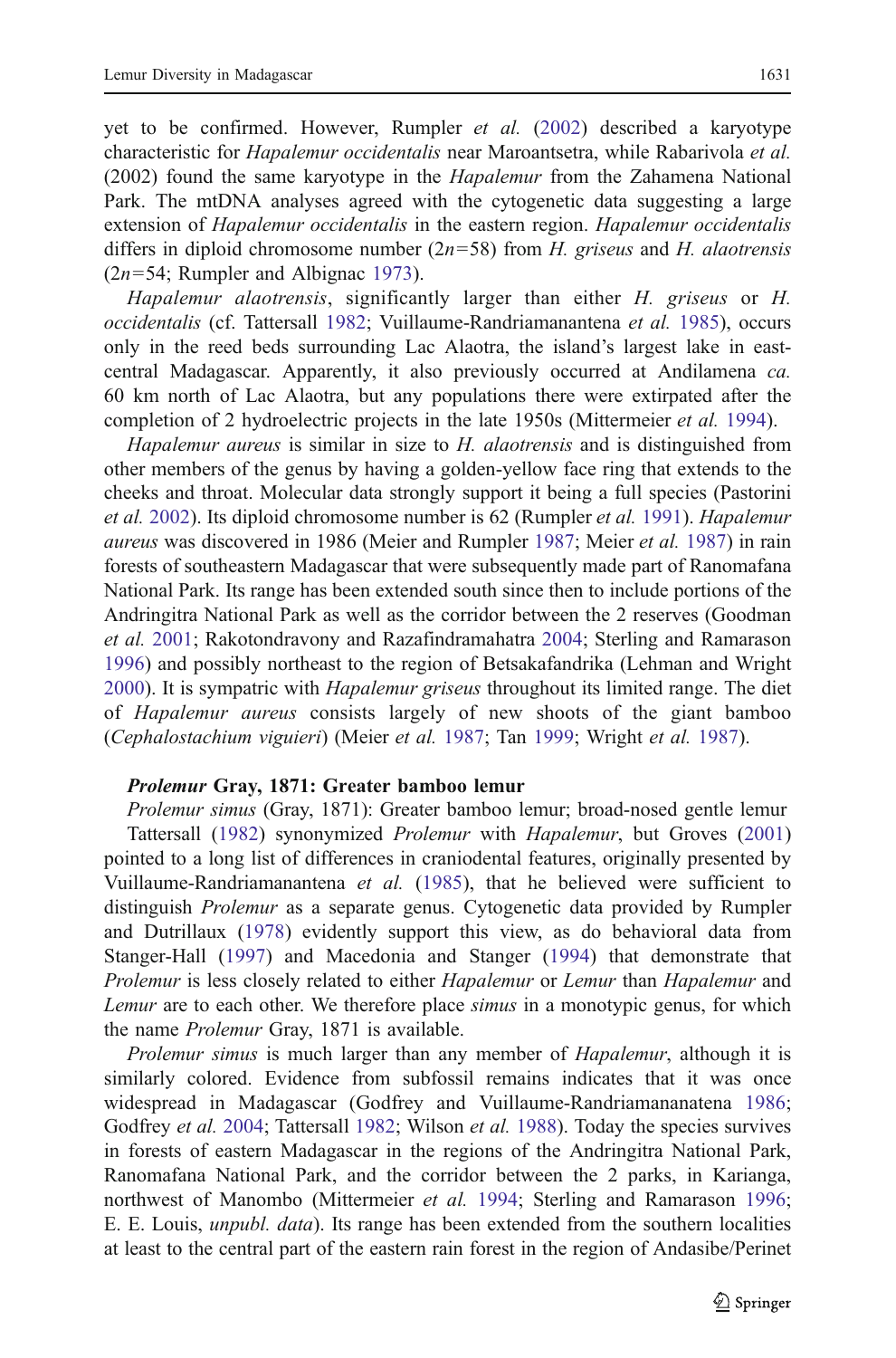around the Torotorofotsy marshes and in the forest of Maromizaha (Dolch et al. [2004,](#page-40-0) [2008;](#page-40-0) Rakotosamimanana et al. [2004;](#page-45-0) Wright et al. [2008\)](#page-48-0). In this region, some individuals lack the characteristic tufted ears, even though they are larger in size than Hapalemur griseus (cf. Johann [1997](#page-42-0)).

## Lemur Linnaeus, 1758: Ring-tailed lemur

## Lemur catta Linnaeus, 1758: Ring-tailed lemur

Lemur, as originally proposed by Linnaeus in the 10th edition of his Systema Naturae (1758), contained 3 species: L. catta (the ring-tailed lemur), L. tardigradus (the slender loris, now a member of the Lorisidae), and  $L$ , *volans* (the Philippine colugo, a member of Dermoptera). Until the late 1980s, Lemur included 6 species: catta, coronatus, fulvus, macaco, mongoz and rubriventer. However, analyses by Simons and Rumpler ([1988\)](#page-47-0) and Groves and Eaglen [\(1988](#page-42-0)) established Lemur catta as a monotypic taxon and placed the others in a separate genus, Eulemur.

Lemur catta is the only surviving semiterrestrial, diurnal lemur in Madagascar. It is unquestionably the best known, most intensively studied, and the easiest lemur to identify owing to the prominent black-and-white bands along the entire length of its long tail (Jolly [2004](#page-42-0)). It is a medium-sized species with an adult body mass of  $\leq$ 2.2 kg. The back is gray to rosy brown, the limbs and haunches are gray, and the crown and the neck are dark gray. The underside is white. The face is white except for dark triangular eye patches and a black nose. The ears are angular with white hair on top. Both sexes possess distinctive antebrachial glands above the wrist, which are used for scent-marking. In males, the glands are overlaid with a horny spur. In addition, there is a voluminous sebaceous brachial gland, as in *Hapalemur* (cf. Andriamiandra and Rumpler [1968;](#page-39-0) Ralison [2004](#page-45-0)).

Ring-tailed lemurs live in a wide variety of habitats in south and southwestern Madagascar. Their range extends west from Fort Dauphin, near the southern tip of the island, as far north as the Marofihitse Forest/Kirindy-Mitea, ca. 60 km south of Morondava on the central western coast (Goodman and Raselimanana [2003;](#page-41-0) Sussman et al. [2003](#page-47-0); Zinner et al. [2001](#page-49-0)). An additional population occurs on the Andringitra Massif on the southeastern plateau (Goodman and Langrand [1996\)](#page-41-0). Goodman and Langrand [\(1996](#page-41-0)) noted that the Andringitra population occurs at higher elevations (ca. 2000 m) than other populations of *Lemur catta*, and that individuals are darker and have fewer tail rings. Yoder et al. ([1999a\)](#page-49-0) suggested that, though ecologically distinct, the population did not represent a distinct species. However, along with Groves ([2001\)](#page-42-0), they offered this as evidence for possible subspecies within *Lemur catta* and suggested that further research is needed.

#### Eulemur Simons and Rumpler, [1988](#page-47-0): True lemurs

Eulemur macaco (Linnaeus, 1766): Black lemur Eulemur flavifrons (Gray, 1867): Sclater's lemur Eulemur fulvus (É. Geoffroy, 1812): Brown lemur Eulemur sanfordi (Archbold, 1932): Sanford's lemur Eulemur albifrons (É. Geoffroy, 1796): White-fronted lemur Eulemur rufus (Audebert, 1799): Red lemur Eulemur rufifrons (Bennett, 1833): Red-fronted lemur Eulemur collaris É. Geoffroy, 1812: Red-collared lemur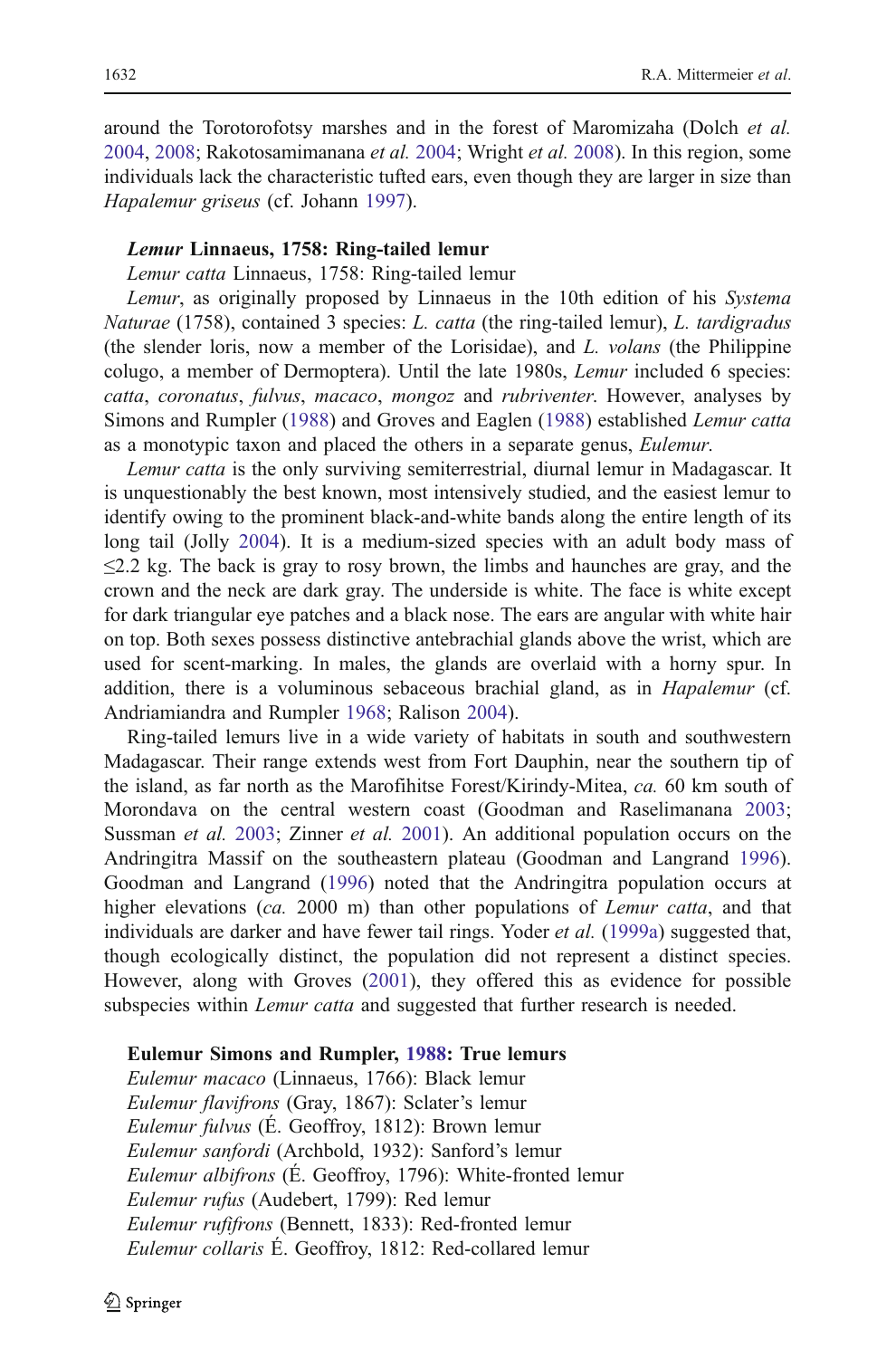Eulemur rubriventer (I. Geoffroy, 1850): Red-bellied lemur

Eulemur mongoz (Linnaeus, 1766): Mongoose lemur

Simons and Rumpler [\(1988](#page-47-0)) resurrected the name *Eulemur*, first published by Haeckel in 1895, and used it for all the species and subspecies other than *Lemur catta* that previously had been included in Lemur. As defined by Simons and Rumpler, it included the species fulvus (with 6–7 subspecies), macaco (with 2 subspecies), coronatus, rubriventer, and mongoz. As many as 7 subspecies have been recognized for *Eulemur fulvus*, including *fulvus*, *rufus*, *albifrons*, *cinereiceps* (formerly albocollaris), collaris, sanfordi, and mayottensis. The last-mentioned is a population established outside Madagascar on islands of the Comores, most likely by humanassisted introduction (Tarnaud and Simmen [2002](#page-47-0); Tattersall [1982\)](#page-47-0). Mittermeier et al. [\(1994\)](#page-43-0) considered the introduced Mayotte populations to be Eulemur fulvus fulvus, and did not recognize them as a distinct taxon. Most other authors agree, backed up by genetic data (Pastorini et al. [2000](#page-44-0)). Recent field observations by Mittermeier indicate that the population is more than likely a hybrid swarm, with great variety in the phenotypes of the individuals at several field sites. Probably the origin of the population included representatives of Eulemur fulvus and other members of the group. Most recently, Groves [\(2001](#page-42-0)) elevated all *Eulemur fulvus* sspp. to full species, based on their distinct external appearances and craniodental characters (Tattersall and Schwarz [1991\)](#page-48-0), as well as recent evidence for unique DNA sequences in E. collaris and E. albocollaris (cf. Djlelati et al. [1997](#page-40-0); Wyner et al. [1999\)](#page-49-0). Johnson et al. [\(2008\)](#page-42-0) concluded that albocollaris is a junior synonym for cinereiceps. We follow the arrangement here and replace albocollaris by cinereiceps.

All *Eulemur* species are medium-sized (body mass  $1.2-2.5$  kg), largely employ quadrupedal locomotion, and have cathemeral activity patterns. With the exception of Eulemur fulvus, all also exhibit sexual dichromatism (Mittermeier et al. [1994\)](#page-43-0). Eulemur spp. occur in almost all forested areas of Madagascar except for the spiny forests of the extreme south.

After the elevation of all former Eulemur fulvus sspp. to species (Mittermeier et al. [2006](#page-43-0)), E. macaco remained the only member of the genus to have two subspecies:  $E$ .  $m$ .  $macaco$  and  $E$ .  $m$ .  $flavifrons$ . Taking into account the consistency of the morphological differences between black lemurs and blue-eyed black lemurs, the retention of the taxonomy seems questionable. We note in addition, for those inclined to follow a form of the Genetic Species Concept, that the pairwise genetic distances between *Eulemur macaco macaco* and *E. m. flavifrons* are 68–72 bp, which is in the same range as that between the former *Eulemur fulvus* subspecies (29–90 bp, according to Pastorini [2000](#page-44-0)). Moreover, whereas earlier authors suggested a geographical cline in subspecific traits over a relatively large area of their distributional limits (Meyers et al. [1989;](#page-43-0) Rabarivola et al. [1991](#page-44-0)), more recent surveys suggest that the zone of hybridization between the 2 taxa is restricted to the northeastern part of the distribution of *Eulemur macaco flavifrons* (cf. Andrianjakarivelo [2004](#page-39-0); Schwitzer et al. [2005,](#page-47-0) [2006](#page-47-0)). Based on the findings, and to restore a consistent taxonomy of Eulemur, we consider them to be full species.

Eulemur macaco occurs mainly in the Sambirano region of northwestern Madagascar, the northern limit to its distribution being the Mahavavy du Nord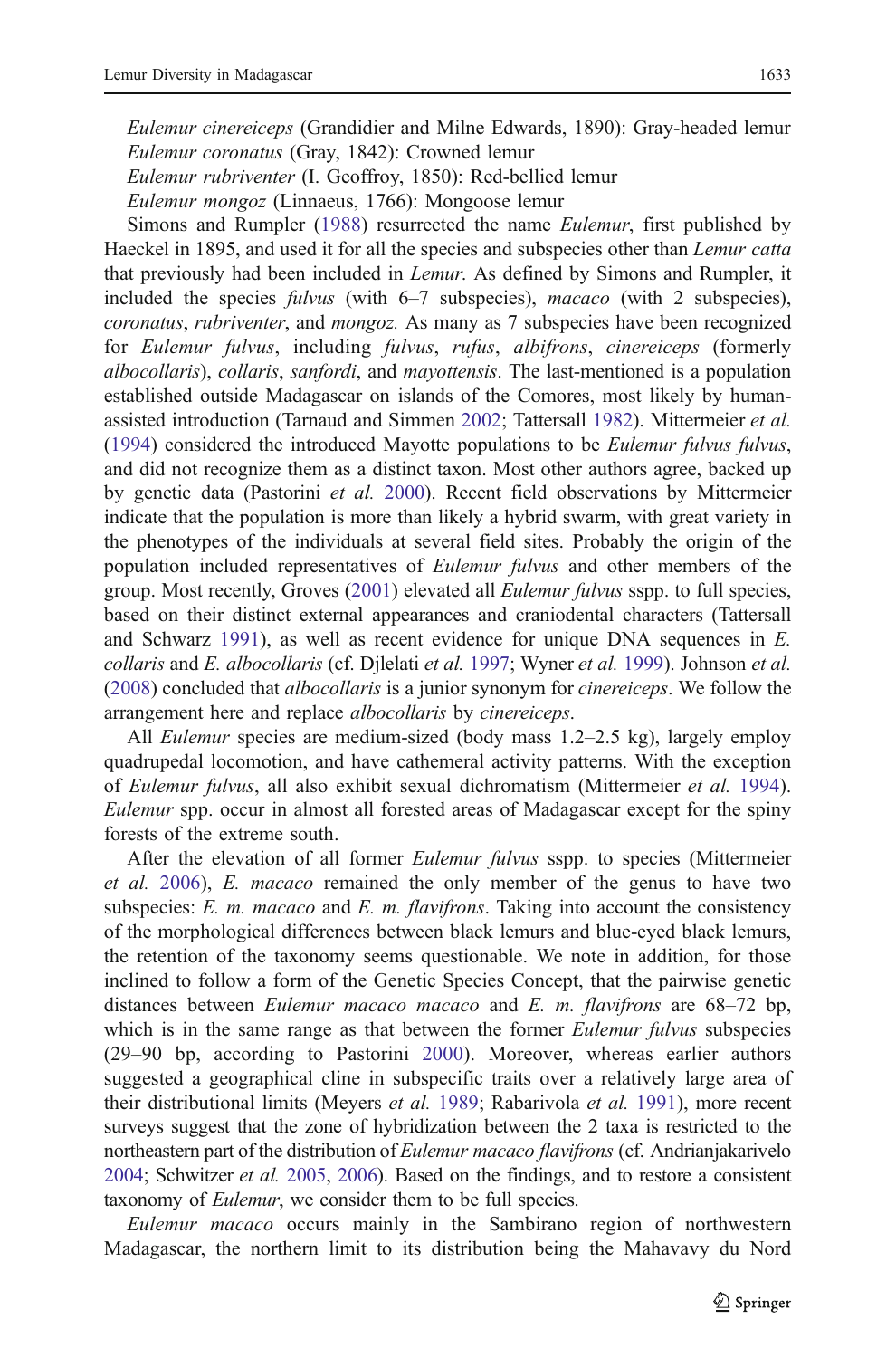River and the southern limit the Sambirano River (Mittermeier et al. [1994\)](#page-43-0). The western part of its range includes the Ampasindava Peninsula, the islands of Nosy Be, Nosy Komba and Nosy Tanikely (where it has been introduced), and the dry forests along the coast northeast of Ambanja, including the peninsula leading to Nosy Faly. The eastern limit is probably high on the Tsaratanana Massif. *Eulemur macaco* is sympatric with  $E$ . *fulvus* in the Galoka and Manongarivo Mountains (Meyers et al. [1989](#page-43-0); Tattersall [1976a\)](#page-47-0). Males of the species are entirely black, and females have a dark dorsal coat that lightens to a deep rust or brown on the sides of the back. The female's face, extremities, and often the tail, are dark. The ears are lavishly tufted with long hair, and both sexes have rust-colored to brown eyes.

Eulemur flavifrons occurs south of the Andranomalaza River near Maromandia southward to the Maevarano River near Befotaka, with the Sandrakota River being the eastern border of its range (Andrianjakarivelo [2004;](#page-39-0) Randriatahina and Rabarivola [2004\)](#page-45-0). *Eulemur flavifrons* is distinguished from *E. macaco* by its grayish to blue eyes and nontufted ears in both sexes; female E. flavifrons have a characteristic white forehead and also tend to be lighter colored than female E. macaco.

Populations of what has been described as a variant of Eulemur macaco occur on the southwestern border of the range of the species, ca. 12 km north of Maromandia (Schwitzer et al. [2006](#page-47-0)). The ear tufts of both sexes are not as pronounced as in the Eulemur macaco that Koenders et al. ([1985a](#page-43-0), [b\)](#page-43-0) and Meyers et al. [\(1989](#page-43-0)) depicted, and in the females the head is, except for the black face, completely white. The individuals are homogeneous in coloration across groups and forest fragments, which makes it unlikely that they are hybrids. Investigations of these populations are needed, and it seems likely that they may be an undescribed taxon.

Recognizing all members of Eulemur fulvus as species, E. fulvus is the only member of the genus in which males are essentially indistinguishable from females. Both sexes are brown to gray-brown dorsally and have light beards and dark faces. Eulemur fulvus has a disjunct distribution. According to Tattersall ([1982\)](#page-47-0), it occurs in ≥3 distinct regions: in northwestern Madagascar, north of the Betsiboka River from south of Ambato-Boeni to Analalava; in the north, in a small area east of the Galoka Mountains, south of Beramanja; and in the east, south of Lac Alaotra and around Andasibe. Mittermeier et al.  $(1994)$  $(1994)$  also suggested that the species may hybridize with *Eulemur albifrons* in some areas of eastern Madagascar. Evans et al. [\(1995](#page-40-0)) confirmed the presence of Eulemur fulvus in the Ambatovaky Special Reserve. Schmid ([2000\)](#page-46-0) reported *Eulemur (fulvus) fulvus* from the area between Mantadia and Zahamena, whereas Britt et al. ([1999;](#page-40-0) Britt [2002](#page-40-0)) listed E. (f.) albifrons in the region of Betampona, south to Zahamena. Thus, the 2 taxa occur either sympatrically or parapatrically.

Eulemur sanfordi inhabits the northern part of Madagascar. The Mahavavy River is evidently the southwestern limit of its range, and the Manambato River the southeastern limit (Meyers and Ratsirarson [1989](#page-43-0); Petter and Petter-Rousseaux [1979](#page-44-0); Petter et al. [1977](#page-44-0)). In the northern part of its range, Eulemur sanfordi appears to be restricted to the immediate area of Montagne d'Ambre, Ankarana, and Analamerana, ranging south to Daraina (Tattersall [1982;](#page-47-0) E. E. Louis, unpubl. data). Throughout its range, *Eulemur sanfordi* appears to be sympatric with *E*. coronatus (Meyers and Ratsirarson [1989\)](#page-43-0). The most notable characters of the species are light-colored ear tufts and beards, which together give the appearance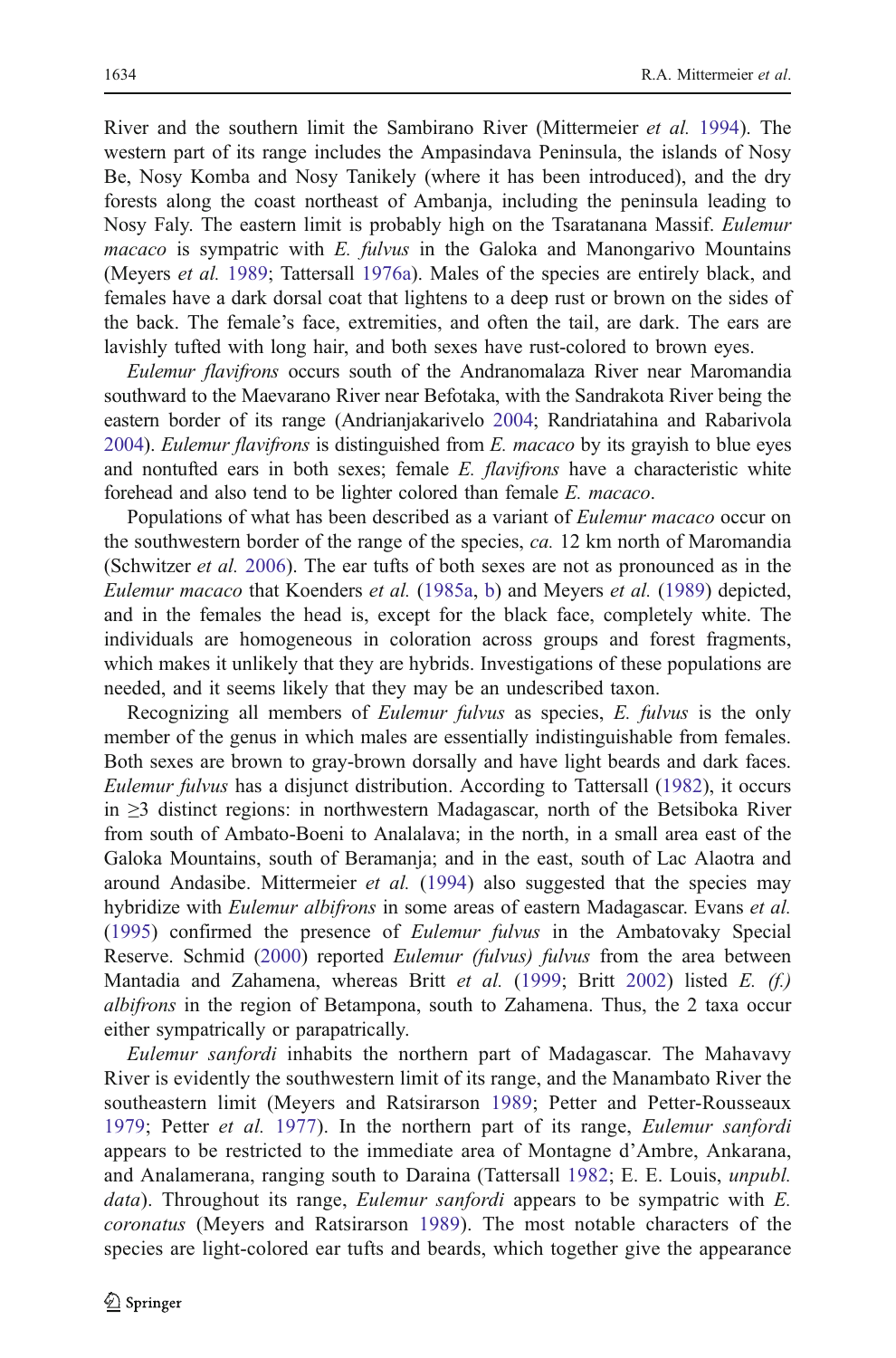of a mane, that is prominent in males. Female Eulemur sanfordi can be difficult to distinguish from female *E. albifrons*.

According to Tattersall [\(1982](#page-47-0)), Eulemur albifrons inhabits the humid forests of eastern Madagascar, with the southern limit of its range appearing to be near Tamatave along the coast and south of the Ivindro River (Goodman and Ganzhorn [2004\)](#page-41-0), and to the north it reaches to the Fanambana River along the coast, near Vohémar, and extends as far west as the Marojejy Massif, north of Andapa. Eulemur albifrons have been caught at Marojejy, Anjanaharibe-Sud, Masoala, and Betampona, but they are also reported at Mananara-Nord; the population at Betampona is considered by some to have been introduced. However, others suggest a less northerly limit, only as far as the Bemarivo River, near Sambava, but perhaps a more westerly extension to the Tsaratanana Massif (Meyers and Ratsirarson [1989;](#page-43-0) Mittermeier *et al.* [1994](#page-43-0)). Perhaps connected with its relatively large range, there is considerable morphological variation in Eulemur albifrons. Tattersall ([1982](#page-47-0)) mentioned 2 distinct color phases among males: one with a luxuriant white or cream-colored forehead and the other lacking the striking coloration. Female Eulemur albifrons do not possess the distinct white forehead and are difficult to distinguish from female *E. fulvus* or *E. sanfordi* based on coloration.

Eulemur rufus occurs in tropical dry lowland forest in the coastal regions of northwestern Madagascar, south from the Betsiboka River to the Tsiribihina River (Groves [2007\)](#page-42-0). Until recently Eulemur rufifrons was considered to be a junior synonym of *rufus* (cf. Groves [2005;](#page-42-0) Mittermeier et al. [2006](#page-43-0); Petter et al. [1977;](#page-44-0) Tattersall [1982](#page-47-0)), but both morphological and genetic evidence now argues clearly that rufifrons is distinct (Groves [2007](#page-42-0); Pastorini et al. [2003\)](#page-44-0). It occurs along the west coast south of the Tsiribihina River to the Fiheranana River, near Tuléar, including the Forêts de Mikea (Ganzhorn and Randriamanalina [2004](#page-40-0)) and has also been sighted south of the river in the forests of Lambomakandro. *Eulemur ruftfrons* is the form covering the range formerly ascribed to E. rufus in eastern Madagascar (Groves [2007\)](#page-42-0). There they occur as far north as the Mangoro River and the Onive River, as far to the southwest as Ivohibé at the southern end of the Andringitra Massif. Recent studies of *Eulemur* species by Sterling and Ramarason [\(1996](#page-47-0)), Johnson and Wyner  $(2000)$  $(2000)$ , and Wyner *et al.*  $(2002)$  $(2002)$  provide evidence of hybridization zones between E. rufus (here considered to be *rufifrons*),  $E$ . *collaris* and  $E$ . *cinereiceps* (then called albocollaris) in the region. Other reports of hybridization among *Eulemur* spp. in the wild concern hybrids between  $E$ . macaco and  $E$ . (f.) fulvus (cf. Goodman and Schütz [2000;](#page-41-0) Schütz 2000) and even E. mongoz and E. fulvus (cf. Zaramody and Pastorini [2001\)](#page-49-0). O'Connor [\(1987](#page-44-0)) also reported a small, introduced population of red-fronted lemurs at the Berenty Private Reserve in southern Madagascar that possibly hybridized there with introduced *Eulemur collaris*. Groves ([1974\)](#page-41-0), Albrecht et al. [\(1990](#page-39-0)), and Mittermeier et al. ([1994\)](#page-43-0) noted variation between eastern and western populations of the taxon in terms of both color and size. Groves [\(2001](#page-42-0)) identified 3 regional forms—eastern, southwestern and northwestern—but differences between the eastern and southwestern forms are relatively slight, and further studies showed that they are substantially the same *(rufifrons)*, with the northwestern form being rufus as mentioned previously. In the mitochondrial DNA analysis of Pastorini et al.  $(2003)$  $(2003)$ , Eulemur ruftfrons is part of a clade containing E. albifrons, E. sanfordi, and E. fulvus, to which  $E$ . *rufus* is a sister-group.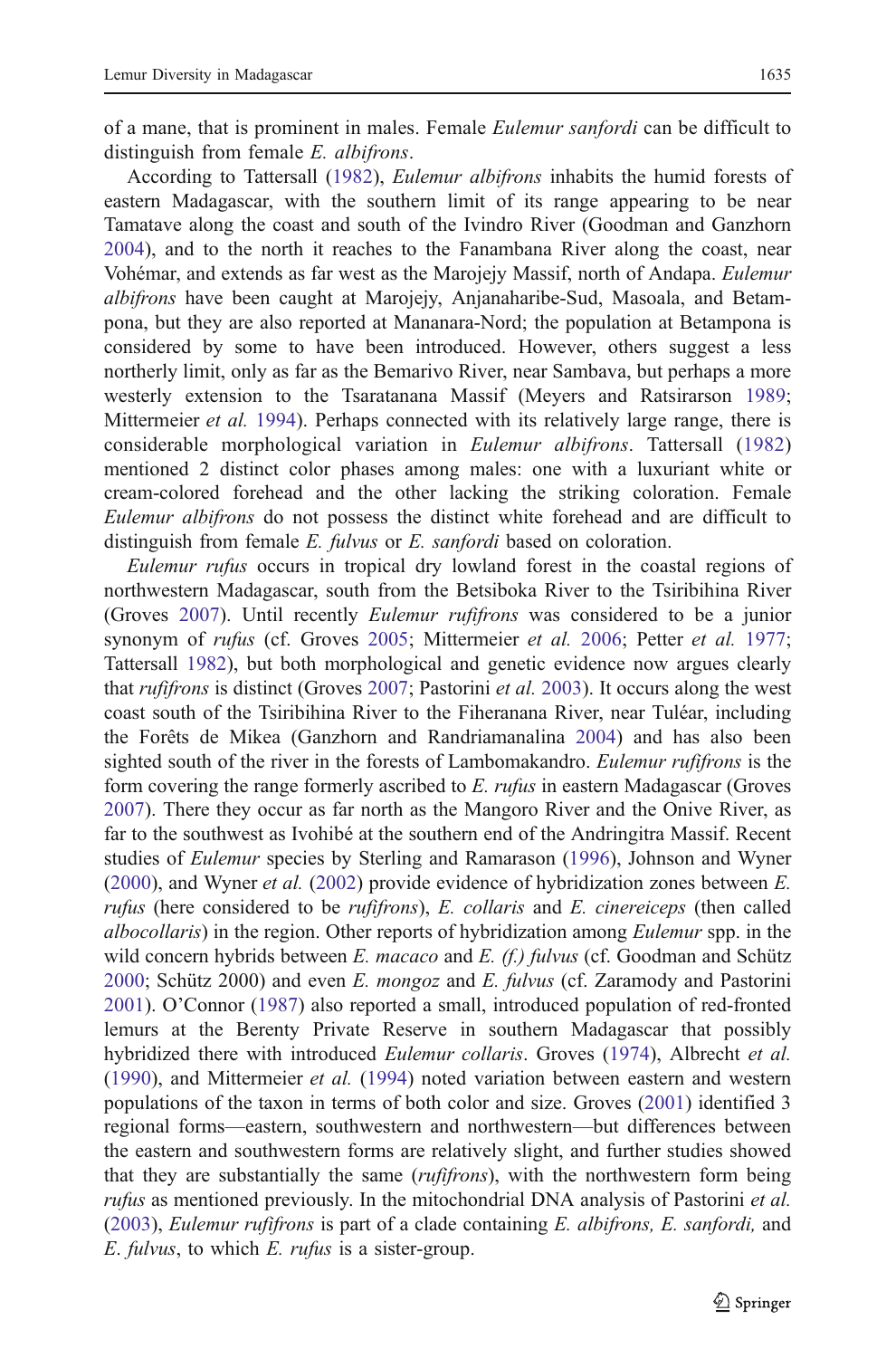Eulemur collaris occurs in southeastern Madagascar, where it ranges from the Mananara River near Vaingandrano south to Fort Dauphin, but the northern and western limits of its range are not well established (Tattersall [1982\)](#page-47-0). Males are distinguished by a thick, elongated, cream to rufous beard; females also have a reddish beard, but it is significantly shorter than that of the males. Groves [\(2001](#page-42-0)) cited the unusually low  $(2n=50-52)$  and polymorphic chromosome number of this species (Buettner-Janusch and Hamilton [1979](#page-40-0)), and also the differences in fixed DNA sequences from other members of the genus demonstrated by Wyner et al. [\(1999](#page-49-0)).

There has been confusion about the taxonomic distinctness and naming of Eulemur cinereiceps, the resurrected priority name for the taxon intermittently described as *E. albocollaris* (cf. Johnson *et al.* [2008](#page-42-0)). Groves ([2005\)](#page-42-0) listed the little known, and evidently extremely rare, gray-headed lemur, Eulemur cinereiceps, first described as a variant of *Lemur mongoz*. The type locality is Farafangana, and it is known also from Solohy. Groves ([2005\)](#page-42-0) noted that the 2 known specimens in the Paris Museum are somewhat different and unlike any other known taxon. Groves [\(2001](#page-42-0)) discussed the specimens and compared their pelage color patterns with those of other Eulemur spp. The 19th century illustration and photographs of the 2 mounted specimens are in Mittermeier et al. [\(2006](#page-43-0)), along with a photograph of a captive animal taken by R. A. Mittermeier in Farafangana in 2005. Johnson et al. [\(2008](#page-42-0)) examined the validity or otherwise of Eulemur cinereiceps. Via field surveys and molecular genetic analyses, they (tentatively) concluded "that E. cinereiceps does not exist as a separate taxon from E. albocollaris" (p.384), which Rumpler [\(1975](#page-45-0)) described as Lemur fulvus albocollaris. Accordingly, Johnson et al. [\(2008](#page-42-0)) presented the case that albocollaris Rumpler, 1975 is a junior synonym. Eulemur cinereiceps has a very restricted range in southeastern Madagascar. Groves [\(2001](#page-42-0)) noted that the taxon has been set apart from other members of *Eulemur fulvus* based on its karyotype  $(2n=48$ ; Petter *et al.* [1977](#page-44-0)). It is also distinctly different from Eulemur collaris and E. fulvus with respect to molecular genetics (Wyner et al. [1999\)](#page-49-0). The southern limit of its distribution is probably the Mananara River. Though Tattersall [\(1982](#page-47-0)) suggested that the Faraony River was the northern limit of its poorly surveyed range, Mittermeier et al. ([1994\)](#page-43-0) indicated that the species occurs only as far north as the Manampatrana River; much more conservative and ca. 150 km south of the Faraony. Recent studies by Sterling and Ramarason ([1996\)](#page-47-0), Johnson and Wyner [\(2000](#page-42-0)), Johnson ([2002\)](#page-42-0), and Wyner et al. ([2002\)](#page-49-0) provided evidence of *Eulemur cinereiceps* north of the Manampatrana River, as well as hybridization zones with E. collaris and E. rufus to the southeast of Andringitra National Park. Obviously rivers do not coincide with the distributional limits of the taxa (Goodman and Ganzhorn, [2004](#page-41-0); Irwin *et al.* [2005](#page-42-0)). Even according to the pre-Groves taxonomy the 2 southern species of the *Eulemur fulvus* group (*E. cinereiceps* and *E. collaris*) seem genetically distinct enough from the other *E. fulvus* to warrant the status of distinct species (Djlelati *et al.* [1997](#page-40-0); Wyner *et al.* [1999\)](#page-49-0).

Tattersall ([1982\)](#page-47-0) indicated that the range of Eulemur mongoz has been more widely misquoted than that of any other lemur. It is native to northwestern Madagascar, but populations have been introduced to the islands of Mohéli and Anjouan in the Comores (Tattersall [1976b](#page-47-0), [1977\)](#page-47-0). On Madagascar, it occurs on both sides of the Betsiboka River, extending west to just south of Mitsinjo and north at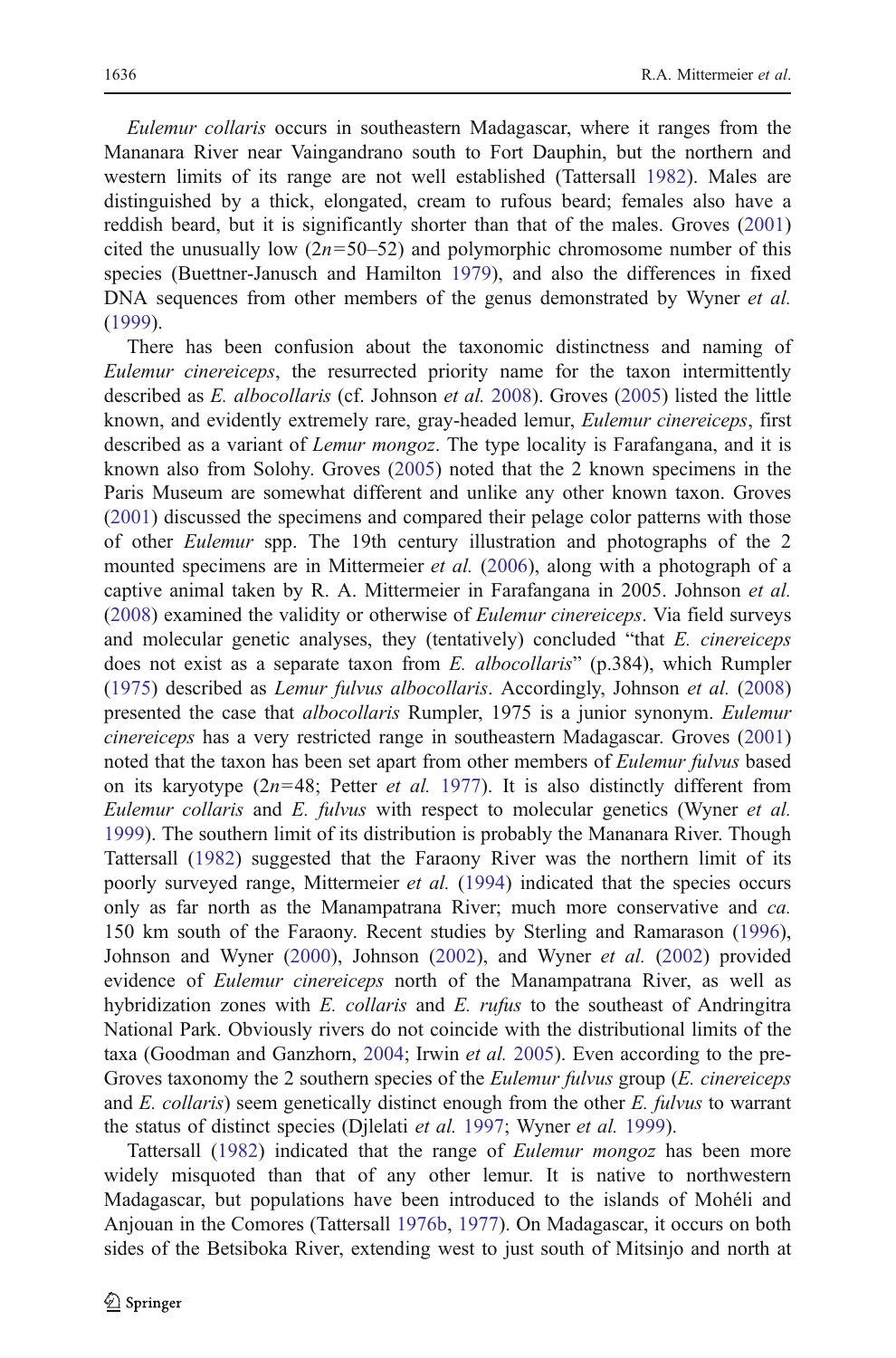least to the Bay of Narinda. The exact limits of its distribution remain poorly known because forests within its range are highly fragmented. Male Eulemur mongoz are gray-brown and darker than females, and also have a rufous beard that females lack. Though Groves ([1974\)](#page-41-0) and Petter et al. ([1977\)](#page-44-0) noted slight color differences between the Madagascar and Comores populations of the species, they may not be consistent and so would not warrant distinct taxonomic status.

Eulemur coronatus occurs in northern Madagascar. According to Tattersall [\(1982](#page-47-0)), it is the only lemur in the dry forests of the arid Cap d'Ambre. The southern limits of its range reach the Ankarana Massif in the west, between Ambilobé and Anivornao Nord, and the Fanambana River in the east, near Vohémar. Both sexes of Eulemur coronatus have a V-shaped marking pointed forward on the head, orange in females, black in most males, which gives the species the common name of crowned lemur.

Eulemur rubriventer inhabits forests of mid-altitude in eastern Madagascar, the Tsaratanana Massif, the northern limit of its range, and the southern end of the Andringitra Massif near Ivohibé which is the southern limit (Goodman and Ganzhorn [2004;](#page-41-0) Irwin et al. [2005](#page-42-0); Jolly et al. [1984;](#page-42-0) Petter and Petter [1971;](#page-44-0) Tattersall [1982](#page-47-0)). Recent surveys failed to locate the species south of the Manampatrana River (Irwin *et al.* [2005\)](#page-42-0), where it had been seen previously (Petter et al. [1977\)](#page-44-0). It seems to occur at low densities throughout its range. The body pelage of Eulemur rubriventer is thick, long, and a rich dark chestnut brown. The ears are generally hidden by the fur. The face is dark and a patch of naked skin below each eye shows a pale teardrop pattern, which is particularly prominent in males. Geographic variation in the general pattern of coloration might indicate the existence of subspecies (Mittermeier et al. [1994](#page-43-0)).

# Varecia Gray, 1863: Ruffled lemurs

Varecia variegata variegata (Kerr, 1792): Black-and-white ruffed lemur Varecia variegata editorum (Osman Hill, 1953): Southern ruffed lemur Varecia variegata subcincta (A. Smith, 1833): White-belted ruffed lemur Varecia rubra (É. Geoffroy, 1812): Red ruffed lemur

Varecia includes the largest of the living quadrupedal lemurs. They are clearly recognized by their striking coloration, luxuriant pelage, long faces, and raucous, loud calls. They inhabit the rain forests of eastern Madagascar from the Mananara River, south of Farafangana, north to the Masoala Peninsula. Two distinct taxa have always been recognized, the black-and-red *rubra* from the Masoala Peninsula and the black-and-white *variegata* from the central portion of the eastern rain forests; until the early 1990s they were considered to be subspecies of the single species Varecia variegata. Researchers have noted, discussed, and named many color variants, especially for Varecia variegata (cf. Ceska et al. [1992](#page-40-0); Petter et al. [1977;](#page-44-0) Mittermeier *et al.* [1994,](#page-43-0) [2006;](#page-43-0) Tattersall [1982](#page-47-0), [1985](#page-47-0)), without resolution as to their taxonomic status. In particular, the validity of several subspecies proposed for Varecia variegata remains an open question, and has been hampered by the lack of information on geographic distribution and possible genetic differences between the forms. For example, Vasey and Tattersall ([2002\)](#page-48-0) examined variation in Varecia *variegata* in some detail, but concluded that the variants are not geographically exclusive, and therefore could not be considered subspecies. However, recent genetic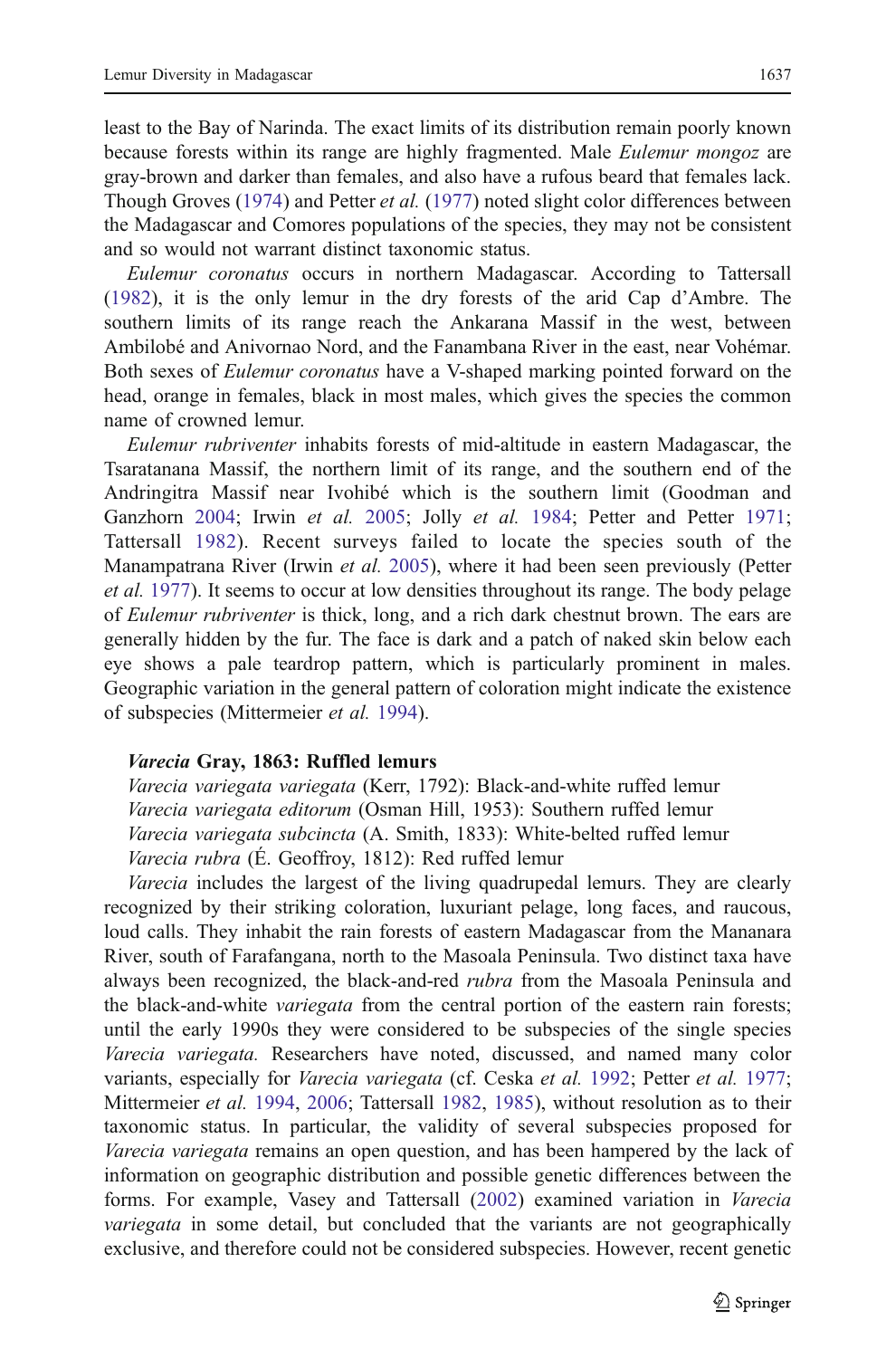studies by Louis *et al.* [\(2005](#page-43-0)) have indicated that 3 distinct evolutionarily significant units exist within *variegata*, and have reaffirmed the distinctiveness of *Varecia* rubra.

Groves ([2001\)](#page-42-0) recognized Varecia rubra and Varecia variegata as distinct species and resurrected 2 subspecies,  $V.$   $v.$  *editorum* and  $V.$   $v.$  *subcincta*, based on differences in pelage coloration that he felt corresponded to distinct geographic populations. His proposal seems in part to have been vindicated by the new genetic findings. We follow Groves and recognize 3 subspecies of *Varecia variegata*, with the following distributions along the Malagasy east coast. 1) Varecia v. subcincta is the northernmost of the *V. variegata* subspecies. Its range extends from the Antsaribe River (in the region of Maroantsetra) south to the Anove River (between Soanierana Ivongo and Mananara). 2) The Anove River (between Soanierana Ivongo and Mananara) is the northern limit of the known current range of Varecia variegata variegata. The southern limit is in the region of the Betampona Strict Nature Reserve and Zahamena National Park between Tamatave and Fenoarivo. 3) The known current range of Varecia variegata editorum extends from the forests of Mantadia National Park in the north to the Manombo Special Reserve in the south. We note that the type locality of the subspecies is given by Hill [\(1953\)](#page-42-0) as "Ambatondrazaka, south of Lac Alaotra," which would be well north of the current known distribution and where today Varecia probably no longer occurs. However, researchers have not yet screened the remaining forests west of Tamatave, and it may well be that the subspecific range extends further north or that the ranges of Varecia variegata variegata and V. v. editorum overlap in the region.

Varecia rubra is largely red and black, with small patches of white on the neck, and sometimes on the heels, digits and muzzle. Most of the dorsal body coat is deep rusty red, whereas the ventrum, extremities, tail, inside of limbs, forehead, and crown (excluding ears) are black. As with Varecia variegata, variations in pattern exist (Ceska et al. [1992;](#page-40-0) Mittermeier et al. [1994](#page-43-0), [2006](#page-43-0)). Varecia rubra is restricted to the forests of the Masoala Peninsula near Maroantsetra in northeastern Madagascar (Petter et al. [1977\)](#page-44-0).

Further research on the taxonomy and distribution of Varecia variegata needs to be among the highest conservation priorities for Madagascar. The species is a preferred target for hunters throughout most of its range, and it seems to depend strongly on undisturbed mature primary rain forest. The range is now very patchy (Irwin et al. [2005](#page-42-0)), and all 3 taxa are ranked as Critically Endangered on the IUCN Red List (IUCN [2008\)](#page-42-0). Further, we need to determine as soon as possible whether or not still more taxa exist.

## Family Indriidae Burnett, 1828

According to Groves ([2001\)](#page-42-0), who cited Jenkins [\(1987](#page-42-0)), the original family name Indridae is correct, but Opinion 1995 of the International Commission on Zoological Nomenclature [\(2002](#page-42-0)) conserved and validated the prevalent spelling of Indriidae. Indriidae contains 3 subfamilies: Archaeolemurinae, Palaeopropithecinae, and Indriinae. The first 2 contain only extinct taxa, while the Indriinae contains 3 living genera: Avahi, Indri, and Propithecus. Avahi is the relatively small, nocturnal woolly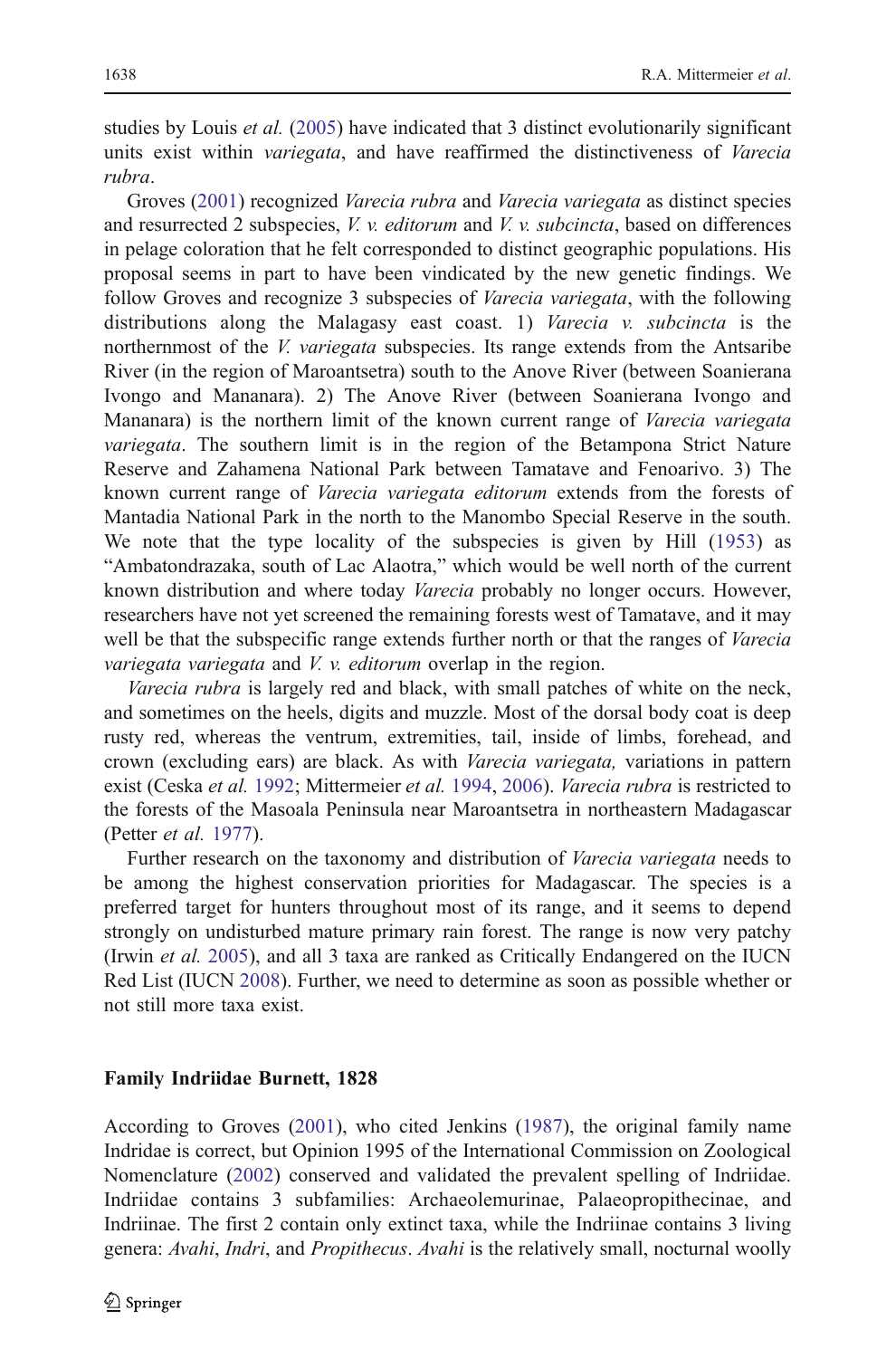lemur, while *Indri* and *Propithecus* are diurnal and much larger. All 3 genera are typical vertical clingers and leapers, preferring postures in which the trunk of the body is held vertically, and using their longer hind limbs and powerful thighs to make spectacular leaps between vertical supports.

#### Avahi Jourdan, 1834: Avahi or Woolly lemur

Avahi laniger (Gmelin, 1788): Eastern woolly lemur Avahi occidentalis Lorenz, 1898: Western woolly lemur Avahi unicolor Thalmann and Geissmann, 2000: Unicolor woolly lemur Avahi cleesei Thalmann and Geissmann, 2005: Cleese's woolly lemur Avahi peyrierasi Zaramody et al., 2006: Peyrieras' woolly lemur Avahi meridionalis Zaramody et al., 2006: Southern woolly lemur Avahi ramantsoavani Zaramody et al., 2006: Ramantsoavana's southern woolly lemur

Avahi betsileo Andriantompohavana et al., 2007: Betsileo woolly lemur Avahi mooreorum Lei et al., 2008: The Moore's woolly lemur

Avahi contains the only nocturnal members of the family Indriidae. Avahis are small, with masses usually  $\leq 1$  kg. Prominent white patches on the backs of the thighs contrast with the generally brown coloration and serve as distinguishing field marks. Until quite recently, the genus was considered to contain a single species, Avahi laniger, with 2 subspecies: the eastern  $A$ . l. laniger and the northwestern  $A$ . l. occidentalis (Tattersall [1982\)](#page-47-0). However, Rumpler et al. ([1990](#page-46-0)) elevated both to species, and Thalmann and Geissmann [\(2000,](#page-48-0) [2005](#page-48-0)) subsequently described a third, Avahi unicolor, from western Madagascar, and a fourth, A. cleesei, from the region of Bemaraha, distinguished from A. occidentalis by the lack of a white facial mask and broad dark eye rings, and from both A. occidentalis and A. laniger by a dark chevron pattern on the forehead (Thalmann and Geissmann [2005](#page-48-0)). According to Mittermeier et al. [\(1994,](#page-43-0) [2006\)](#page-43-0) the distribution of Avahi occidentalis was discontinuous north of the Betsiboka River in western Madagascar. Thalmann and Geissmann [\(2000](#page-48-0)) agree with the southern limit and indicate that the species may extend as far north as the Mahajamba, Sofia, or Maevarano rivers around Ambondro-Ampasy.

The species of western avahi described by Thalmann and Geissmann ([2000\)](#page-48-0), A. unicolor, is probably restricted to the Sambirano region, including the Ampasindava Peninsula, with either the Andranomalaza or Maevarano rivers forming the southern boundary to its distribution, and the Sambirano River its northern limit. Raxworthy and Rakotondraparany ([1988\)](#page-45-0) report it from the western slope of the Manongarivo Special Reserve. The eastern limit to its range may be the western slope of the Tsaratanana Massif.

Cleese's avahi, Avahi cleesei, occurs only from the Tsingy de Bemaraha region, north of the Manambolo River. The northern limit to its range is unclear (Thalmann and Geissmann [2005](#page-48-0)). The eastern woolly lemur, Avahi laniger, occurs in eastern rain forest from the region of Fort Dauphin in the south to the Andapa region near Sambava in the north (Petter et al. [1977](#page-44-0); Tattersall [1982](#page-47-0)). Fowler et al. [\(1989](#page-40-0)) and Hawkins et al. [\(1990](#page-42-0)) also reported it from the Ankarana Massif and west of Anivorano, in extreme northern Madagascar, respectively.

Cytogenetic and molecular genetic analyses (mitochondrial cytochrome b) by Zaramody *et al.* ([2006\)](#page-39-0) and Andriaholinirina (2006) revealed that the eastern woolly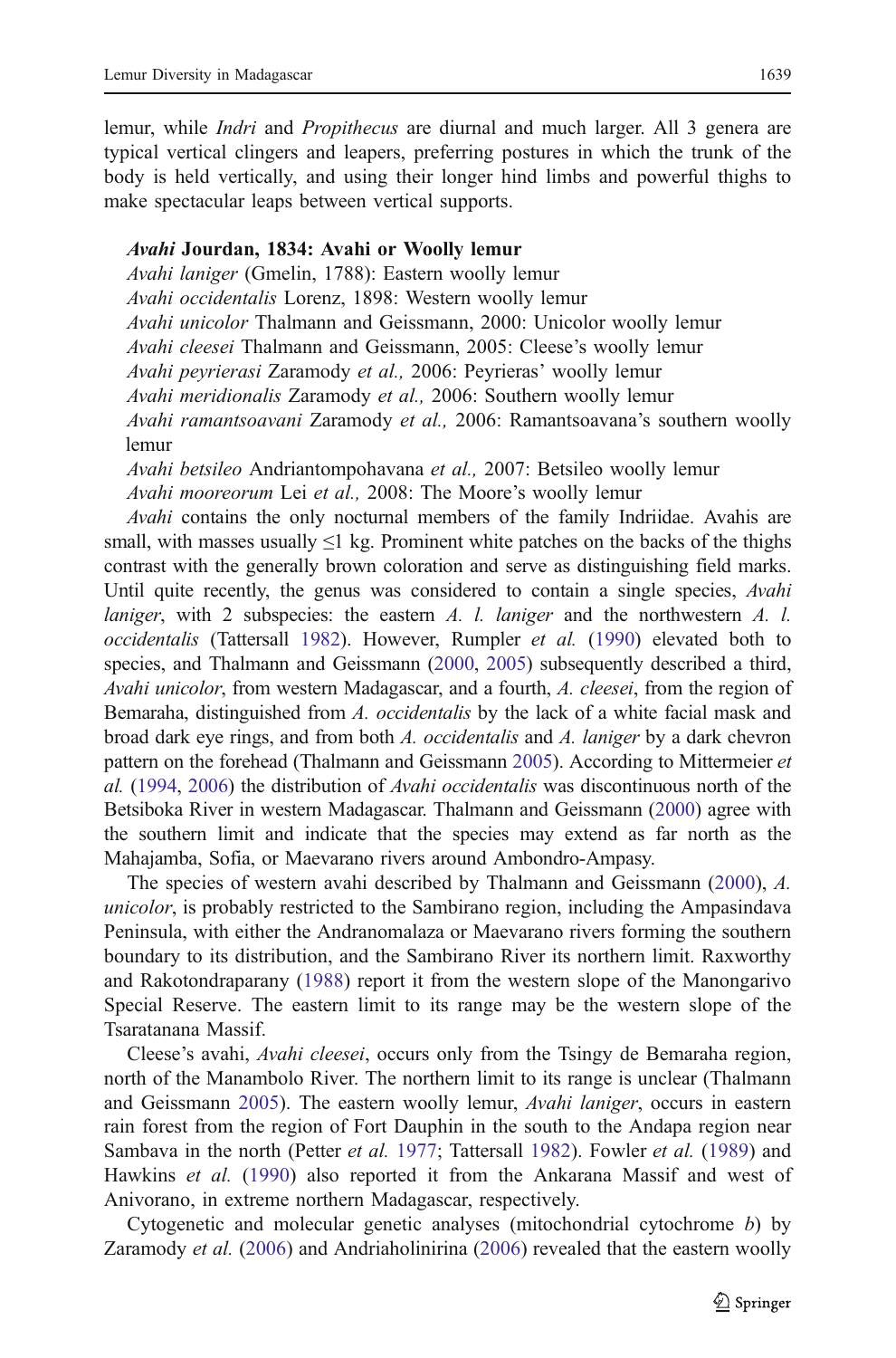lemurs, formerly lumped as Avahi laniger, could be differentiated into  $\geq$ 3 so-called phylogeographic groups: 1) north of the Mangoro/Onive rivers, 2) south of the Mangoro/Onive rivers, and 3) from the southeast (Manombo and Saint Luce), which can in turn be separated into distinct clades. Though the exact type locality of Avahi laniger is unknown, Zaramody et al. ([2006\)](#page-49-0) determined that it must have been north of the Mangoro/Onive rivers. Therefore, they considered group 1 to be Avahi laniger. They named group 2 from the south of the Mangoro/Onive rivers as Avahi peyrierasi, type locality Mahasoarivo (Ranomafana ca. 47°26′E, 21°16′S), Province of Fianarantsoa. It occurs in the forests of Manara, Vatoalatsaka, Sangalampona and Ranomafana. They also described group 3 as a new species, with 2 subspecies. Avahi m. meridionalis, type locality Sainte Luce  $(ca. 47^{\circ}11'E. 24^{\circ}47'S)$ , Province of Toliara, is slightly smaller than A. laniger and A. peyrierasi, and occurs only from the Andohahela Reserve and the area of Sainte Luce. Avahi ramanantsoavani occurs at its type locality, Reserve of Manombo  $(ca. 47^{\circ}41'E; 23^{\circ}01'S)$ , Province of Fianarantsoa. Zaramody et al. ([2006\)](#page-49-0) considered Avahi ramanantsoavani to be a subspecies of Avahi meridionalis. However, we follow Andriantompohavana et al. [\(2007](#page-39-0)), who in their review of the molecular phylogeny of the genus, considered it to be a full species.

Andriantompohavana et al. ([2007\)](#page-39-0) described Avahi betsileo from Bemosary Classified Forest, District of Fandriana, Region Amoron'i Mania, Province of Fianarantsoa, Madagascar. Lei et al. [\(2008](#page-43-0)) described Avahi mooreorum, from the Masoala National Park, Province of Antsiranana (ca. 15°40'008"S; 49°57'476"E).

# Propithecus Bennett, 1832: Sifakas and Simponas

Propithecus diadema Group Propithecus diadema Bennett, 1832: Diademed sifaka Propithecus candidus Grandidier, 1871: Silky sifaka Propithecus edwardsi Grandidier, 1871: Milne-Edward's sifaka Propithecus perrieri Lavauden, 1931: Perrier's sifaka Propithecus verreauxi Group Propithecus verreauxi Grandidier, 1867: Verreaux's sifaka Propithecus deckenii Peters, 1870: Decken's sifaka Propithecus coronatus Milne-Edwards, 1871: Crowned sifaka Propithecus coquereli (Grandidier, 1867): Coquerel's sifaka Propithecus tattersalli Simons, 1988: Tattersall's sifaka; golden-crowned sifaka

All the sifakas are diurnal, large and long-tailed, and have very long hind limbs relative to the trunk and forelimbs. They move by leaping between vertical supports, propelled by their powerful hind limbs. On the ground they bound along on their hind limbs in an upright position. Until the late 1980s, only 2 species of *Propithecus* were recognized, P. diadema and P. verreauxi, the former with 5 subspecies and the latter with 4 (Tattersall [1982\)](#page-47-0). Simons [\(1988](#page-47-0)) described a third species, Propithecus tattersalli, after Ian Tattersall, who had discovered a population in northern Madagascar near Daraina in 1974 and had provisionally ascribed it to Propithecus diadema candidus. In the center of their ranges the currently recognized taxa of Propithecus are each physically distinctive. Yet, the combination of morphological, cytogenetic, and molecular genetic data yield ambiguous results that allow different classifications of the different taxa.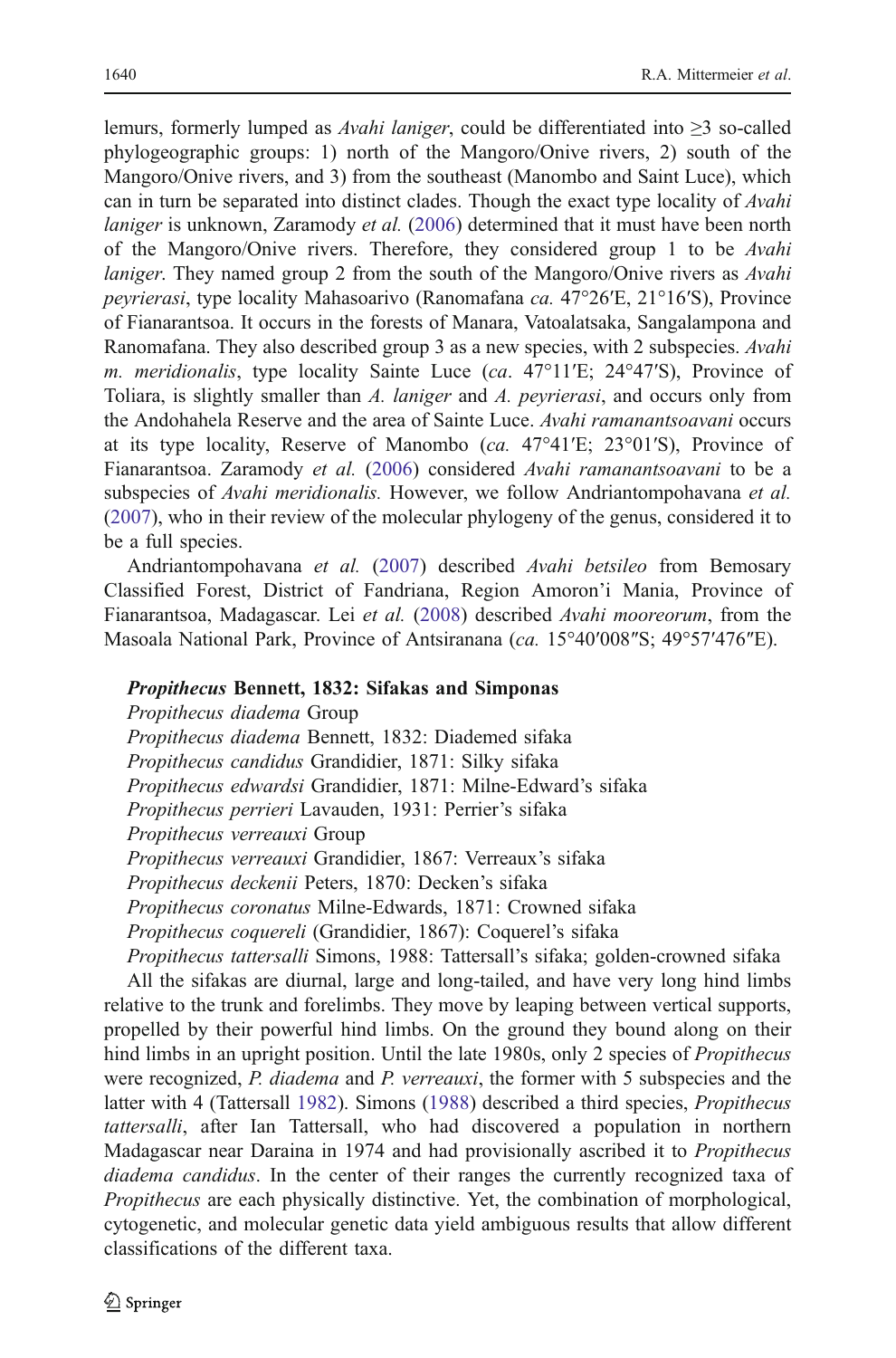Groves ([2001\)](#page-42-0) suggested that the taxonomic arrangement of only 3 species was ill-advised and merely a legacy of Schwarz's [\(1931](#page-47-0)) tendency to lump. Schwarz [\(1931](#page-47-0)) placed 9 forms, including holomelas Günther, 1875 and majori Rothschild, 1894 as subspecies of P. diadema or P. verreauxi. Lavauden described Propithecus perrieri only in 1931, but Hill [\(1953](#page-42-0)), following Schwarz's lumping tendency, placed it as a subspecies of P. diadema (cf. Groves and Helgen [2007](#page-42-0)). Groves [\(2001](#page-42-0)) as such listed Propithecus edwardsi, P. perrieri, P. coquereli, and P. deckenii as full species, and divided the genus into 2 species groups: the *Propithecus diadema* group (P. edwardsi, P. perrieri, P. tattersalli, and P. diadema with 2 subspecies, P. d. diadema and P. d. candidus) and the P. verreauxi group (P. verreauxi, P. coquereli, and P. deckenii with 2 subspecies, P. d. deckenii and P. d. coronatus). Groves [\(2005](#page-42-0)) listed them all as species, except for candidus (a subspecies of Propithecus diadema) and *coronatus* (a subspecies of *P. deckenii*). The taxonomy we adopt here, regarding all as species, is that proposed by Groves and Helgen [\(2007](#page-42-0)).

Cytogenetic studies have confirmed the specific status of Propithecus edwardsi, with  $2n=44$  chromosomes separating it from P. diadema, P. perrieri, and P. candidus, all with  $2n=42$  chromosomes (Mayor *et al.* [2004;](#page-43-0) Rumpler and Albignac [1979;](#page-46-0) Rumpler et al. [1988,](#page-46-0) [2004](#page-46-0)). Molecular genetic studies of Mayor et al. [\(2004](#page-43-0)) have also confirmed the distinction. However, cytogenetic studies do not separate P. diadema, P. candidus, and P. perrieri (Mayor et al. [2004](#page-43-0); Rumpler et al. [2004\)](#page-46-0). Conversely, D-loop sequences and microsatellite analyses combine Propithecus perrieri and P. candidus, but separate out P. diadema (Mayor et al. [2004](#page-43-0)). A discriminant function based on morphological data of the same species (Mayor et al. [2004\)](#page-43-0) matched neither the clustering of the genetic analyses nor the clusters proposed by Groves ([2001\)](#page-42-0). Cytogenetics and molecular genetics as such give us no clear picture.

However, Groves and Helgen ([2007\)](#page-42-0) noted that Propithecus perrieri was originally described as a full species, and that its placement as a subspecies of Propithecus diadema by Hill ([1953](#page-42-0)) was nothing more than a question of convenience; Groves [\(2001,](#page-42-0) [2005\)](#page-42-0) listed it as a species. Groves ([2001\)](#page-42-0) maintained candidus as a subspecies of *Propithecus diadema* because of the report by Petter et al. ([1977\)](#page-44-0) that pelage variation in candidus approached diadema. Later Groves and Helgen [\(2007](#page-42-0)) listed *candidus* as a separate species, referring to the results of a comparative study of male throat gland histology by Rumpler and Andriamiandra [\(1971](#page-46-0)) and to comparative craniometry. Agreeing with Groves and Helgen ([2007\)](#page-42-0), we recognize the 3 distinct and geographically isolated sifakas as species: Propithecus diadema, P. candidus, and P. perrieri, along with P. edwardsi.

Researchers have debated the taxonomic status of Propithecus tattersalli. Groves [\(2001\)](#page-42-0) assigned it to the Propithecus diadema group, supported by microsatellite analyses that link P. tattersalli with P. edwardsi (cf. Mayor et al. [2004\)](#page-43-0). In contrast, the study of mtDNA by Pastorini et al. ([2001a,](#page-44-0) [2003\)](#page-44-0) grouped *Propithecus tattersalli* with the *P. verreauxi* group, and even, assuming a version of the Genetic Species Concept, called into question whether or not it deserved specific status. Independent analyses of mitochondrial DNA (Mayor et al. [2004](#page-43-0); Pastorini et al. [2001a](#page-44-0)) and clusters based on morphological characteristics (Mayor et al. [2004](#page-43-0)) have confirmed the close link between Propithecus tattersalli and P. coquereli. The karyotype separates it from all other forms of *Propithecus* (Mayor et al. [2004;](#page-43-0) Rumpler et al.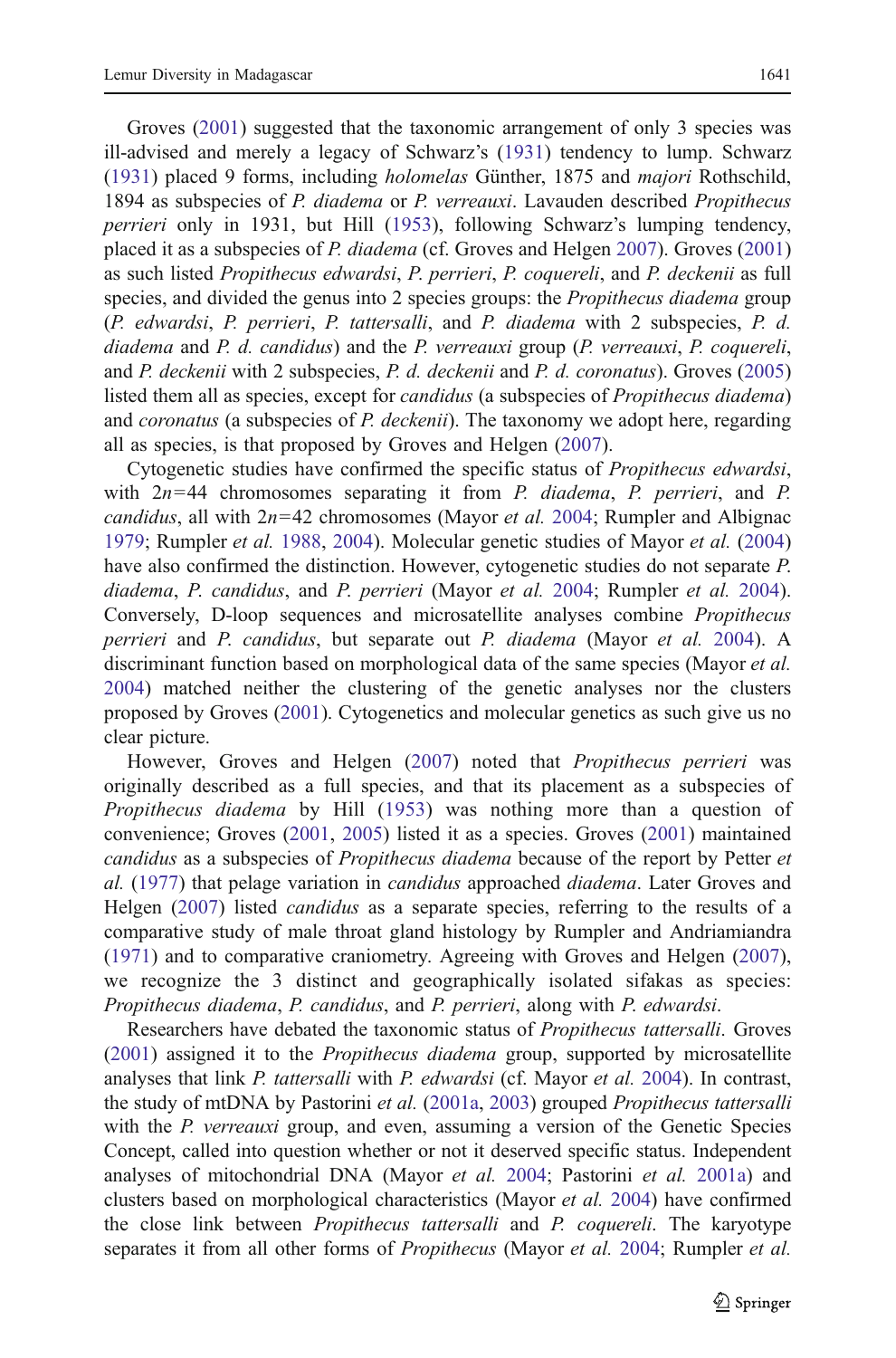[2004\)](#page-46-0). Accordingly, we recognize Propithecus tattersalli as a distinct species, and believe that it is best placed with the P. verreauxi group.

Within the *Propithecus verreauxi* group the genetic evidence supports Groves and Helgen's [\(2007](#page-42-0)) morphological analysis concerning P. coquereli, separating it as a distinct taxon that can be considered a species (Mayor et al. [2004:](#page-43-0) Y. Rumpler, pers. comm.). Though they maintained them as subspecies, Petter *et al.* [\(1977](#page-44-0)) reported on skull differences that clearly separated Propithecus coronatus and P. deckenii from other members of the P. verrauxi group. Groves [\(2001](#page-42-0), [2005\)](#page-42-0) maintained coronatus as a subspecies of Propithecus deckenii on the basis of the reports of Tattersall [\(1986](#page-48-0)) that deckenii-like and coronatus-like sifakas could be seen in the same areas, and on the observations concerning their geographic ranges by Thalmann and Rakotoarison ([1994\)](#page-48-0). Tattersall (in Simons [1988](#page-47-0)) even thought they might be synonyms. Curtis et al. ([1998\)](#page-40-0) surveyed the lower Mahavavy du Sud River and were unable to confirm overlap in their ranges, with Propithecus deckenii occurring to the west and *P. coronatus* to the east. In a review of the ranges of the 2 forms, Thalmann et al. [\(2002](#page-48-0)) concluded that they are distinct species according to the Phylogenetic Species Concept, if not under the Biological Species Concept, and Groves and Helgen ([2007\)](#page-42-0) also found a clear separation of the 2 in their skull morphology. With Propithecus tattersalli, P. coronatus has the most distinctive cranium of any of the members of the Propithecus verreauxi group.

In contrast to the morphological evidence, molecular data support neither the distinction of Propithecus deckenii from P. verreauxi nor the distinction of the 2 subspecies within P. deckenii (cf. Pastorini et al. [2003](#page-44-0); Y. Rumpler, pers. comm.). Although providing no new data on Propithecus deckenii or P. coronatus, Mayor et al. ([2004\)](#page-43-0) list them both as subspecies of Propithecus verreauxi, an arrangement also preferred by Yves Rumpler, whose genetic analyses confirm most of the conclusions of Mayor *et al.* (2004) and have been unable, like Pastorini *et al.* ([2003\)](#page-44-0), to distinguish *deckenii, verreauxi*, and *coronatus*. We fully acknowledge the reservations of Mireya Mayor and Yves Rumpler, but we here follow the morphological and biogeographic arguments of Mittermeier et al. [\(2006](#page-43-0)) and Groves and Helgen [\(2007](#page-42-0)) in concluding that all the currently recognized members of the genus are diagnosably distinct species.

Propithecus diadema is the largest and most colorful member of Propithecus. Researchers have reported adult masses of 6–7 kg, which are similar to those of Indri (cf. Powzyk and Mowry [2003\)](#page-44-0). The pelage is largely white, with black on the head, back of the neck and the hands and feet, and gold at the base of the tail, on the hindquarters and the limbs. It was one of the most widespread of the sifakas; its distribution in the eastern rain forests extended from the Mangoro River north to somewhere below the Antainambalana River, south of Maroantsetra (Mittermeier et al. [1994,](#page-43-0) [2006\)](#page-43-0). However, it now appears to be absent from many areas where it was not difficult to find just a few years ago (K. Glander, *pers. obs.*). Mittermeier *et al.* [\(2006](#page-43-0), illustrated p. 379) reported on a variable but distinctive form from Tsinjoarivo, south-central Madagascar. M. Irwin and K. Glander showed that the Tsinjoarivo sifakas were very variable in appearance (Mittermeier *et al.* [2006](#page-43-0)), and significantly smaller (average 4963 g,  $SD \pm 523$  g,  $n=12$ ) than either *Propithecus edwardsi* or P. diadema (unpubl. data), and also indicated differences in vocalizations (K. Glander, in litt. January 31, 2007). However, cytogenetic studies from an individual captured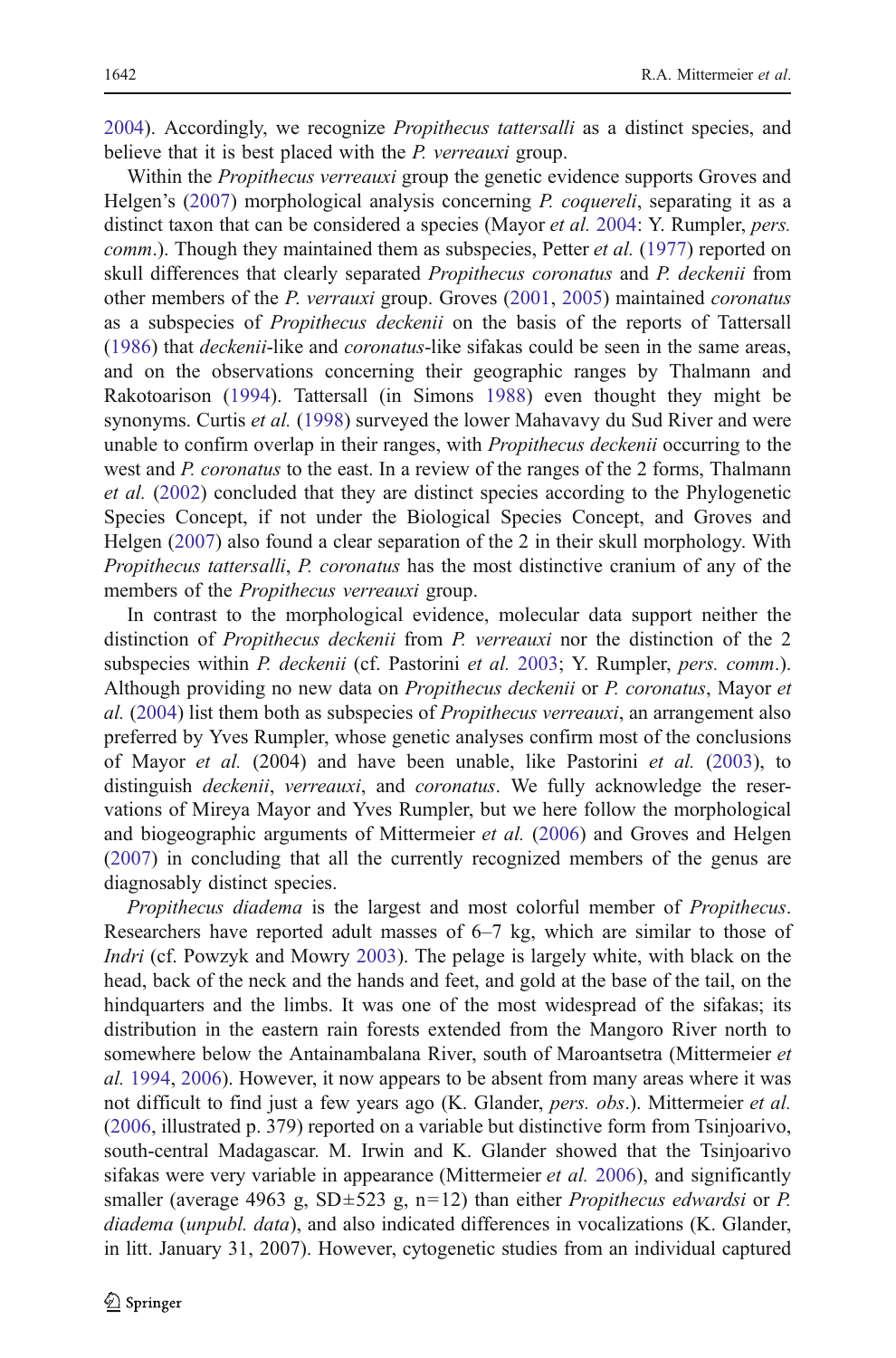at Tsinjoarivo by K. Glander, analyzed at the Center for Reproduction of Endangered Species (CRES), San Diego Zoo (Mayor et al. [2004](#page-43-0)), mtDNA evidence (data from 12 individuals; E. E. Louis and M. I. Mayor, unpubl. data), and morphological data (from the same 12 individuals; W. Jungers and M. I. Mayor, unpubl. data), otherwise failed to provide a case for distinguishing them from Propithecus diadema (M. I. Mayor, in litt. January 26, 2007). Andriaholinirina ([2006\)](#page-39-0), likewise, was unable to find evidence from cytogenetic studies and mitochondrial sequencing that could support the argument that the Tsinjoarivo population was distinct, despite their smaller size and clear differences in the appearances of forms from 4 different areas within the currently recognized range of *Propitheus diadema* (cf. Mittermeier *et al.*) [2006\)](#page-43-0): 1) Mantadia/Maromizaha show typical color of P. diadema (yellow-gold limbs, slate gray to silvery gray back, light-gray and white face and light gray crown); 2) Andilamena (the forests of Antsahaporetiny, Behorefo, and Ivongo) with a much lighter yellow body, almost white, the gray parts also much lighter, and the nape is slightly darker, almost black, and with white around the face; 3) Zahamena with a dark gray, almost black face and black back; and 4) Anosiben'Ifody, Vatateza, and Ambohimanjaka typically have a black head, with a white band above the eyes, and a very black back (Andriaholinirina [2006](#page-39-0); in litt. February 12, 2007).

The range of *Propithecus candidus*, a distinctive species covered entirely in long white hair, is restricted to northern Madagascar in a humid forest belt that runs from Maroantsetra to the Andapa Basin and the Marojejy Massif. The Androranga River may be the northwestern range limit within the Tsaratanana Corridor. The Antainambalana River, within the Makira Conservation Site, is currently regarded as the southern limit (Patel and Andrianandrasana [2008](#page-44-0); Rasolofoson et al. [2007;](#page-45-0) Tattersall [1982;](#page-47-0) Wilmé and Callmander [2006](#page-48-0)).

Propithecus edwardsi, in contrast to P. candidus, is almost entirely black or dark chocolate brown, save for white flank patches that sometimes meet across the back. Its range in eastern Madagascar lies south of that of Propithecus diadema, the Mangoro/Onive River forming its present northern limit and the Mananara River its southern boundary (Andriaholinirina *et al.* [2004](#page-39-0); Tattersall [1982](#page-47-0)), though no recent survey has confirmed this species south of the Manampatrana River, much farther north than the Mananara River (Irwin *et al.* [2005\)](#page-42-0). Tattersall ([1986](#page-48-0)) suggested that it might have occurred north of the Mangoro in the past, and former inland populations of the species have apparently been extirpated (Mittermeier *et al.* [1994](#page-43-0)).

A few authors have recognized the subspecies Propithecus diadema holomelas, a black form with all black under parts and a dark brown patch at the base of the tail. It was reported during the late 1800s and only from the forests of Nandihizana, ca. 50 km north of Fianarantsoa. Groves ([2001\)](#page-42-0) noted that it lacks the white flank patches typical of *Propithecus edwardsi*. Petter *et al.* ([1977\)](#page-44-0) argued that it was a melanistic morph of *edwardsi*, though Albrecht *et al.* [\(1990](#page-39-0)) found that its skull length was notably smaller (Groves [2001](#page-42-0); Groves and Helgen [2007](#page-42-0)). The molecular data of Andriaholinirina ([2006](#page-39-0)) confirmed the previous results of Petter *et al.* ([1977\)](#page-44-0). Tattersall ([1986](#page-48-0)) reported that *holomelas*-like and *edwardsi*-like forms were syntopic, and both Tattersall [\(1986](#page-48-0)) and Groves ([2001,](#page-42-0) [2005](#page-42-0)) considered *holomelas* to be a synonym of Propithecus edwardsi, but Groves and Helgen [\(2007](#page-42-0)) kept specimens of *holomelas* from Andalusa and Fienerentova separate in their analysis of the cranial morphology of the genus, and confirmed the findings of Albrecht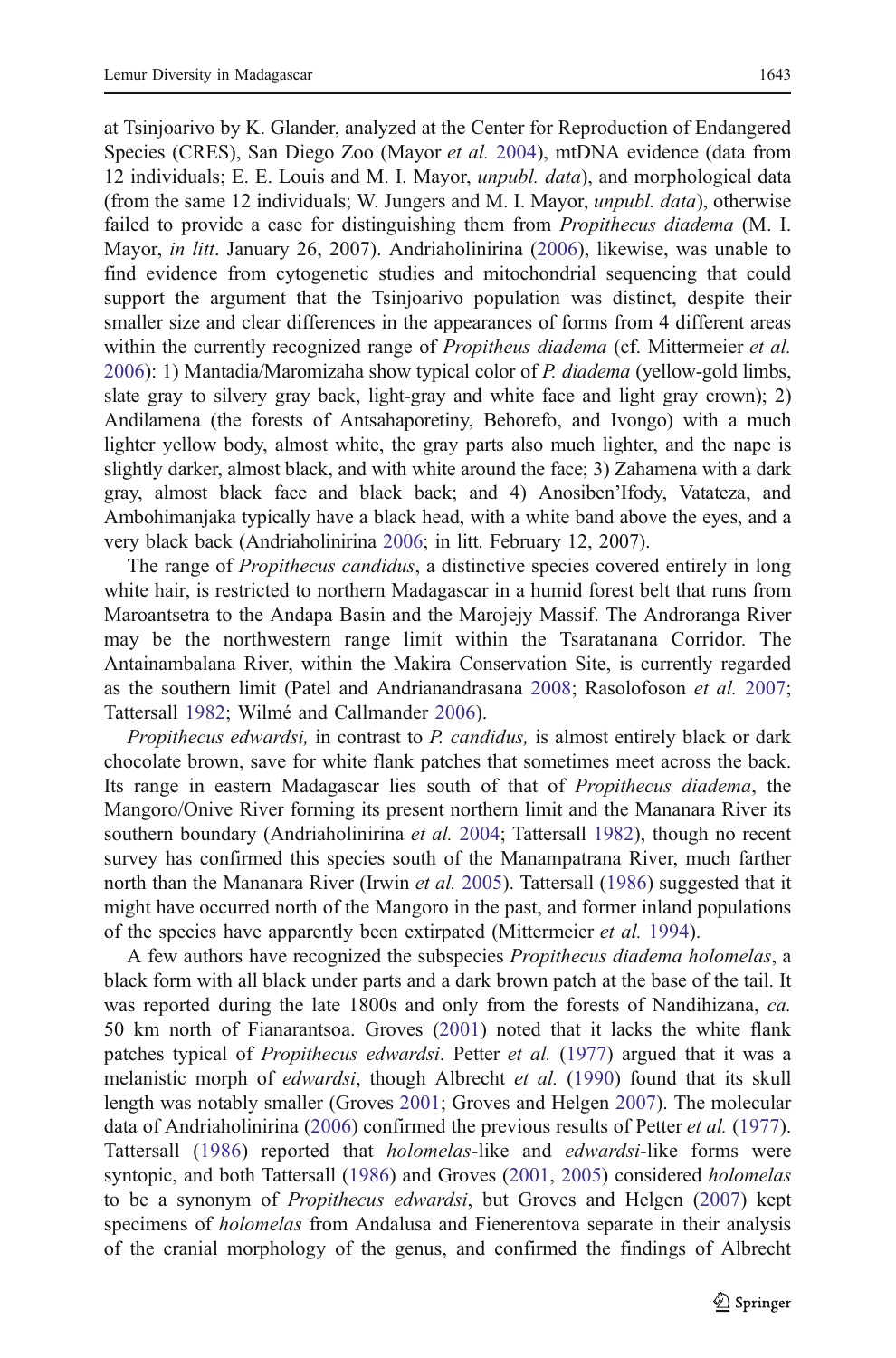[\(1990](#page-39-0)). Groves and Helgen ([2007\)](#page-42-0) indicated that it could in fact be a good species, but further research is needed. Unfortunately, it appears that no Propithecus survive today in the forests where researchers recorded *holomelas*. Further surveys are required.

Propithecus perrieri is somewhat similar in coloration to P. edwardsi, but its long and silky, shiny, fur is typically black on the back and brownish on the chest and belly. It occurs far to the north in Madagascar in extremely dry forests northeast of the Andrafiamena Mountains and east of Anivorano Nord (Mayor and Lehman [1999;](#page-43-0) Meyers and Ratsirarson [1989](#page-43-0); Petter et al. [1977](#page-44-0); Ranaivoarisoa et al. [2006;](#page-45-0) Tattersall [1982\)](#page-47-0).

Propithecus tattersalli is a small- to medium-sized sifaka, weighing only about half as much as P. diadema. It is mostly white, but with distinctive protruding ears, a cap of golden fur on the head, and gold coloration on the shoulders (Mittermeier et al. [1994,](#page-43-0) [2006](#page-43-0)). The species has a very restricted distribution, occurring in both deciduous and semi-evergreen forest between the Loky and Manambato rivers, its range centered on the northern Madagascar town of Daraina (Meyers and Ratsirarson [1989](#page-43-0); Randrianarisoa et al. [1999](#page-45-0); Tattersall [1982;](#page-47-0) Vargas et al. [2002\)](#page-48-0).

Propithecus coquereli differs from P. verreauxi in having extensive marooncolored patches on the chest, the front of the thighs, and the forelimbs. Otherwise it is also a small- to medium-sized white sifaka. Its distribution includes dry deciduous forested areas of northwestern Madagascar to the north and east of the Betsiboka River. The region of Ambato-Boéni appears to represent its southeastern extent, while the northern limit of its range seems to run from Antsohihy to Befandriana (Tattersall [1982\)](#page-47-0).

Propithecus verreauxi is another small, predominantly white, sifaka. The top of its head is black or chocolate brown. It has the largest range of any member of the genus. Populations occur in southern and southwestern Madagascar, extending from just west of Fort Dauphin in the south to the Tsiribihina River, along the western coast in the central part of the country (Mittermeier et al. [1994\)](#page-43-0). Propithecus verreauxi majori Rothschild, 1894 exists in the literature, but is now considered nothing more than a color variant (Groves [2001](#page-42-0), [2005](#page-42-0); Mittermeier et al. [1994,](#page-43-0) [2006\)](#page-43-0).

Propithecus deckenii is restricted to the region between the Manambolo and Mahavavy rivers in coastal western Madagascar (Thalmann et al. [1999](#page-48-0), [2002](#page-48-0)). The distribution of *Propithecus coronatus* forms a crescent around *P. deckenii*, extending along the coast south of the Manambolo River, inland to elevations of 500–1000 m, and then back to the coast north and east of the Mahavavy River (Thalmann et al. [1999,](#page-48-0) [2002\)](#page-48-0). The pelage of Propithecus coronatus is yellowish to silvery-brown dorsally, dark on the chest, and chocolate brown to black on the crown, forehead, cheeks, and throat. It has a bulbous nose that distinguishes it from other sifakas.

#### Indri É. Geoffroy and G. Cuvier, 1796: Indri

Indri indri (Gmelin, 1788): Indri

There is only a single species of *Indri*, which is the largest of the living lemurs, with an adult body mass averaging 6–7 kg (reaching  $\leq$ 9 kg) and a head-body length of  $\geq 60$  cm. In addition to their large size, diurnal *Indri indri* are distinguished from all other lemurs by having vestigial tails. Though the extent and pattern of the black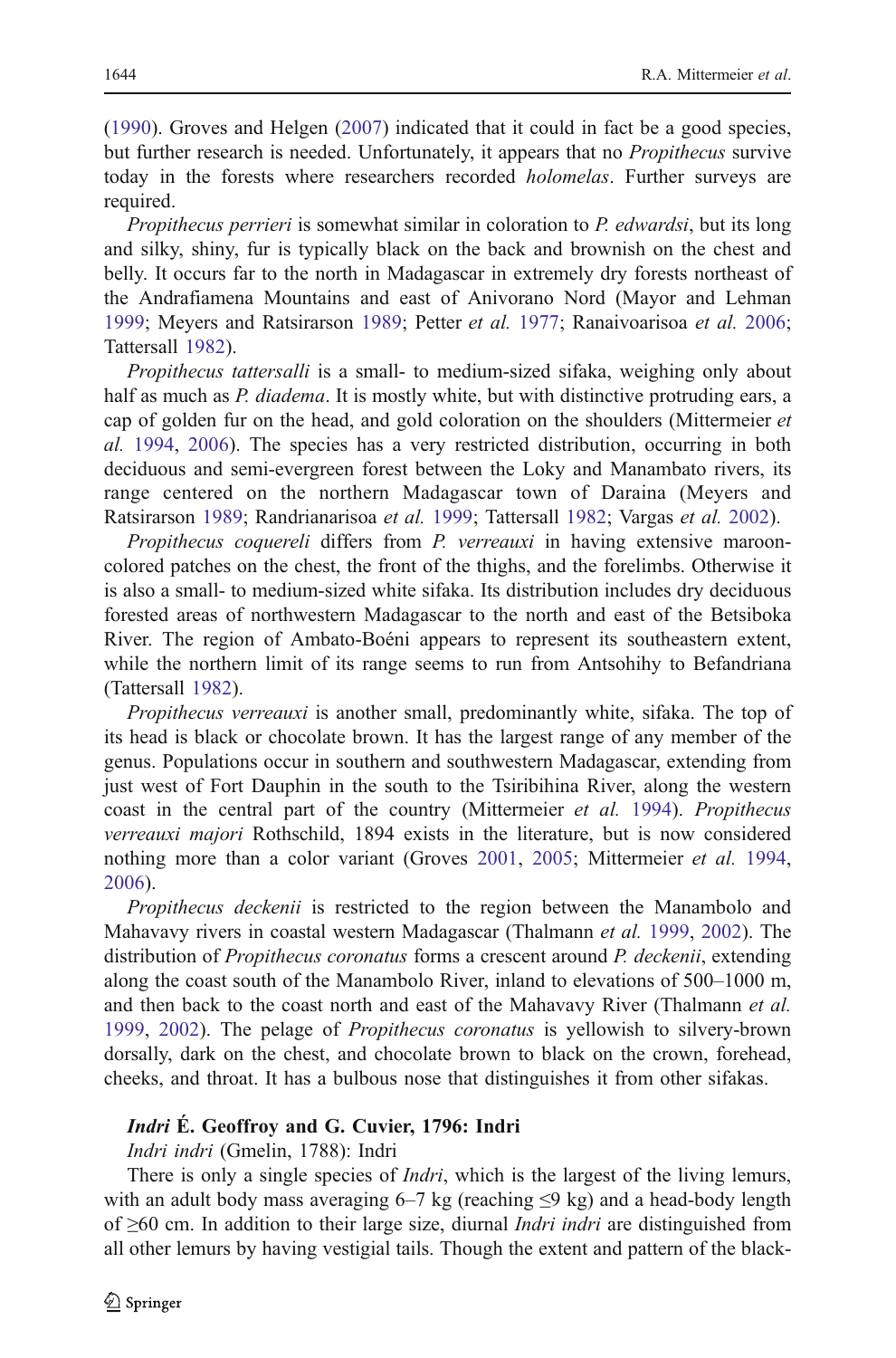and-white coloration may vary, the ears are always black, tufted and prominent. Indri resides in Madagascar's eastern humid forests, ranging from the Mangoro River in the central-eastern part of the country north to near Sambava, but excluding the Masoala Peninsula (Mittermeier et al. [1994,](#page-43-0) [2006](#page-43-0); Petter et al. [1977](#page-44-0); Tattersall [1982\)](#page-47-0).

Northern specimens tended to be darker than southern specimens, and Thalmann et al. [\(1993](#page-48-0)) reported a mixed pattern in the region of Mananara, and Groves ([2001,](#page-42-0) [2005\)](#page-42-0) recognized 2 subspecies, Indri indri indri and I. i. variegatus, on the basis of this study. Indri indri indri from the northern part of the species' distribution, and typical of specimens reported from Anjanaharibe-Sud (Thalmann et al. [1993\)](#page-48-0) and Ambatovaky (Evans *et al.* [1995](#page-40-0)), are almost entirely black. They lack a light occipital patch and light tones on the outer forelimbs and hind limbs, but have a broad face ring. Groves [\(2001](#page-42-0)) considered museum specimens from Andapa and Maroantsetra to be this subspecies as well. Groves ([2001\)](#page-42-0) suggested that the lightercolored form, which he listed as Indri indri variegatus (Gray, 1872), occurs southward from the region of Mananara. It has a white occipital patch, a white collar extending up to and behind the ears, and the outside of its forelimbs and hind limbs are grayish or whitish, and is the variant in the Analamazaotra Special Reserve at Andasibé (=Perinet). Differentiation between the 2 is not supported by genetic or new morphological evidence (Zaonarivelo et al. [2007](#page-49-0)).

#### Family Daubentoniidae Gray, 1863

The Daubentoniidae has only 1 living species, Daubentonia madagascariensis, the aye-aye. It is separated from all the other lemurs by its highly specialized dentition, including ever-growing incisors, a unique feature among primates; exceptionally large ears; and an elongated middle digit on both hands. The ears and elongated digits are used in the detection and consumption of insect larvae in dead wood (Mittermeier et al. [1994,](#page-43-0) [2006](#page-43-0)). Schwarz and Tattersall ([1985\)](#page-47-0) contended that the aye-aye's closest affinities are with the indriids. A reconstruction of the ancestral karyotype of the lemurs by Warter *et al.* ([2005\)](#page-48-0), and the wide-ranging genetic studies of Yoder et al. [\(1996](#page-49-0)) and DelPero et al. ([2006\)](#page-40-0) indicate that Daubentonia separated long before any other branch of the Lemuriformes.

Remains of a second, much larger, extinct species, Daubentonia robusta, occur at a few sites in Madagascar, and it appears that it was the last lemur species to go extinct, having possibly still existed until the 19th century.

#### Daubentonia É. Geoffroy, 1795: Aye-aye

Daubentonia madagascariensis (Gmelin, 1788): Aye-aye

Daubentonia madagascariensis is a medium-sized lemur, with a head-body length of ca. 40 cm, a slightly longer tail, and a mass of ca. 3 kg. It is covered in long, coarse, white-tipped black fur, and has the most prominent ears of any lemur. In the 1960s, the species was thought to be on the verge of extinction and down to just a handful of individuals. But in the past 2 decades, survey work has indicated that the aye-aye has in fact the most extensive distribution of any lemur species, and is widespread in both humid and dry forest habitats. It is very sparsely distributed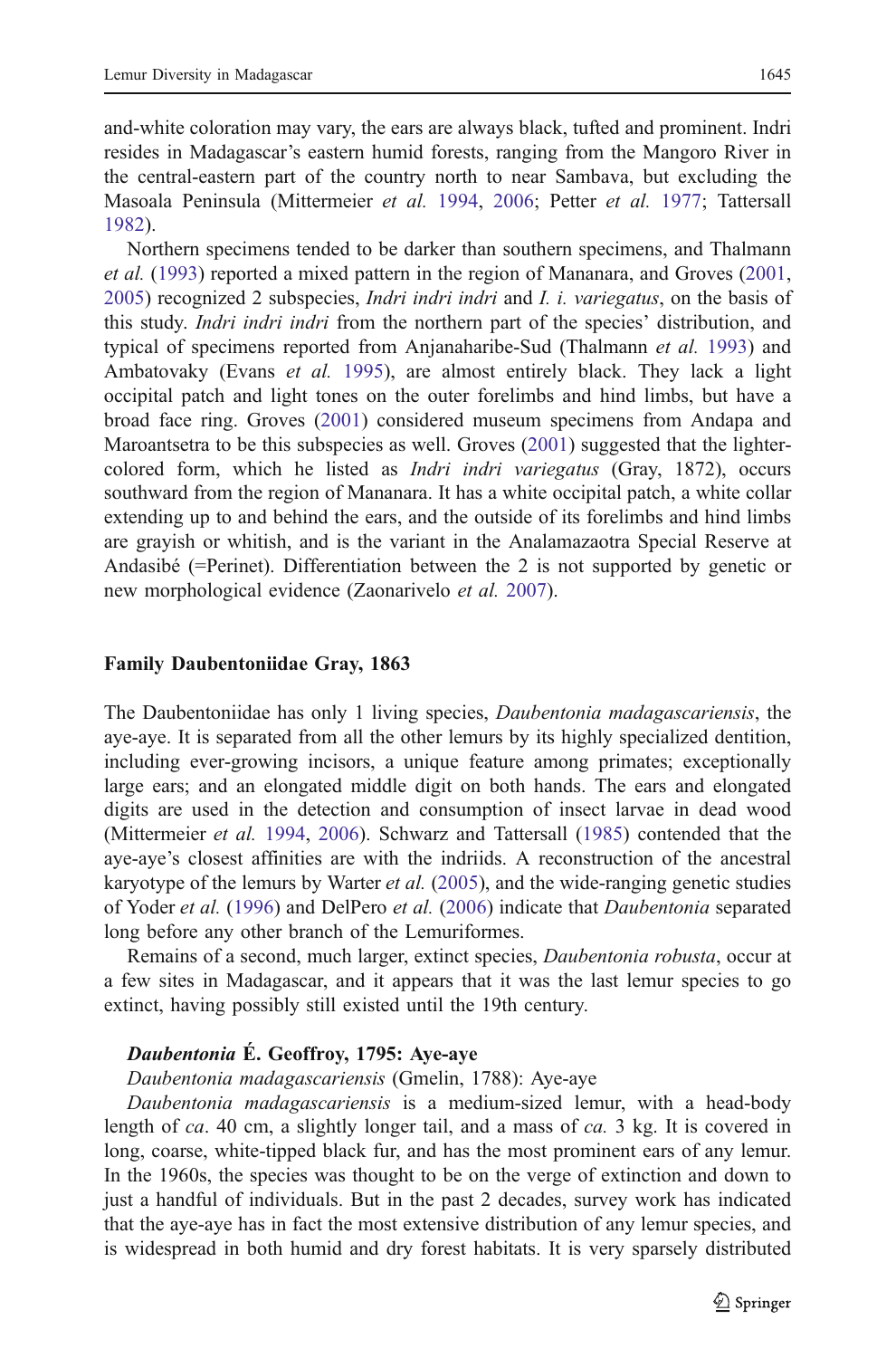<span id="page-39-0"></span>and occurs only at low densities but, contrary to beliefs as recently as the early 1980s, it is far from being close to extinction (Goodman and Schütz [1999](#page-41-0), [2000;](#page-41-0) Randrianarisoa et al. [1999;](#page-45-0) Simons [1993](#page-47-0); Simons and Meyers [2001](#page-47-0); Sterling [1998;](#page-47-0) Thalmann et al. [1999\)](#page-48-0). It is possible, even probable, that aye-ayes in different parts of Madagascar could be distinct from each other; unfortunately, there are very few museum specimens outside of Madagascar, so a morphological study is impossible at present. It is essential that field workers should collect dead specimens, and genetic studies around Madagascar should be conducted.

Acknowledgments We thank Douglas Brandon-Jones for his expert advice on a number of aspects of the taxonomy of the lemurs. We also thank the Disney Institute, Orlando, Florida, and especially Kim Sams, Rick Barongi, and Anne Savage, for hosting the original IUCN/SSC Primate Specialist Group workshop "Primate Taxonomy for the New Millennium," February 25–29, 2000. Numerous people most kindly provided excellent suggestions, advice and insights, and unpublished information during postworkshop discussions concerning particular genera, especially Nicole Andriaholinirina, Rick Brenneman, Frank Hawkins, Mitchell Irwin, Steig Johnson, William Jungers, Olivier Langrand, and Stephen Nash.

## **References**

- Affolter, M. (1938). Les organes cutanés brachiaux mâles d'Hapalemur griseus. Bulletin de l'Académie Malgache, 20, 77–100.
- Albrecht, G., Jenkins, P. D., & Godfrey, L. R. (1990). Ecogeographic size variation among the living and subfossil prosimians of Madagascar. American Journal of Primatology, 22, 1–50. doi[:10.1002/](http://dx.doi.org/10.1002/ajp.1350220102) [ajp.1350220102](http://dx.doi.org/10.1002/ajp.1350220102).
- Andriaholinirina, N. (2006). Contribution à la révision systématique de deux genres d'Indriidae (Avahi, Jordan 1834 et Propithecus, Bennett 1832) de la côte Est de Madagascar. Thèse de Doctorat en Sciences, Spécialité: Primatologie, Dépt. d'Anthropologie, Antananarivo, 30 novembre, Madagascar.
- Andriaholinirina, N., Rabarivola, C., & Rumpler, Y. (2004). Limites de la zone de répartition de Propithecus diadema diadema et Propithecus diadema edwardsi. Lemur News, 9, 18–19.
- Andriaholinirina, N., Rabarivola, C., & Rumpler, Y. (2005). Cytogenetic study of Lepilemur microdon. Folia Primatologica, 76, 238–241. doi[:10.1159/000086027.](http://dx.doi.org/10.1159/000086027)
- Andriaholinirina, N., Fausser, J.-L., Roos, C., Ravaoarimanana, I., Zinner, D., et al. (2006a). Molecular phylogeny and taxonomic revision of the sportive lemurs (Lepilemur, Primates). BMC Evolutionary Biology, 6, 17. doi[:10.1186/1471-2148-6-17](http://dx.doi.org/10.1186/1471-2148-6-17).
- Andriaholinirina, N., Rabarivola, C., Zaramody, A., Roos, C., Zinner, D., Fausser, J.-L., et al. (2006b). Cytogenetic and molecular characterization of the newly described sportive lemur Lepilemur jamesi (Louis et al. 2006). Primate Report, 74, 25–33.
- Andriamiandra, A., & Rumpler, Y. (1968). Rôle de la testostérone sur le déterminisme des glandes brachiales et antébrachiales chez le Lemur catta. Comptes Rendus des Seances de la Société de Biologie et de ses Filiales, 16, 1651–1655.
- Andrianjakarivelo, V. (2004). Exploration de la zone en dehors de la peninsule Sahamalaza pour l'évaluation rapide de la population d'E. m. flavifrons. Report, Wildife Conservation Society (WCS) Madagascar, Antananarivo, 31pp.
- Andriantompohavana, R., Zaonarivelo, J. R., Engberg, S. E., Randriamampionona, R., McGuire, S. M., Shore, G. D., et al. (2006). Mouse lemurs of northwestern Madagascar with a description of a new species at Lokobe Special Reserve. Occasional Papers of the Museum of Texas Tech University, 259, 1–24.
- Andriantompohavana, R., Lei, R., Zaonarivelo, J. R., Engberg, S. E., Nalanirina, G., McGuire, S. M., et al. (2007). Molecular phylogeny and taxonomic revision of the woolly lemurs, genus Avahi (Primates: Lemuriformes). Museum of Texas Tech University. Special Publication, 51, 1–59.
- Anonymous. (1900). Voyage du Général Gallieni (Cinq Mois autour de Madagascar). Le Tour du Monde. Journal des Voyages et des Voyageurs Paris, Hachette, Nouvelle Série, 6e Année, Vol. 11, 182 pp.
- Atsalis, S., Schmid, J., & Kappeler, P. M. (1996). Metrical comparison of three species of mouse lemur. Journal of Human Evolution, 31, 61–68. doi[:10.1006/jhev.1996.0049](http://dx.doi.org/10.1006/jhev.1996.0049).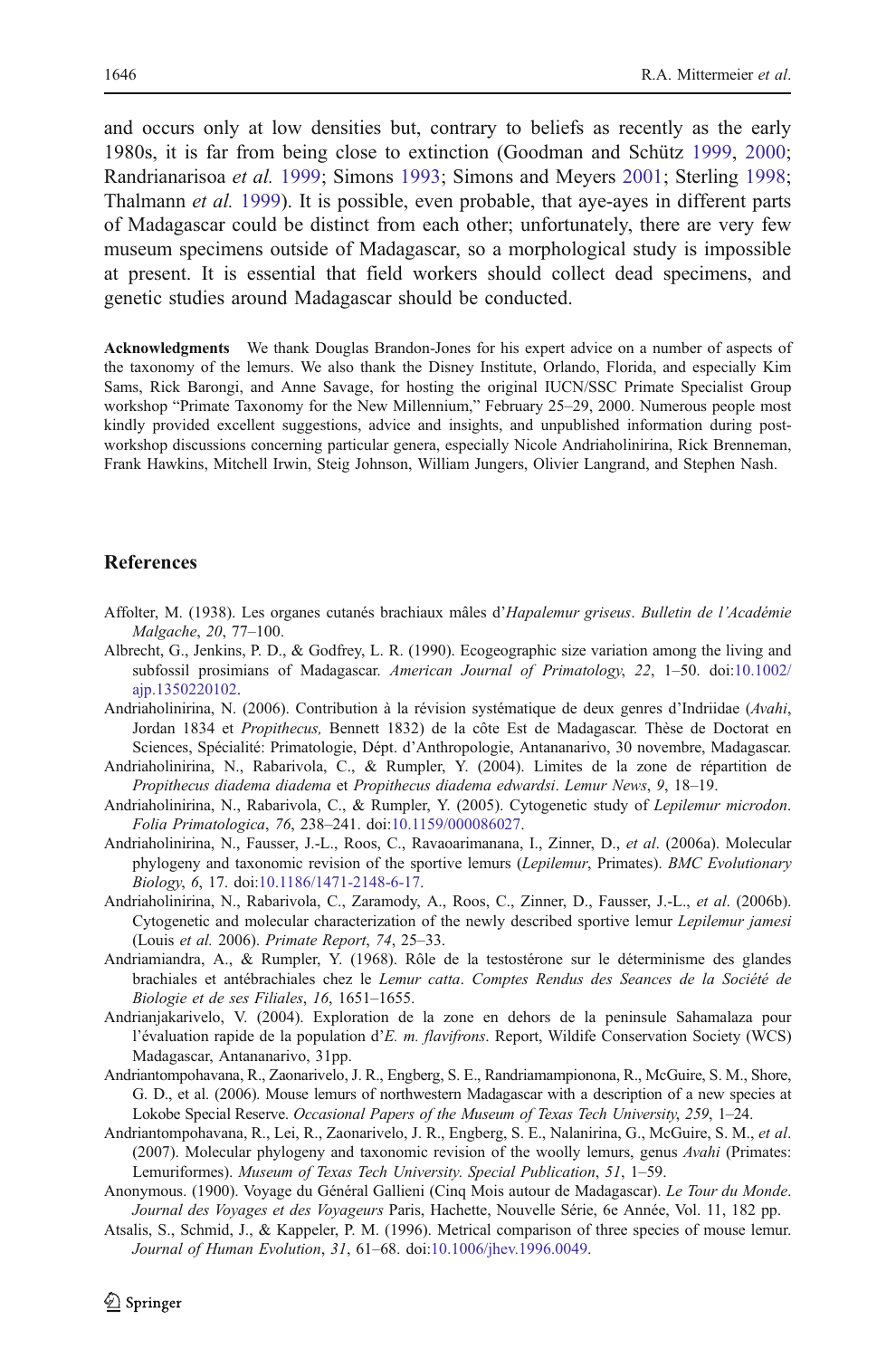- <span id="page-40-0"></span>Bachmann, L., Rumpler, Y., Ganzhorn, J. U., & Tomiuk, J. (2000). Genetic differentiation among natural populations of Lepilemur ruficaudatus. International Journal of Primatology, 21, 853–864. doi[:10.1023/A:1005546709911](http://dx.doi.org/10.1023/A:1005546709911).
- Baker, R. J., & Bradley, R. D. (2006). Speciation in mammals and the Genetic Species Concept. Journal of Mammalogy, 87, 643–662. doi:[10.1644/06-MAMM-F-038R2.1.](http://dx.doi.org/10.1644/06-MAMM-F-038R2.1)
- Bradley, R. D., & Baker, R. J. (2001). A test of the Genetic Species Concept: Cytochrome-b sequences and mammals. Journal of Mammalogy, 82, 960–973. doi:[10.1644/1545-1542\(2001\)082<0960:](http://dx.doi.org/10.1644/1545-1542(2001)082<0960:ATOTGS>2.0.CO;2) [ATOTGS>2.0.CO;2.](http://dx.doi.org/10.1644/1545-1542(2001)082<0960:ATOTGS>2.0.CO;2)
- Brandon-Jones, D., Eudey, A. A., Geissmann, T., Groves, C. P., Melnick, D. J., Morales, J. C., et al. (2004). Asian primate classification. International Journal of Primatology, 25, 97–164. doi[:10.1023/](http://dx.doi.org/10.1023/B:IJOP.0000014647.18720.32) [B:IJOP.0000014647.18720.32.](http://dx.doi.org/10.1023/B:IJOP.0000014647.18720.32)
- Britt, A. (2002). The current status of lemurs in the Sahivo and Antanamalaza classified forests, and the forest of Ambakaka, Toamasina. Lemur News, 7, 19–20.
- Britt, A., Axel, A., & Young, R. (1999). Brief surveys of two classified forests in Toamasina Province, eastern Madagascar. Lemur News, 4, 25–28.
- Buettner-Janusch, J., & Hamilton, A. (1979). Chromosomes of Lemuriformes. IV. Karyotype evolution in Lemur fulvus collaris (É. Geoffroy, 1812). American Journal of Physical Anthropology, 50, 363–365. doi[:10.1002/ajpa.1330500310.](http://dx.doi.org/10.1002/ajpa.1330500310)
- Ceska, V., Hoffman, H.-U., & Winkelsträter, K.-H. (1992). Lemuren im zoo. Berlin: Verlag Paul Parey.
- Clark, A. (2002). What is a DPS vs. an ESU? Conservation Biology in Practice Winter 2002: 13.
- Cracraft, J. (1983). Species concepts and speciation analysis. In R. F. Johnston (Ed.), Current ornithology, vol. 1 (pp. 159–187). New York: Plenum Press.
- Craul, M., Zimmermann, E., Rasoloharijaona, S., Randrianambinina, B., & Radespiel, U. (2007). Unexpected species diversity of Malagasy primates (Lepilemur spp.) in the same biogeographical zone: A morphological and molecular approach with the description of two new species. BMC Evolutionary Biology, 7, 83. doi:[10.1186/1471-2148-7-83.](http://dx.doi.org/10.1186/1471-2148-7-83)
- Curtis, D. J., Velo, A., Raheliarisoa, E. O., Zaramody, A., & Mueller, P. (1998). Surveys on Propithecus verreauxi deckeni, a melanistic variant, and P. v. coronatus in north-west Madagascar. Oryx, 32, 157– 164. doi:[10.1046/j.1365-3008.1998.d01-25.x.](http://dx.doi.org/10.1046/j.1365-3008.1998.d01-25.x)
- DelPero, M., Pozzi, L., & Masters, J. C. (2006). A composite molecular phylogeny of living lemuroid primates. Folia Primatologica, 77, 434–445. doi:[10.1159/000095390](http://dx.doi.org/10.1159/000095390).
- DeWeerdt, S. (2002). What really is an evolutionary significant unit? Conservation Biology in Practice, 3, 10–17. doi:[10.1111/j.1526-4629.2002.tb00022.x](http://dx.doi.org/10.1111/j.1526-4629.2002.tb00022.x).
- Djlelati, R., Brun, B., & Rumpler, Y. (1997). Meiotic study of hybrids in the genus Eulemur and taxonomic considerations. American Journal of Primatology, 42, 235–245. doi:[10.1002/\(SICI\)1098-](http://dx.doi.org/10.1002/(SICI)1098-2345(1997)42:3<235::AID-AJP6>3.0.CO;2-Y) [2345\(1997\)42:3<235::AID-AJP6>3.0.CO;2-Y.](http://dx.doi.org/10.1002/(SICI)1098-2345(1997)42:3<235::AID-AJP6>3.0.CO;2-Y)
- Dolch, R., Hilgartner, R. D., Ndriamiary, J.-N., & Randriamahazo, H. (2004). "The grandmother of all bamboo lemurs": Evidence for the occurrence of *Hapalemur simus* in fragmented rainforest surrounding the Torotorofotsy marshes, Central Eastern Madagascar. Lemur News, 9, 24–26.
- Dolch, R., Fiely, J. L., Ndriamiary, J.-N., Rafalimandimby, J., Randriamampionona, R., Engberg, S. E., et al. (2008). Confirmation of the greater bamboo lemur, Prolemur simus, north of the Torotorofotsy wetlands, eastern Madagascar. Lemur News, 13, 14–17.
- Elliot, D. G. (1913). A review of the primates, 3 vols. New York: American Museum of Natural History.
- Evans, M. I., Thompson, P. M., & Wilson, A. (1995). A survey of the lemurs of Ambatovaky Special Reserve, Madagascar. Primate Conservation, 14–15, 13–21.
- Fausser, J.-L., Prosper, P., Donati, G., Ramanamanjato, J.-B., & Rumpler, Y. (2002). Phylogenetic relationships between *Hapalemur* species and subspecies based on mitochondrial DNA sequences. BMC Evolutionary Biology 2:4. Web site: <http://www.biomedcentral.com/1471-2148/2/4>).
- Forsyth Major, C. I. (1894). Ueber die Malagassischen Lemuriden-Gattungen Microcebus, Opolemur, und Chirogale. Novitates Zoologicae, 1, 2–39.
- Forsyth Major, C. I. (1896). Diagnoses of new mammals from Madagascar. Annals and Magazine of Natural History, 18, 318–325.
- Fowler, S. V., Chapman, P., Checkley, D., Hurd, S., McHale, M., Ramangason, G.-S., et al. (1989). Survey and management proposals for a tropical deciduous forest reserve at Ankarana in northern Madagascar. Biological Conservation, 47, 297–313. doi[:10.1016/0006-3207\(89\)90072-4.](http://dx.doi.org/10.1016/0006-3207(89)90072-4)
- F.T.M. (1990). Carte de Madagasikara 1:500,000 No 8, Antananarivo. Antananarivo: Foiben-Taosarintanin'i Madagasikara (FTM).
- Ganzhorn, J. U., & Randriamanalina, M. H. (2004). Les lémuriens de la forêt de Mikea. In A. P. Raselimanana, & S. M. Goodman (Eds.), Inventaire floristique et faunistique de la forêt de Mikea: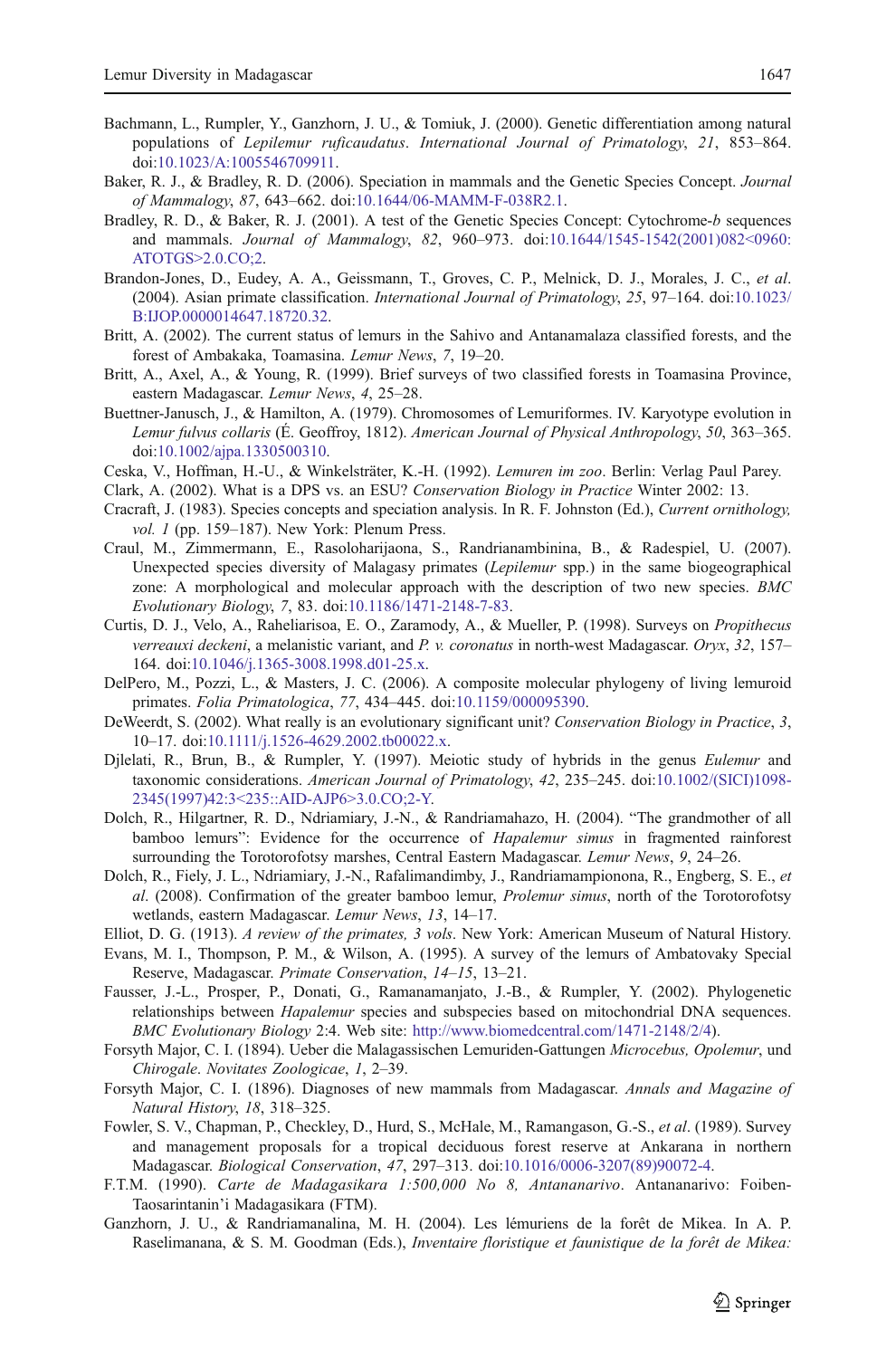<span id="page-41-0"></span>Paysage écologique et diversité biologique d'une préoccupation majeure pour la conservation. Vol. 21 (pp. 87–93). Antananarivo: Ministère de l'Education Nationale et de la Recherche Scientifique.

- Ganzhorn, J. U., Goodman, S. M., Nash, S., & Thalmann, U. (2006). Lemur biogeography. In S. M. Lehman, & J. G. Fleagle (Eds.), *Primate biogeography: Progress and prospects* (pp. 229–254). Cambridge: Cambridge University Press.
- Garbutt, N. (2000). Brief observations of hairy-eared dwarf lemur (Allocebus trichotis) in Analamazaotra Special Reserve, eastern Madagascar. Lemur News, 6, 37.
- Geoffroy St. Hilaire, É. (1812). Notes sur trios dessins de Commerçon. Annales Muséum National D'Histoire Naturelle, Paris, 19, 171–175.
- Geoffroy St. Hilaire, É. (1828). Cours de l'Histoire Naturelles des Mammiferes. Paris.
- Godfrey, L., & Vuillaume-Randriamananatena, M. (1986). Hapalemur simus: Endangered lemur once widespread. Primate Conservation, 7, 92–96.
- Godfrey, L. R., Simons, E. L., Jungers, W. L., DeBlieux, D. D., & Chatrath, P. S. (2004). New discovery of subfossil Hapalemur simus, the greater bamboo lemur, in western Madagascar. Lemur News, 9, 9–11.
- Goodman, S. M., & Ganzhorn, J. U. (2004). Biogeography of lemurs in the humid forests of Madagascar: The role of elevational distribution and rivers. Journal of Biogeography, 31, 47–55. doi[:10.1111/](http://dx.doi.org/10.1111/j.1365-2699.2004.00953.x) [j.1365-2699.2004.00953.x](http://dx.doi.org/10.1111/j.1365-2699.2004.00953.x).
- Goodman, S. M., & Langrand, O. (1996). A high mountain population of the ring-tailed lemur Lemur catta on the Andringitra Massif, Madagascar. Oryx, 30, 259–268.
- Goodman, S. M., & Raselimanana, A. P. (2002). The occurrence of Allocebus trichotis in the Parc National de Marojejy. Lemur News, 7, 21–22.
- Goodman, S. M., & Raselimanana, A. (2003). Hunting of wild animals by Sakalava of the Menabe region: A field report from Kirindy-Mite. Lemur News, 8, 4–6.
- Goodman, S. M., & Schütz, H. (1999). Observations of lemurs in the forest east of Tsinjoarivo, Ambatolampy. Lemur News, 4, 14–16.
- Goodman, S. M., & Schütz, H. (2000). The lemurs of the northeastern slopes of the Réserve Spéciale de Manongarivo. Lemur News, 5, 30–33.
- Goodman, S. M., & Soarimalala, V. (2002). Les petits mammifères de la Réserve Spéciale de Manongarivo, Madagascar. Boissiera, 59, 384–401.
- Goodman, S. M., Razafindratsita, V. R., Schütz, H., & Ratsimbazafy, R. (2001). Les lémuriens. In S. M. Goodman, & V. R. Razafindratsita (Eds.), Inventaire biologique du Parc National de Ranomafana et du couloir forestier qui la relie au Parc National d'Andringitra, Vol. 17 (pp. 231–243). Antananarivo: Centre d'Information et de Documentation Scientifique et Technique.
- Goodman, S. M., Raherilalao, M. J., Rakotomalala, D., Rakotondravony, D., Raselimanana, A. P., Razakarivony, H. V., et al. (2002). Inventaire des vertébrés du Parc National de Tsimanampetsotsa (Toliara). Akon'ny Ala, 28, 1–36.
- Goodman, S. M., Ganzhorn, J. U., & Rakotondravony, D. (2003). Introduction to the mammals. In S. M. Goodman, & J. P. Benstead (Eds.), The natural history of Madagascar (pp. 1159–1186). Chicago: The University of Chicago Press.
- Grandidier, A. (1867). Description d'une nouvelle espece de Chirogale. Annales des Sciences Naturelles 5th series Zoologie Paléontologie, 8, 294.
- Grandidier, A. (1868). Sur les découverts zoologique daite récemment a Madagascar. Annales des Sciences Naturelles 5th series Zoologie Paléontologie, 10, 375–378.
- Grandidier, A. (1870). Description de quelques animaux nouveaux découverts a Madagascar en novembre 1869. Revue et Magasin de Zoologie Pure et Appliquée, 22(2), 49–50.
- Gray, J. E. (1870). Catalogue of monkeys, lemurs, and fruit-eating bats in the collection of the British museum. London: British Museum Trustees.
- Gray, J. E. (1872). Notes on *Propithecus, Indris* and other lemurs (*Lemurina*) in the British Museum. Proceedings of the Zoological Society of London, 1872, 846–860.
- Groeneveld, L. F. (2008). Species Delimitation, Phylogeography and Population Genetics of the Endemic Malagasy Dwarf Lemurs (Genus Cheirogaleus). Doctoral thesis, University of Göttingen, Göttingen.
- Groeneveld, L. F., Rasoloarison, R. M., Roos. C., & Kappeler, P. M. (2005). Genetic diversity of the endemic Malagasy genus Cheirogaleus. Primate Report Special Issue 72–1:30. Abstract. 5 Göttinger Freilandtage Primate Diversity—Past, Present and Future, Deutsches Primatenzentrum, Göttingen, December 13–16, 2005.
- Groves, C. P. (1974). Taxonomy and phylogeny of prosimians. In R. D. Martin, G. A. Doyle, & A. C. Walker (Eds.), Prosimian biology (pp. 449–473). London: Duckworth.
- Groves, C. P. (2000). The genus *Cheirogaleus*: Unrecognized biodiversity in dwarf lemurs. *International* Journal of Primatology, 21, 943–962. doi:[10.1023/A:1005559012637](http://dx.doi.org/10.1023/A:1005559012637).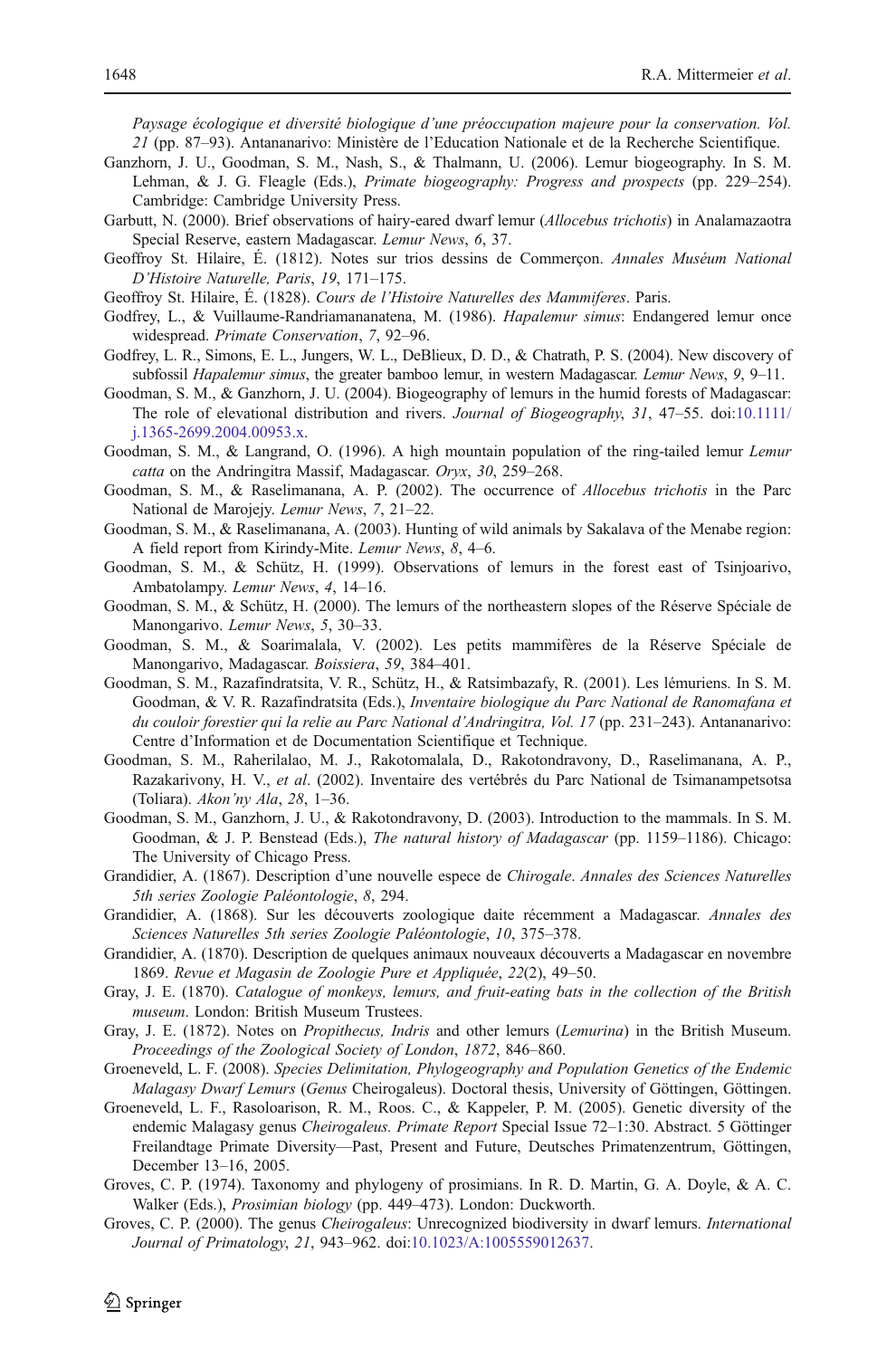<span id="page-42-0"></span>Groves, C. P. (2001). Primate taxonomy. Washington, DC: Smithsonian Institution Press.

- Groves, C. P. (2004). The what, why and how of primate taxonomy. International Journal of Primatology, 25, 1105–1126. doi:[10.1023/B:IJOP.0000043354.36778.55.](http://dx.doi.org/10.1023/B:IJOP.0000043354.36778.55)
- Groves, C. P. (2005). Order primates. In D. E. Wilson, & D. M. Reeder (Eds.), Mammal species of the world: A taxonomic and geographic reference, Vol. 1 (pp. 111-184, 3rd ed.). Baltimore: Johns Hopkins University Press.
- Groves, C. P. (2007). Red-fronted lemurs are not the same as red lemurs. Australasian Primatology, 18(1), 23 Abstract.
- Groves, C. P., & Eaglen, R. H. (1988). Systematics of the Lemuridae (Primates, Strepsirhini). Journal of Human Evolution, 17, 513–538. doi[:10.1016/0047-2484\(88\)90040-1](http://dx.doi.org/10.1016/0047-2484(88)90040-1).
- Groves, C. P., & Helgen, K. M. (2007). Craniodental characters in the taxonomy of the sifakas (*Propithecus*). International Journal of Primatology, 28, 1363–1383. doi:[10.1007/s10764-007-9226-5.](http://dx.doi.org/10.1007/s10764-007-9226-5)
- Groves, C. P., & Tattersall, I. (1991). Geographical variation in the fork-marked lemur, *Phaner furcifer* (Primates, Cheirogaleidae). Folia Primatologica, 56, 39–49. doi[:10.1159/000156526.](http://dx.doi.org/10.1159/000156526)
- Grubb, P., Butynski, T. M., Oates, J. F., Bearder, S. K., Disotell, T. R., Groves, C. P., et al. (2003). Assessment of the diversity of African primates. International Journal of Primatology, 24, 1301– 1357. doi:[10.1023/B:IJOP.0000005994.86792.b9.](http://dx.doi.org/10.1023/B:IJOP.0000005994.86792.b9)
- Gunther, A. (1875). Notes on some mammals from Madagascar. Proceedings of the Zoological Society of London, 1875, 78–80.
- Hapke, A., Fietz, J., Nash, S. D., Rakotondravony, D., Rakotosamimanana, B., Ramanamanjato, J.-B., et al. (2005). Biogeography of dwarf lemurs (Cheirogaleus spp.): Genetic evidence for unexpected patterns in southeastern Madagascar. International Journal of Primatology, 26, 869–897. doi[:10.1007/](http://dx.doi.org/10.1007/s10764-005-5327-0) [s10764-005-5327-0](http://dx.doi.org/10.1007/s10764-005-5327-0).
- Harcourt, C., & Thornback, J. (1990). Lemurs of Madagascar and the Comoros: The IUCN red data book. Gland, Switzerland and Cambridge, UK: IUCN - The World Conservation Union.
- Hawkins, A. F. A., Chapman, P., Ganzhorn, J. U., Bloxam, Q. M., Barlow, S. C., & Tonge, S. J. (1990). Vertebrate conservation in Ankarana Special Reserve, northern Madagascar. Biological Conservation, 54, 83–110. doi[:10.1016/0006-3207\(90\)90136-D.](http://dx.doi.org/10.1016/0006-3207(90)90136-D)
- Hey, J. (2001). The mind of the species problem. Trends in Ecology & Evolution, 16, 326–329. doi[:10.1016/S0169-5347\(01\)02145-0](http://dx.doi.org/10.1016/S0169-5347(01)02145-0).
- Hill, W. C. O. (1953). Primates: Comparative anatomy and taxonomy. VIII. Strepsirhini. Edinburgh: Edinburgh University Press.
- International Commission on Zoological Nomenclature. (2002). Opinion 1995 (Case 3004): Lorisidae Gray, 1821, Galagidae Gray, 1825 and Indriidae Burnett, 1828 (Mammalia, Primates): Conserved as the correct original spellings. Bulletin of Zoological Nomenclature, 59, 65–67.
- Irwin, M. T., Johnson, S. E., & Wright, P. C. (2005). The state of lemur conservation in south-eastern Madagascar: Population and habitat assessments for diurnal and cathemeral lemurs using surveys, satellite imagery and GIS. Oryx, 39, 204–218. doi[:10.1017/S0030605305000451](http://dx.doi.org/10.1017/S0030605305000451).
- IUCN. (2008). 2008 IUCN red list of threatened species. Gland, Switzerland and Cambridge, UK: The International Union for Conservation of Nature (IUCN), Species Survival Commission (SSC) Website: <http://www.redlist.org>.
- Jenkins, P. D. (1987). Catalogue of primates in the British Museum (Natural History) and elsewhere in the British Isles. Part IV: Suborder Strepsirrhii, including the subfossil Madagascan lemurs and Family Tarsiidae. London: British Museum (Natural History).
- Johann, A. (1997). Sightings of unusual Hapalemurs. *International Zoo News*, 44, 222–229.
- Johnson, S. E. (2002). Ecology and speciation in brown Lemurs: White-collared Lemur (Eulemur albocollaris) and Hybrids (Eulemur albocollaris × Eulemur fulvus rufus) in Southeastern Madagascar. Ph.D. Dissertation, The University of Texas, Austin.
- Johnson, S. E., & Wyner, Y. (2000). Notes on the biogeography of *Eulemur fulvus albocollaris*. Lemur News, 5, 25–28.
- Johnson, S. E., Lei, R., Martin, S. K., Irwin, M. T., & Louis Jr., E. E. (2008). Does *Eulemur cinereiceps* exist? Preliminary evidence from genetics and ground surveys in southeastern Madagascar. American Journal of Primatology, 70, 372–385. doi:[10.1002/ajp.20501](http://dx.doi.org/10.1002/ajp.20501).
- Jolly, A. (2004). Lords and Lemurs. New York: Houghton Mifflin.
- Jolly, A., Albignac, R., & Petter, J.-J. (1984). The lemurs. In A. Jolly, P. Oberlé, & R. Albignac (Eds.), Key environments: Madagascar (pp. 183–202). Oxford: Pergamon Press.
- Kappeler, P. M., Rasoloarison, R. M., Razafimanantsoa, L., Walter, L., & Roos, C. (2005). Morphology, behaviour and molecular evolution of giant mouse lemurs (Mirza spp.) Gray, 1970, with description of a new species. Primate Report, 71, 3–26.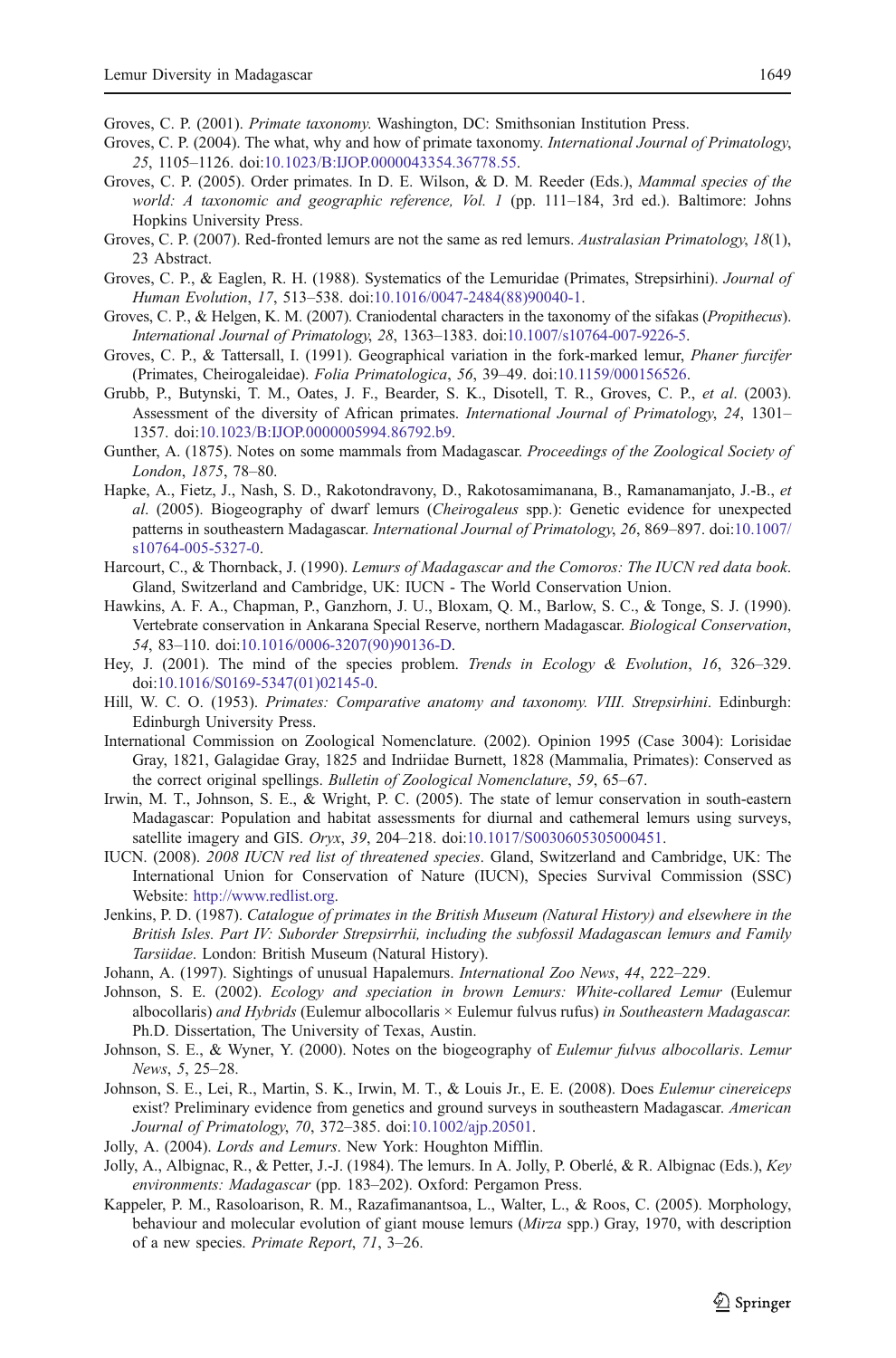- <span id="page-43-0"></span>Koenders, L., Rumpler, Y., Ratsirarson, J., & Peyreiras, A. (1985a). Lemur macaco flavifrons (Gray, 1867): A rediscovered subspecies of primate. Folia Primatologica, 44, 210–215. doi[:10.1159/000156214](http://dx.doi.org/10.1159/000156214).
- Koenders, L., Rumpler, Y., & Brun, B. (1985b). Notes on the recently rediscovered Sclater's lemur (Lemur macaco flavifrons). Primate Conservation, 6, 35.
- Kollman, M. (1910). Note sur les genres Chirogale et Microcebus. Bulletin du Museum D'Histoire Naturelle, Paris, 16, 301–304.
- Lahann, P., Schmid, J., & Ganzhorn, J. U. (2006). Geographical variation in populations of *Microcebus* murinus in Madagascar: Resource seasonality or Bergmann's rule? International Journal of Primatology, 27, 983–999. doi:[10.1007/s10764-006-9055-y.](http://dx.doi.org/10.1007/s10764-006-9055-y)
- Lehman, S. M., & Wright, P. C. (2000). Preliminary study of the conservation status of lemur communities in the Betsakafandrika region of eastern Madagascar. Lemur News, 5, 23–25.
- Lei, R., Engberg, S. E., Andriantompohavana, R., McGuire, S. M., Mittermeier, R. A., Zaonarivelo, J. R., et al. (2008). Nocturnal lemur diversity at Masoala National Park. Special Publications of the Museum of Texas Tech University, 53, 1–41.
- Louis Jr, E. E., Ratsimbazafy, J. H., Razakamaharauo, V. R., Pierson, D. J., Barber, R. C., & Brenneman, R. A. (2005). Conservation genetics of black and white ruffed lemurs, Varecia variegata, from southeastern Madagascar. Animal Conservation, 8, 105–111. doi[:10.1017/S1367943004001891](http://dx.doi.org/10.1017/S1367943004001891).
- Louis Jr, E. E., Coles, M. S., Andriantompohavana, R., Sommer, J. A., Engberg, S. E., Zaonarivelo, J. R., et al. (2006a). Revision of the mouse lemurs (Microcebus) of eastern Madagascar. International Journal of Primatology, 27, 347–389. doi:[10.1007/s10764-006-9036-1](http://dx.doi.org/10.1007/s10764-006-9036-1).
- Louis Jr., E. E., Engberg, S. E., Lei, R., Geng, H., Sommer, J. A., Randriamampionona, R., et al. (2006b). Molecular and morphological analyses of the sportive lemurs (Family Megaladapidae: Genus Lepilemur) reveals 11 previously unrecognized species. Special Publications of the Museum of Texas Tech University, 49, 1–47.
- Macedonia, J. M., & Stanger, K. F. (1994). Phylogeny of the Lemuridae revisited: Evidence from communication signals. Folia Primatologica, 63, 1–43. doi[:10.1159/000156787.](http://dx.doi.org/10.1159/000156787)
- Mayor, M., & Lehman, S. M. (1999). Conservation of Perrier's sifaka (Propithecus diadema perrieri) in Analamera Special Reserve, Madagascar. Lemur News, 4, 21–23.
- Mayor, M., Sommer, J. A., Houck, M. L., Zaonarivelo, J. R., Wright, P. C., Ingram, C., et al. (2004). Species status for Malagasy sifakas (Propithecus spp.). International Journal of Primatology, 25, 875–900. doi:[10.1023/B:IJOP.0000029127.31190.e9.](http://dx.doi.org/10.1023/B:IJOP.0000029127.31190.e9)
- Mayr, E. (1963). Animal species and evolution. Cambridge, MA: Harvard University Press.
- Mayr, E., & Ashlock, P. D. (1991). Principles of systematic zoology (2nd ed.). New York: McGraw-Hill.
- Meier, B., & Albignac, R. (1989). Hairy-eared dwarf lemur rediscovered (Allocebus trichotis). Primate Conservation, 10, 30.
- Meier, B., & Albignac, R. (1991). Rediscovery of Allocebus trichotis Günther 1875 (Primates) in northeast Madagascar. Folia Primatologica, 56, 57–63. doi[:10.1159/000156529.](http://dx.doi.org/10.1159/000156529)
- Meier, B., & Rumpler, Y. (1987). Preliminary survey of *Hapalemur simus* and of a new species of Hapalemur in eastern Betsileo, Madagascar. Primate Conservation, 8, 40–43.
- Meier, B., Albignac, R., Peyrieras, A., Rumpler, Y., & Wright, P. (1987). A new species of *Hapalemur* (Primates) from southeast Madagascar. Folia Primatologica, 48, 211–215. doi:[10.1159/000156299](http://dx.doi.org/10.1159/000156299).
- Meyers, D., & Ratsirarson, J. (1989). Distribution and conservation of two endangered sifakas in northern Madagascar. Primate Conservation, 10, 82–87.
- Meyers, D., Rabarivola, C., & Rumpler, Y. (1989). Distribution and conservation of Sclater's lemur: Implications of a morphological cline. Primate Conservation, 10, 78–82.
- Mittermeier, R. A., Tattersall, I., Konstant, W. R., Meyers, D. M., & Mast, R. B. (1994). Lemurs of Madagascar. Washington, D.C: Conservation International.
- Mittermeier, R. A., Konstant, W. R., Hawkins, F., Louis Jr., E. E., Langrand, O., Ratsimbazafy, J., et al. (2006). Lemurs of Madagascar (2nd ed.). Washington, DC: Conservation International.
- Montagnon, D., Crovella, S., & Rumpler, Y. (1993). Comparison of highly repeated DNA sequences in some Lemuridae and taxonomic implications. Cytogenetics and Cell Genetics, 63, 131-134. doi[:10.1159/000133518.](http://dx.doi.org/10.1159/000133518)
- Mutschler, T., & Tan, C. L. (2003). Hapalemur, bamboo or gentle lemurs. In S. M. Goodman, & J. P. Bensted (Eds.), The natural history of Madagascar (pp. 1324–1329). Chicago: University of Chicago Press.
- Nichols, R. (2001). Gene trees and species trees are not the same. Trends in Ecology & Evolution, 16, 358–363. doi:[10.1016/S0169-5347\(01\)02203-0.](http://dx.doi.org/10.1016/S0169-5347(01)02203-0)
- Nicoll, M. E., & Langrand, O. (1989). Madagascar: Revue de la Conservation et des Aires Protégées. Gland, Switzerland: World Wildlife Fund.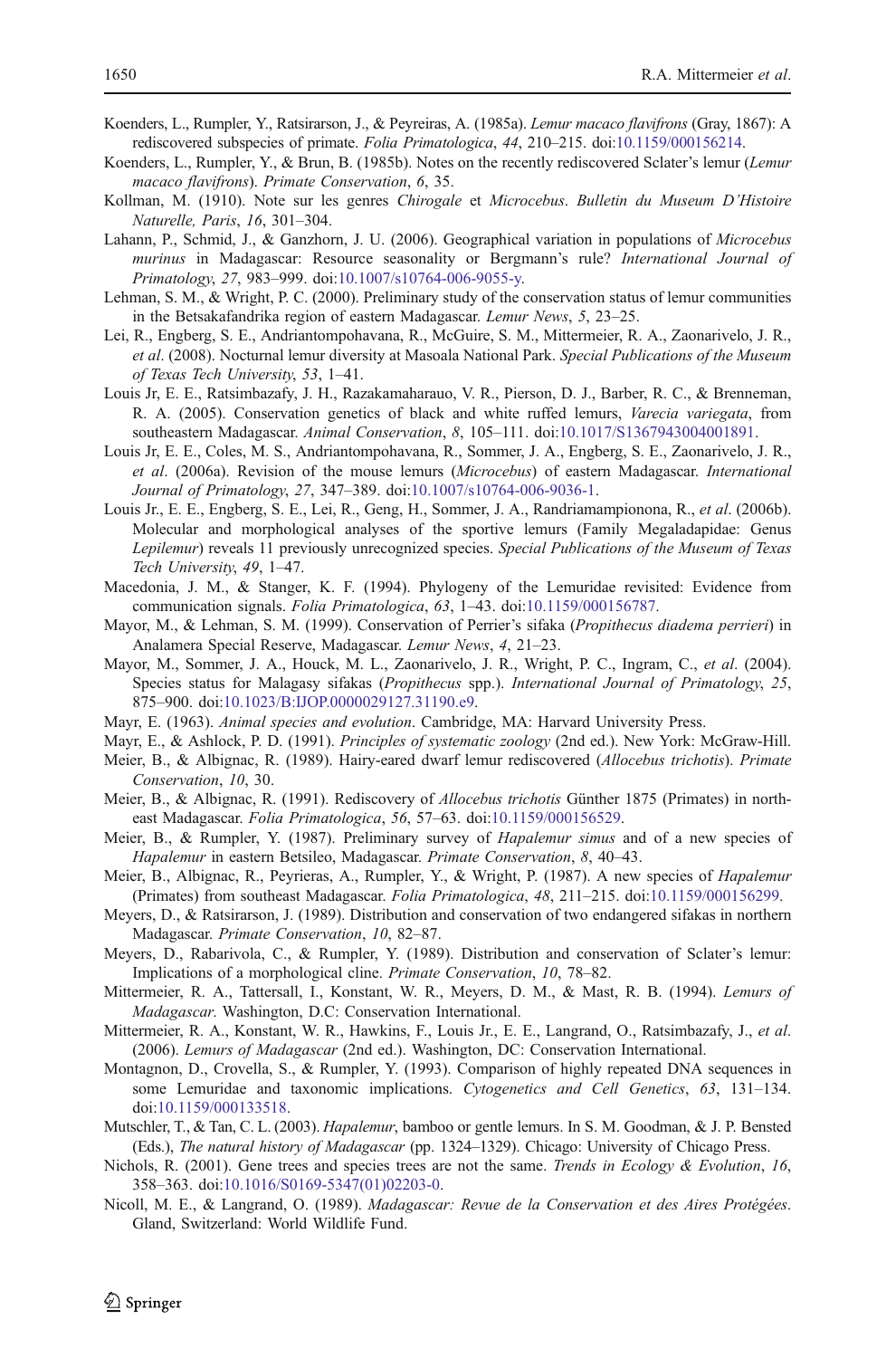- <span id="page-44-0"></span>O'Connor, S. M. (1987). The effect of human impact on vegetation and the consequences to primates in two riverine forests, Southern Madagascar. PhD dissertation, University of Cambridge, Cambridge, UK.
- Olivieri, G., Zimmermann, E., Randrianambinina, B., Rassoloharijaona, S., Rakotondravony, D., Gsuchanski, K., et al. (2007). The ever-increasing diversity in mouse lemurs: Three new species in north and northwestern Madagascar. Molecular Phylogenetics and Evolution, 43, 309–327. doi[:10.1016/j.ympev.2006.10.026](http://dx.doi.org/10.1016/j.ympev.2006.10.026).
- Orr, H. A. (2001). The genetics of species differences. Trends in Ecology & Evolution, 16, 343–350. doi[:10.1016/S0169-5347\(01\)02167-X](http://dx.doi.org/10.1016/S0169-5347(01)02167-X).
- Pariente, G. (1970). Rétinographies comparées des Lémuriens malgaches. Comptes Rendus des Séances de l'Académie des Sciences, 270, 1404–1407.
- Pastorini, J. (2000). *Molecular systematics of Lemurs*. PhD dissertation, Universität Zürich, Zürich, 183 pp.
- Pastorini, J., Forstner, M. R. J., & Martin, R. D. (2000). Relationships among brown lemurs (Eulemur fulvus) based on mitochondrial DNA sequences. Molecular Phylogenetics and Evolution, 16, 418– 429. doi:[10.1006/mpev.2000.0796.](http://dx.doi.org/10.1006/mpev.2000.0796)
- Pastorini, J., Forstner, M. R. J., & Martin, R. D. (2001a). Phylogenetic history of sifakas (Propithecus: Lemuriformes) derived from mtDNA sequences. American Journal of Primatology, 53, 1–17. doi[:10.1002/1098-2345\(200101\)53:1<1::AID-AJP1>3.0.CO;2-J](http://dx.doi.org/10.1002/1098-2345(200101)53:1<1::AID-AJP1>3.0.CO;2-J).
- Pastorini, J., Martin, R. D., Ehresmann, P., Zimmermann, E., & Forstner, M. R. J. (2001b). Molecular phylogeny of the lemur family Cheirogaleidae (Primates) based on mitochondrial DNA sequences. Molecular Phylogenetics and Evolution, 19, 45–56. doi[:10.1006/mpev.2000.0904](http://dx.doi.org/10.1006/mpev.2000.0904).
- Pastorini, J., Forstner, M. R. J., & Martin, R. D. (2002). Phylogenetic relationships of gentle lemurs (Hapalemur). Evolutionary Anthropology, 1(Supplement), 150–154. doi:[10.1002/evan.10079.](http://dx.doi.org/10.1002/evan.10079)
- Pastorini, J., Thalmann, U., & Martin, R. D. (2003). A molecular approach to comparative phylogeography of extant Malagasy lemurs. Proceedings of the National Academy of Sciences of the United States of America, 100, 5879–5884. doi:[10.1073/pnas.1031673100](http://dx.doi.org/10.1073/pnas.1031673100).
- Patel, E. R., & Andrianandrasana, L. H. (2008). Low elevation silky sifakas (Propithecus candidus) in the Makira Conservation Site at Andaparaty-Rabeson: Ranging, demography, and possible sympatry with red ruffed lemurs (Varecia rubra). Lemur News, 13, 18–22.
- Paterson, H. E. H. (1986). Environment and species. South African Journal of Science, 82, 62–65.
- Petter, J.-J. (1962). Recherches sur l'écologie et l'éthologie des lémuriens malgaches. Mémoires de Museum National d'Histoire Naturelle, Paris, 27, 1–146.
- Petter, A., & Petter, J.-J. (1971). Part 3.1 Infraorder Lemuriformes. In J. Meester, & H. W. Setzer (Eds.), The mammals of Africa: An identification manual (pp. 1–10). Washington, DC: Smithsonian Institution Press.
- Petter, J.-J., & Petter-Rousseaux, A. (1960). Remarques sur la systématique du genre Lepilemur. Mammalia, 24, 76–86.
- Petter, J.-J., & Petter-Rousseaux, A. (1979). Classification of the prosimians. In G. A. Doyle, & R. D. Martin (Eds.), The study of prosimian behavior (pp. 359–409). London: Academic Press.
- Petter, J.-J., Albignac, R., & Rumpler, Y. (1977). Faune de Madagascar 44: Mammiferes Lémuriens (Primates Prosimiens). Paris: Office de la Recherche Scientifique et Technique d'Outre-Mer (ORSTOM)/Centre National de la Recherche Scientifique (CNRS).
- Petter-Rousseaux, A., & Petter, J.-J. (1967). Contribution a la systématique des Cheirogaleinae (Lémuriens malgaches). Allocebus, gen. nov., pour Cheirogaleus trichotis Gunther 1875. Mammalia, 31, 574– 582.
- Peters, W. C. H. (1852). Naturwissenschaftliche Reise nach Mossambique. Berlin: Georg Reimer Verlag.
- Powzyk, J. A., & Mowry, C. B. (2003). Dietary and feeding differences between sympatric Propithecus diadema diadema and Indri indri. International Journal of Primatology, 24, 1143–1162. doi[:10.1023/](http://dx.doi.org/10.1023/B:IJOP.0000005984.36518.94) [B:IJOP.0000005984.36518.94.](http://dx.doi.org/10.1023/B:IJOP.0000005984.36518.94)
- Rabarivola, C., Meyers, D., & Rumpler, Y. (1991). Distribution and morphological characters of the intermediate forms between the black lemur (Eulemur macaco macaco) and Sclater's lemur (E. m. flavifrons). Primates, 32, 269–273. doi[:10.1007/BF02381186.](http://dx.doi.org/10.1007/BF02381186)
- Rabarivola, C., Prosper, P., Zaramody, A., Andriaholinirina, N., & Hauwy, M. (2007). Cytogenetics and taxonomy of the genus Hapalemur. Lemur News, 12, 46–49.
- Rabarivola, C., Zaramody, A., Fausser, J.-L., Andriaholinirina, N., Roos, C., Zinner, D., et al. (2006). Cytogenetic and molecular characteristics of a new species of sportive lemur from northern Madagascar. Lemur News, 11, 45–49.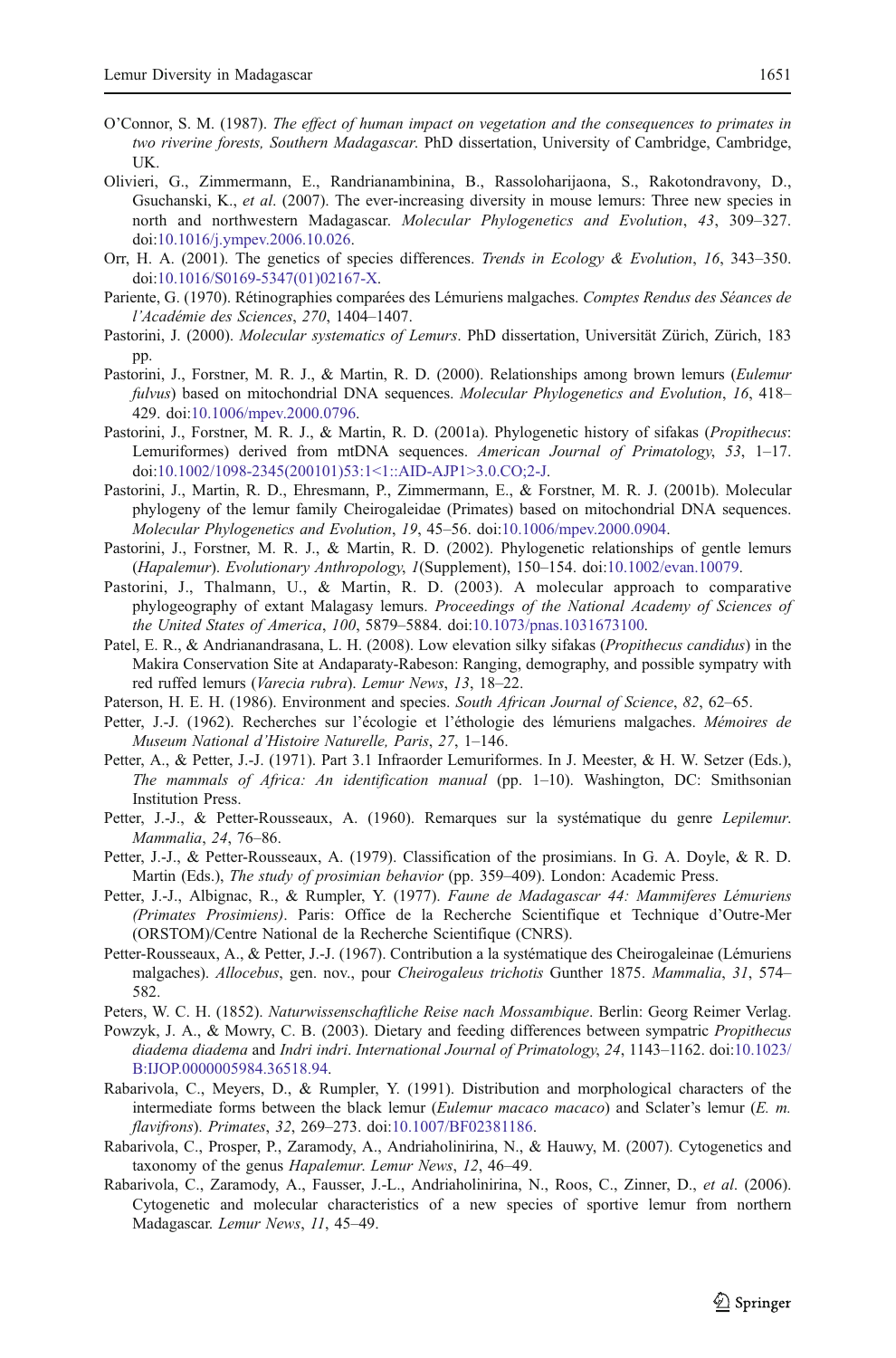- <span id="page-45-0"></span>Rabeson, P., Randrianarisata, D., Rasabo, P., Andrianoely, D., Razafindrakoto, G., Razafindraibe, D., et al. (2006). Surveys for lemurs and biodiversity in the Baekaora Forest southeast of Kalambatritra Reserve, Madagascar. Lemur News, 11, 5–9.
- Radespiel, U., Olivieri, G., Rasolofoson, D. W., Rakotontratsimba, G., Rakotonirainy, O., Rasoloharijanona, S., et al. (2008). Exceptional diversity of mouse lemurs (Microcebus spp.) in the Makira region with the description of one new species. American Journal of Primatology, 70, 1–14.
- Rakotoarison, N. (1998). Recent discoveries of the hairy-eared dwarf lemur (Allocebus trichotis). Lemur News, 3, 21.
- Rakotoarison, N., Zimmermann, H., & Zimmermann, E. (1996). First discovery of the hairy-eared dwarf lemur (Allocebus trichotis) in a highland rain forest of eastern Madagascar. Folia Primatologica, 68, 86–94. doi:[10.1159/000157235](http://dx.doi.org/10.1159/000157235).
- Rakotondravony, D., & Razafindramahatra, L. V. (2004). Contribution à l'étude des populations de Hapalemur aureus dans le couloir forestier Ranomafana-Andringitra. Lemur News, 9, 28–32.
- Rakotosamimanana, B., Ralaiarison, R. R., Ralisoamalala, R. C., Rasolofoharivelo, T. M., Raharimanantsoa, V., Randrianarison, R. M., et al. (2004). Comment et pourquoi les lémuriens diurnes disparaissent peu à peu dans les forêts d'Ambato et de Moramanga (région de Moramanga) Madagascar? Lemur News, 9, 19–24.
- Ralison, F. (2004). Etude histophysiologique des glandes brachiales et antébrachiales chez les lémuriens. Thèse Doctorat Sciences, Majunga, 22 septembre, Madagascar.
- Ralison, J. (2006). Rapid assessment of lemurs in southern and southwestern forests of Madagascar. Lemur News, 11, 35–38.
- Ramanamanjato, J. B., & Ganzhorn, J. U. (2001). Effects of forest fragmentation, introduced Rattus rattus and the role of exotic tree plantations and secondary vegetation for the conservation of an endemic rodent and a small lemur in littoral forests of southeastern Madagascar. Animal Conservation, 4, 175– 183. doi:[10.1017/S1367943001001202.](http://dx.doi.org/10.1017/S1367943001001202)
- Ranaivoarisoa, J. F., Ramanamahefa, R., Louis Jr, E. E., & Brenneman, R. A. (2006). Range extension of Perrier's Sifaka, Propithecus perrieri, in the Andrafiamena Classified Forest. Lemur News, 11, 17–21.
- Randrianambinina, B., Rasoloharijaona, S., Rakotosamimanana, B., & Zimmermann, E. (2003). Inventaire des communautés lémuriennes dans la Réserve Spéciale de Bora au nord-ouest et la Forêt dominiale de Mahilaka-Maromandia au nord de Madagascar. Lemur News, 8, 15–18.
- Randrianarisoa, P. M., Rasamison, A. A., & Rakotozafy, L. (1999). Les lémuriens de la region de Daraina: forêt d'Analamazava, forêt de Bekaraoka et forêt de Sahaka. Lemur News, 4, 19–21.
- Randriatahina, G. H., & Rabarivola, J. C. (2004). Inventaire des lémuriens dans la partie nord-ouest de Madagascar et distribution d'Eulemur macaco flavifrons. Lemur News, 9, 7–9.
- Rasoazanabary, E. (2004). A preliminary study of mouse lemurs in the Beza Mahafaly Special Reserve, southwest Madagascar. Lemur News, 9, 4–7.
- Rasoloarison, R. M., Goodman, S. M., & Ganzhorn, J. U. (2000). Taxonomic revision of mouse lemurs (Microcebus) in the western portions of Madagascar. International Journal of Primatology, 21, 963– 1019. doi:[10.1023/A:1005511129475.](http://dx.doi.org/10.1023/A:1005511129475)
- Rasolofoson, D., Rakotondratsimba, G., Rakotonirainy, O., Rakotozafy, L. M. A., Ratsimbazafy, J. H., Rabetafika, L., et al. (2007). Influence of human pressure on lemur groups on the Makira Plateau, Maroantsetra, Madagascar. Madagascar Conservation and Development, 2, 21–27.
- Ravaoarimanana, I. B. (2001). Rapport de la biologie moleculaire de la taxonomie et à l'étude de la spéciation des Lepilemur septentrionalis PhD Thesis, Université Louis Pasteur, Strasbourg.
- Ravaoarimanana, I. B., Montagnon, D., & Rumpler, Y. (1999). Genetic and cytogenetic studies in speciation of Lepilemur septentrionalis. Lemur News, 4, 33.
- Ravaoarimanana, I. B., Tiedemann, R., Montagnon, D., & Rumpler, Y. (2004). Molecular and cytogenetic evidence for cryptic speciation within a rare endemic Malagasy lemur, the northern sportive lemur (Lepilemur septentrionalis). Molecular Phylogenetics and Evolution, 31, 440–448. doi[:10.1016/j.](http://dx.doi.org/10.1016/j.ympev.2003.08.020) [ympev.2003.08.020.](http://dx.doi.org/10.1016/j.ympev.2003.08.020)
- Raxworthy, C. J., & Rakotondraparany, F. (1988). Mammals report. In N. Quansah (Ed.), Manongarivo special reserve (Madagascar) 1987/88: Expedition report (pp. 122–130). London: Madagascar Environmental Research Group.
- Rieseberg, L. H. (2001). Chromosomal rearrangements and speciation. Trends in Ecology & Evolution, 16, 351–357. doi:[10.1016/S0169-5347\(01\)02187-5.](http://dx.doi.org/10.1016/S0169-5347(01)02187-5)
- Rumpler, Y. (1975). The significance of chromosomal studies in the systematics of the Malagasy lemurs. In I. Tattersall, & R. W. Sussman (Eds.), Lemur biology (pp. 25–40). New York: Plenum Press.
- Rumpler, Y. (2000). What cytogenetic studies may tell us about species diversity and speciation in lemurs. International Journal of Primatology, 21, 865–881. doi:[10.1023/A:1005598726749](http://dx.doi.org/10.1023/A:1005598726749).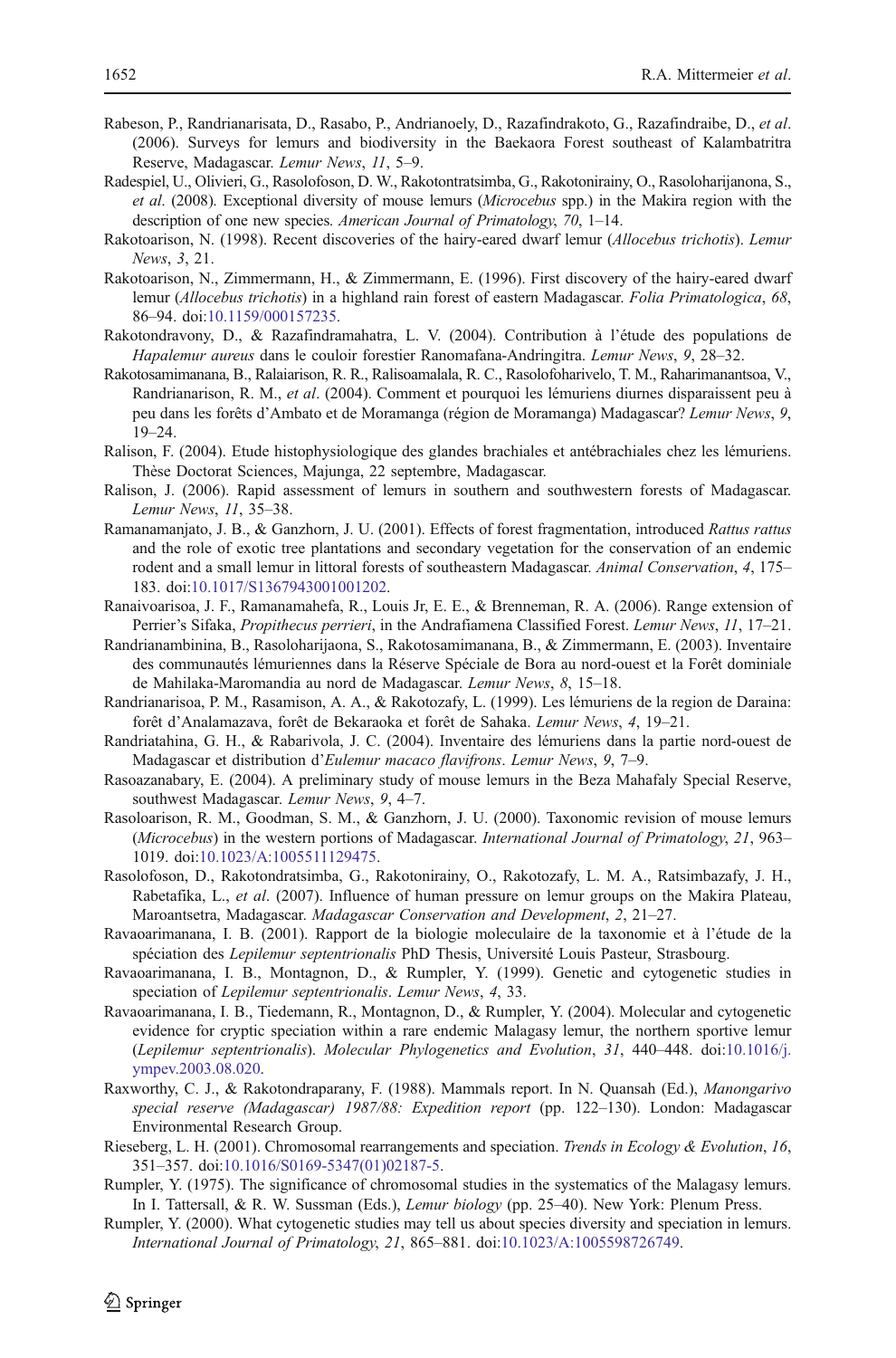- <span id="page-46-0"></span>Rumpler, Y. (2004). Complementary approaches to cytogeneticsa and molecular biology to the taxonomy and study of speciation processes in lemurs. Evolutionary Anthropology, 13, 67–78. doi[:10.1002/](http://dx.doi.org/10.1002/evan.20010) [evan.20010.](http://dx.doi.org/10.1002/evan.20010)
- Rumpler, Y., & Albignac, R. (1973). Cytogenetic study of the endemic Malagasy lemur: Hapalemur I. Geoffroy, 1851. Journal of Human Evolution, 2, 267–270. doi:[10.1016/0047-2484\(73\)90003-1.](http://dx.doi.org/10.1016/0047-2484(73)90003-1)
- Rumpler, Y., & Albignac, R. (1975). Intraspecific chromosome variability in a lemur from north of Madagascar: Lepilemur septentrionalis, species nova. American Journal of Physical Anthropology, 42, 425–429. doi[:10.1002/ajpa.1330420308](http://dx.doi.org/10.1002/ajpa.1330420308).
- Rumpler, Y., & Albignac, R. (1978). Chromosome studies of the Lepilemur, an endemic Malagasy genus of lemurs: Contribution of the cytogenetics to their taxonomy. Journal of Human Evolution, 7, 191– 196. doi:[10.1016/S0047-2484\(78\)80110-9.](http://dx.doi.org/10.1016/S0047-2484(78)80110-9)
- Rumpler, Y., & Albignac, R. (1979). Cytogenetic study of the Indriidae Bennet, 1832, an endemic Malagasy lemur family. In A. Chiarelli, A. Koen, & G. Ardito (Eds.), Comparative karyology of primates (pp. 29–34). The Hague: Mouton Publishers.
- Rumpler, Y., & Andriamiandra, A. (1971). Etude histologique des glandes de marquage de la face antérieure du cou de lémuriens malgaches. Comptes Rendus Academie Séances Societe Biologie, 165, 436–441.
- Rumpler, Y., & Dutrillaux, B. (1978). Chromosomal evolution in Malagasy lemurs III Chromosomal banding studiesin the genus Hapalemur and the species Lemur catta. Cytogenetics and Cell Genetics, 21, 201–211. doi:[10.1159/000130897](http://dx.doi.org/10.1159/000130897).
- Rumpler, Y., Ishak, B., Dutrillaux, B., Warter, S., & Ratsirarison, J. (1986). Chromosomal evolution in Malagasy lemurs: XII. Chromosomal banding studies of Lepilemur mustelinus, L. dorsalis and L. edwardsi. Cytogenetics and Cell Genetics, 42, 164–168. doi[:10.1159/000132270.](http://dx.doi.org/10.1159/000132270)
- Rumpler, Y., Warter, S., Ishak, B., & Dutrillaux, B. (1988). Chromosomal evolution in Malagasy lemurs: X. Chromosomal banding studies of Propithecus diadema edwardsi and Indri indri and phylogenic relationships between all the species of the Indriidae. American Journal of Primatology, 16, 63–71. doi[:10.1002/ajp.1350160108.](http://dx.doi.org/10.1002/ajp.1350160108)
- Rumpler, Y., Warter, S., Rabarivola, C., Petter, J.-J., & Dutrillaux, B. (1990). Chromosomal evolution in Malagasy lemurs: XII. Chromosomal banding study of Avahi laniger occidentalis (Syn: Lichanotus laniger occidentalis) and cytogenetic data in favour of its classification in a species apart—Avahi occidentalis. American Journal of Primatology, 21, 307–316. doi:[10.1002/ajp.1350210406.](http://dx.doi.org/10.1002/ajp.1350210406)
- Rumpler, Y., Warter, S., Hauwy, M., Randrianasolo, V., & Dutrillaux, B. (1991). Brief report: Cytogenetic study of Hapalemur aureus. American Journal of Physical Anthropology, 86, 81–84. doi[:10.1002/](http://dx.doi.org/10.1002/ajpa.1330860107) [ajpa.1330860107.](http://dx.doi.org/10.1002/ajpa.1330860107)
- Rumpler, Y., Ravoarimanana, I. B., Hauwy, M., & Warter, S. (2001). Cytogenetic argument in view of taxonomic revision of Lepilemur septentrionalis. Folia Primatologica, 72, 308–315. doi:[10.1159/](http://dx.doi.org/10.1159/000052747) [000052747.](http://dx.doi.org/10.1159/000052747)
- Rumpler, Y., Prosper, P., Hauwy, M., Rabarivola, C., Rakotoarisoa, G., & Dutrillaux, B. (2002). Chromosomal evolution of the Hapalemur griseus subspecies (Malagasy Prosimian), including a new chromosomal polymorphic cytotype. Chromosome Research, 10, 145–153. doi[:10.1023/](http://dx.doi.org/10.1023/A:1014953202718) [A:1014953202718](http://dx.doi.org/10.1023/A:1014953202718).
- Rumpler, Y., Andriaholinirina, N., Warter, S., Hauwy, M., & Rabarivola, C. (2004). Phylogenetic history of the sifakas (Propithecus: Lemuriformes) derived from cytogenetic studies. Chromosome Research, 12, 453–463.
- Rylands, A. B., & Mittermeier, R. A. (In press). The diversity of the New World primates: An annotated taxonomy. In P. A. Garber, A. Estrada, J. C. Bicca-Marques, E. W. Heymann, & K. B. Strier (Eds.), South American primates: Comparative perspectives in the study of behavior, ecology, and conservation. New York: Springer.
- Rylands, A. B., Schneider, H., Langguth, A., Mittermeier, R. A., Groves, C. P., & Rodríguez-Luna, E. (2000). An assessment of the diversity of New World primates. Neotropical Primates, 8, 61– 93.
- Rylands, A. B., Mittermeier, R. A., & Konstant, W. R. (2002). Species and subspecies of primates described since 1990. Lemur News, 7, 5–6.
- Schmid, J. (2000). Conservation planning in the Mantady-Zahamena corridor, Madagascar: Rapid Assessment Program (RAP). Bonner Zoological Monographs, 46, 285–296.
- Schmid, J., & Kappeler, P. M. (1994). Sympatric mouse lemurs (*Microcebus* spp.) in western Madagascar. Folia Primatologica, 63, 162–170. doi[:10.1159/000156812.](http://dx.doi.org/10.1159/000156812)
- Schütz, H., & Goodman, S. M. (1998). Photographic evidence of Allocebus trichotis in the Reserve Spéciale d'Anjanaharibe-Sud. Lemur News, 3, 21–22.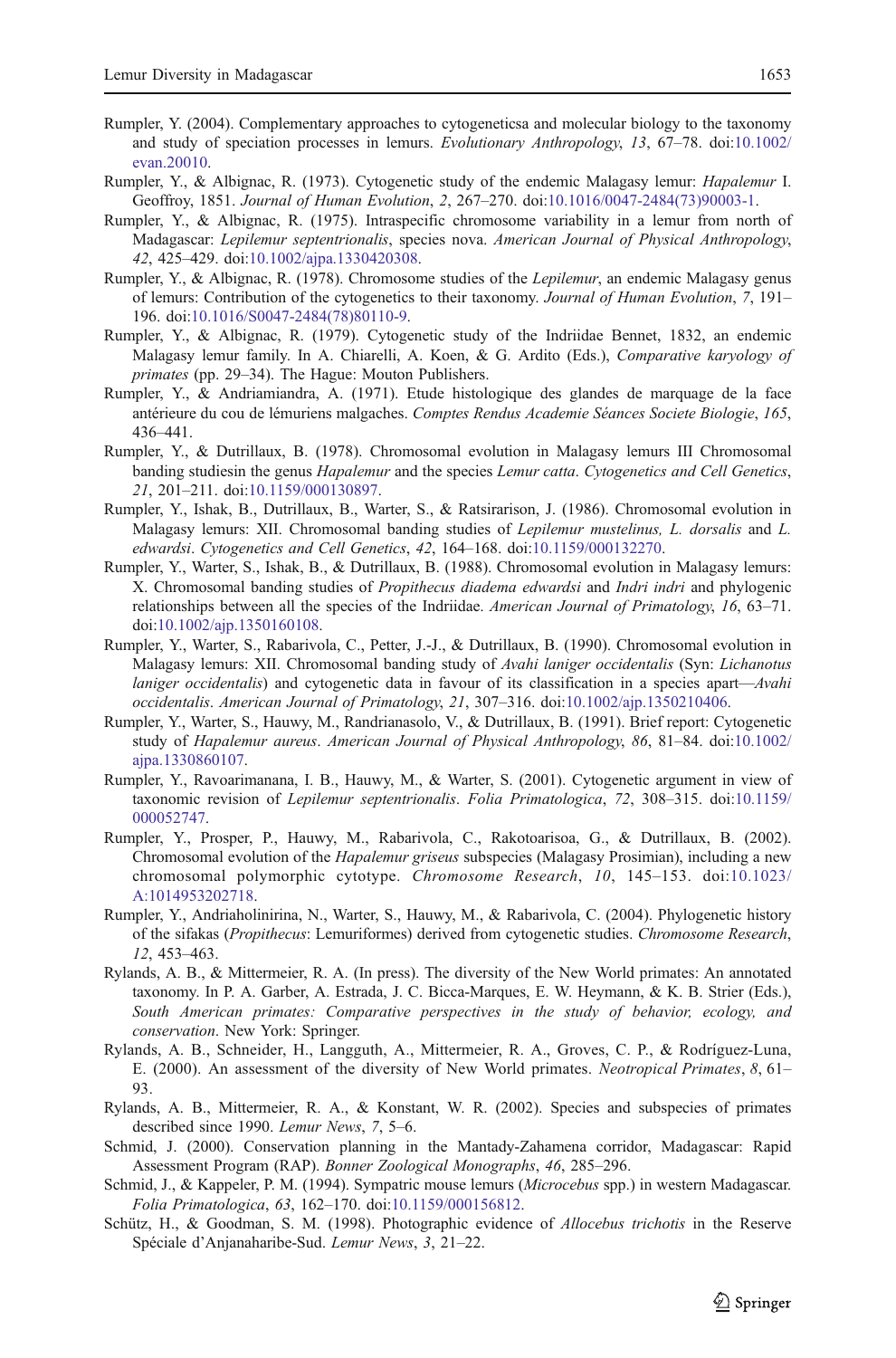- <span id="page-47-0"></span>Schwab, D., & Ganzhorn, J. U. (2004). Distribution, population structure and habitat use of Microcebus berthae, compared to those of other cheirogaleids. International Journal of Primatology, 25, 307–330. doi[:10.1023/B:IJOP.0000019154.17401.90](http://dx.doi.org/10.1023/B:IJOP.0000019154.17401.90).
- Schwarz, E. (1931). A revision of the genera and species of Madagascar Lemuridae. *Proceedings of the* Zoological Society of London, 1931, 399–426.
- Schwarz, J. H., & Tattersall, I. (1985). Evolutionary relationships of living lemurs and lorises (Mammalia, Primates) and their potential affinities with European Eocene Adapidae. Anthropological Papers of the American Museum of Natural History, 60, 1–100.
- Schwitzer, C., Schwitzer, N., Randriatahina, G. H., & Kaumanns, W. (2005). Inventory of the Eulemur macaco flavifrons population in the Sahamalaza protected area, northwestern Madagascar, with notes on an unusual color variant of E. macaco. Primate Report Special Issue 72–1:39–40. Abstract. 5 Göttinger Freilandtage 'Primate Diversity—Past, Present and Future', Deutsches Primatenzentrum, Göttingen, December 13–16, 2005.
- Schwitzer, C., Schwitzer, N., Randriatahina, G. H., Rabarivola, C., & Kaumanns, W. (2006). "Programme Sahamalaza": New perspectives for the *in situ* and *ex situ* study and conservation of the blue-eyed black lemur (Eulemur macaco flavifrons) in a fragmented habitat. In C. Schwitzer, S. Brandt, O. Ramilijaona, M. Rakotomalala Razanahoera, D. Ackermand, T. Razakamanana, & J. U. Ganzhorn (Eds.), Proceedings of the German-Malagasy research cooperation in life and earth sciences (pp. 135–149). Berlin: Concept Verlag.
- Setchell, J., & Kappeler, P. M. (2003). Selection in relation to sex in primates. Advances in the Study of Behavior, 33, 87–173. doi[:10.1016/S0065-3454\(03\)33003-7.](http://dx.doi.org/10.1016/S0065-3454(03)33003-7)
- Simons, E. L. (1988). A new species of *Propithecus* (Primates) from northeast Madagascar. *Folia* Primatologica, 50, 143–151. doi[:10.1159/000156340.](http://dx.doi.org/10.1159/000156340)
- Simons, E. L. (1993). Discovery of the western aye-aye. Lemur News, 1, 6.
- Simons, E. L., & Meyers, D. (2001). Folklore and beliefs about the aye aye (Daubentonia madagascariensis). Lemur News, 6, 11–16.
- Simons, E. L., & Rumpler, Y. (1988). *Eulemur*: A new generic name for species of *Lemur* other than Lemur catta. Comptes Rendus de l'Académie des Sciences, Paris, Series 3, 307, 547–551.
- Simpson, G. G. (1961). Principles of animal taxonomy. New York: Columbia University Press.
- Smith, A. (1833). African zoology. South African Quarterly Journal, 2(pt. 1), 17–32.
- Stanger-Hall, K. F. (1997). Phylogenetic affinities among the extant Malagasy lemurs based on morphology and behavior. Journal of Mammalian Evolution, 4, 163–194. doi[:10.1023/](http://dx.doi.org/10.1023/A:1027345624734) [A:1027345624734](http://dx.doi.org/10.1023/A:1027345624734).
- Stephan, H., & Bauchot, R. (1965). Hirn-koerpergewichtsbeziehungen bei den halbaffen (Prosimii). Acta Zoologica, 46, 209–231.
- Sterling, E. J. (1998). Preliminary report on a survey for *Daubentonia madagascariensis* and other primate species in the west of Madagascar, June–August 1994. Lemur News, 3, 7–8.
- Sterling, E., & Ramarason, M. (1996). Rapid assessment of the primate fauna of the eastern slope of the Reserve Naturelle Integrale d'Andringitra, Madagascar. Fieldiana Zoology, 85, 293–305.
- Sussman, R. W., & Richard, A. (1986). Lemur conservation in Madagascar: The status of lemurs in the south. Primate Conservation, 7, 85–92.
- Sussman, R. W., Green, G. M., Porton, I., Andrianasolondraibe, O. L., & Ratsirarson, J. (2003). A survey of the habitat of Lemur catta in southwestern and southern Madagascar. Primate Conservation, 19, 32–57.
- Tan, C. L. (1999). Group composition, home range, and diet of three sympatric bamboo lemur species (genus Hapalemur) in Ranomafana National Park, Madagascar. International Journal of Primatology, 20, 547–566. doi[:10.1023/A:1020390723639.](http://dx.doi.org/10.1023/A:1020390723639)
- Tarnaud, L., & Simmen, B. (2002). A major increase in the population of brown lemurs on Mayotte since the decline reported in 1987. Oryx, 36, 297–300. doi[:10.1017/S0030605302000522](http://dx.doi.org/10.1017/S0030605302000522).
- Tattersall, I. (1976a). Notes on the status of Lemur macaco and and Lemur fulvus (Primates, Lemuriformes). Anthropological Papers of the American Museum of Natural History, 53, 257–261.
- Tattersall, I. (1976b). Note sur la distribution et sur la situation actuelle des lémuriens des Comores. Mammalia, 40, 519–521.
- Tattersall, I. (1977). The lemurs of the Comoro Islands. Oryx, 13, 445–448.
- Tattersall, I. (1982). The primates of Madagascar. New York: Columbia University Press.
- Tattersall, I. (1985). Systematics of the Malagasy strepsirhine primates. In D. R. Swindler, & J. Erwin (Eds.), Comparative primate biology, 1: Systematics, evolution and anatomy (pp. 43–72). New York: Alan R. Liss.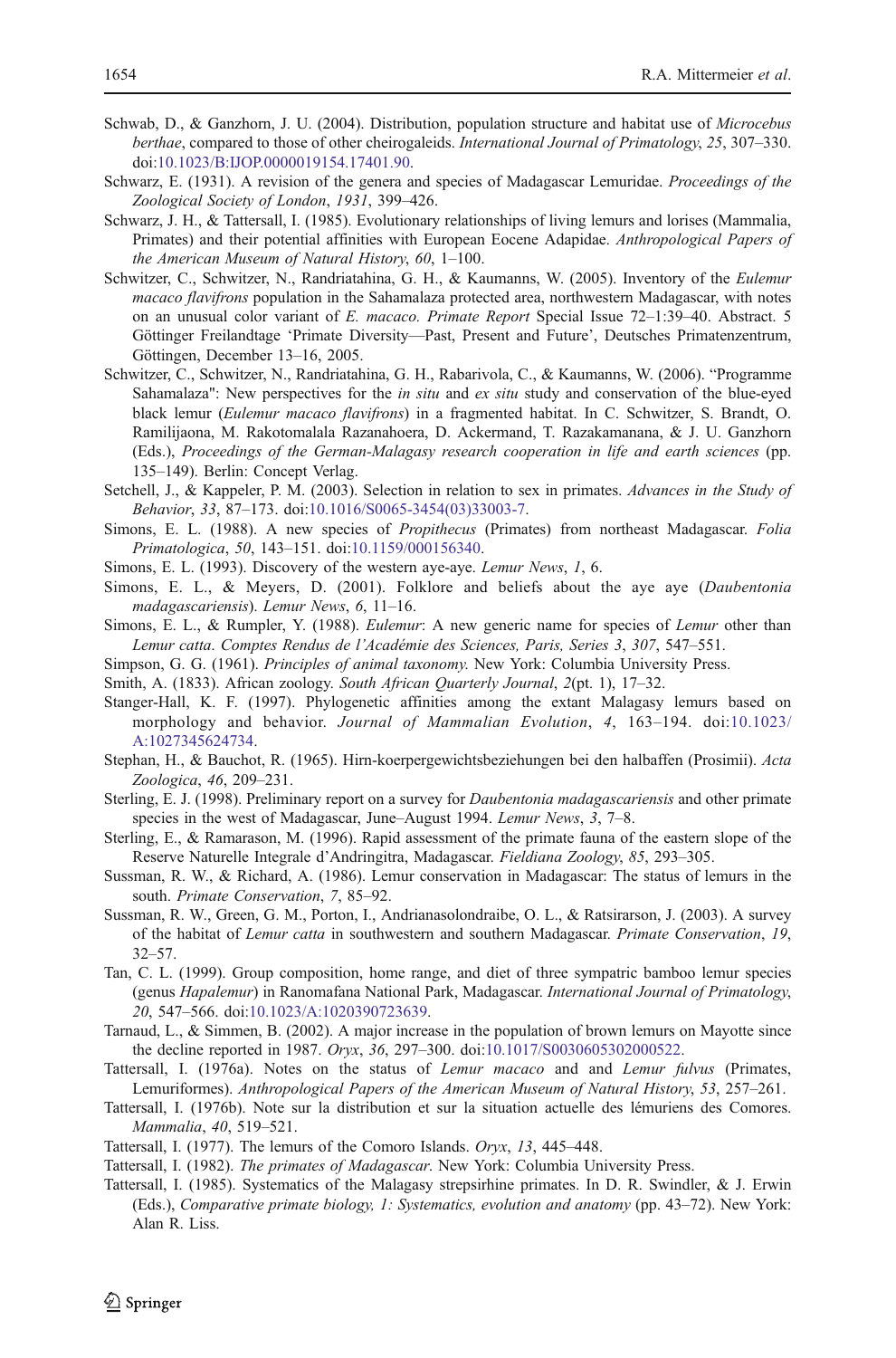- <span id="page-48-0"></span>Tattersall, I. (1986). Notes on the distribution and taxonomic status of some species of Propithecus in Madagascar. Folia Primatologica, 46, 51–63. doi[:10.1159/000156236.](http://dx.doi.org/10.1159/000156236)
- Tattersall, I. (2007). Madagascar's lemurs: Cryptic diversity or taxonomic inflation? Evolutionary Anthropology, 16, 12–23. doi:[10.1002/evan.20126](http://dx.doi.org/10.1002/evan.20126).
- Tattersall, I., & Schwarz, J. H. (1991). Phylogeny and nomenclature in the Lemur-group of Malagasy strepsirhine primates. Anthropological Papers of the American Museum of Natural History, 69, 1–18.
- Thalmann, U. (2000a). Greater dwarf lemurs from the Bongolava (central western Madagascar). Lemur News, 5, 33–35.
- Thalmann, U. (2000b). Lemur diversity and distribution in western Madagascar—inferences and predictions using a cladistic approach. In W. R. Lourenço, & S. M. Goodman (Eds.), Diversité et Endemisme à Madagascar (pp. 191–202). Paris: Mémoires de la Société de Biogéographie.
- Thalmann, U. (2003). An integrative approach to the study of diversity and regional endemism in lemurs (Primates, Mammalia), and their conservation in western Madagascar. In A. Legakis, S. Sfenthourakis, R. Polymeni, & M. Thessalou-Legaki (Eds.), The new panorama of animal evolution. Proceedings of the XVIIIth (New) International Congress of Zoology (pp. 409–418). Sofia: Pensoft Publishing.
- Thalmann, U., & Ganzhorn, J. U. (2003). Lepilemur, sportive lemur. In S. M. Goodman, & J. P. Benstead (Eds.), The natural history of Madagascar (pp. 1336–1340). Chicago: University of Chicago Press.
- Thalmann, U., & Geissmann, T. (2000). Distribution and geographic variation in the western woolly lemur (Avahi occidentalis) with description of a new species (A. unicolor). International Journal of Primatology, 21, 915–941. doi:[10.1023/A:1005507028567](http://dx.doi.org/10.1023/A:1005507028567).
- Thalmann, U., & Geissmann, T. (2005). New species of woolly lemur Avahi (Primates: Lemuriformes) from Bemaraha (Central Western Madagascar). American Journal of Primatology, 67, 371–376. doi[:10.1002/ajp.20191.](http://dx.doi.org/10.1002/ajp.20191)
- Thalmann, U., & Rakotoarison, N. (1994). Distribution of lemurs in central western Madagascar, with a regional distribution hypothesis. Folia Primatologica, 63, 156–161. doi:[10.1159/000156811.](http://dx.doi.org/10.1159/000156811)
- Thalmann, U., Geissmann, T., Simona, A., & Mutschler, T. (1993). The indris of Anjanaharibe-Sud, northeastern Madagascar. International Journal of Primatology, 14, 357–381. doi[:10.1007/](http://dx.doi.org/10.1007/BF02192772) [BF02192772](http://dx.doi.org/10.1007/BF02192772).
- Thalmann, U., Müller, A. E., Kerloc'h, P., & Zaramody, A. (1999). A visit to the Strict Nature Reserve Tsingy de Namaroka (NW Madagascar). Lemur News, 4, 16–19.
- Thalmann, U., Kümmerli, R., & Zaramody, A. (2002). Why Propithecus verreauxi deckenii and P. v. coronatus are valid taxa—quantitative and qualitative arguments. Lemur News, 7, 11–16.
- Tomiuk, J., Bachmann, L., Leipoldt, M., Ganzhorn, J. U., Ries, R., Weis, M., et al. (1997). Genetic diversity of Lepilemur mustelinus ruficaudatus, a nocturnal lemur of Madagascar. Conservation Biology, 11, 491–497. doi[:10.1046/j.1523-1739.1997.95290.x](http://dx.doi.org/10.1046/j.1523-1739.1997.95290.x).
- Vargas, A., Jimenez, I., Palomares, F., & Palacios, M. J. (2002). Distribution, status, and conservation needs of the golden-crowned sifaka (Propithecus tattersalli). Biological Conservation, 108, 325–334. doi[:10.1016/S0006-3207\(02\)00117-9](http://dx.doi.org/10.1016/S0006-3207(02)00117-9).
- Vasey, N., & Tattersall, I. (2002). Do ruffed lemurs form a hybrid zone? Distribution and discovery of Varecia, with systematic and conservation implications. American Museum Novitates, 3376, 1–26. doi[:10.1206/0003-0082\(2002\)376<0001:DRLFAH>2.0.CO;2.](http://dx.doi.org/10.1206/0003-0082(2002)376<0001:DRLFAH>2.0.CO;2)
- Vuillaume-Randriamanantena, M., Godfrey, L. R., & Sutherland, M. R. (1985). Revision of Hapalemur (Prohapalemur) gallieni (Standing, 1905). Folia Primatologica, 45, 89–116. doi:[10.1159/000156220](http://dx.doi.org/10.1159/000156220).
- Warter, S., Randrianasolo, G., Dutrillaux, B., & Rumpler, Y. (1987). Cytogenetic study of a new subspecies of Hapalemur griseus. Folia Primatologica, 48, 50–55. doi[:10.1159/000156284.](http://dx.doi.org/10.1159/000156284)
- Warter, S., Hauwy, M., Dutrillaux, B., & Rumpler, Y. (2005). Application of molecular cytogenetics for chromsomal evolution of the Lemuriformes (Prosimians). Cytogenetic and Genome Research, 108, 197–203. doi:[10.1159/000080816](http://dx.doi.org/10.1159/000080816).
- Wilme, L., & Callmander, M. W. (2006). Relic populations of primates: Sifakas. Lemur News, 11, 24–31.
- Wilson, J. M., Stewart, P. D., & Fowler, S. V. (1988). Ankarana—a rediscovered nature reserve in northern Madagascar. Oryx, 22, 163–171.
- Wolf, J. (1822). Der Commerson'sche Maki. Lemur commersonii. Mihi. Abbildungen und Bescchreibungen merkwürdiger maturgeschichlichter Gegenstände, ed. 1, 2, 9–10.
- Wright, P. C., Daniels, P. S., Meyers, D. M., Overdorff, D. J., & Rabesoa, J. (1987). A census and study of Hapalemur and Propithecus in southeastern Madagascar. Primate Conservation, 8, 84–88.
- Wright, P. C., Johnson, S. E., Irwin, M. T., Jacobs, R., Schlichting, P., Lehman, S., et al. (2008). The crisis of the critically endangered greater bamboo lemur (Prolemur simus). Primate Conservation, 23, in press.